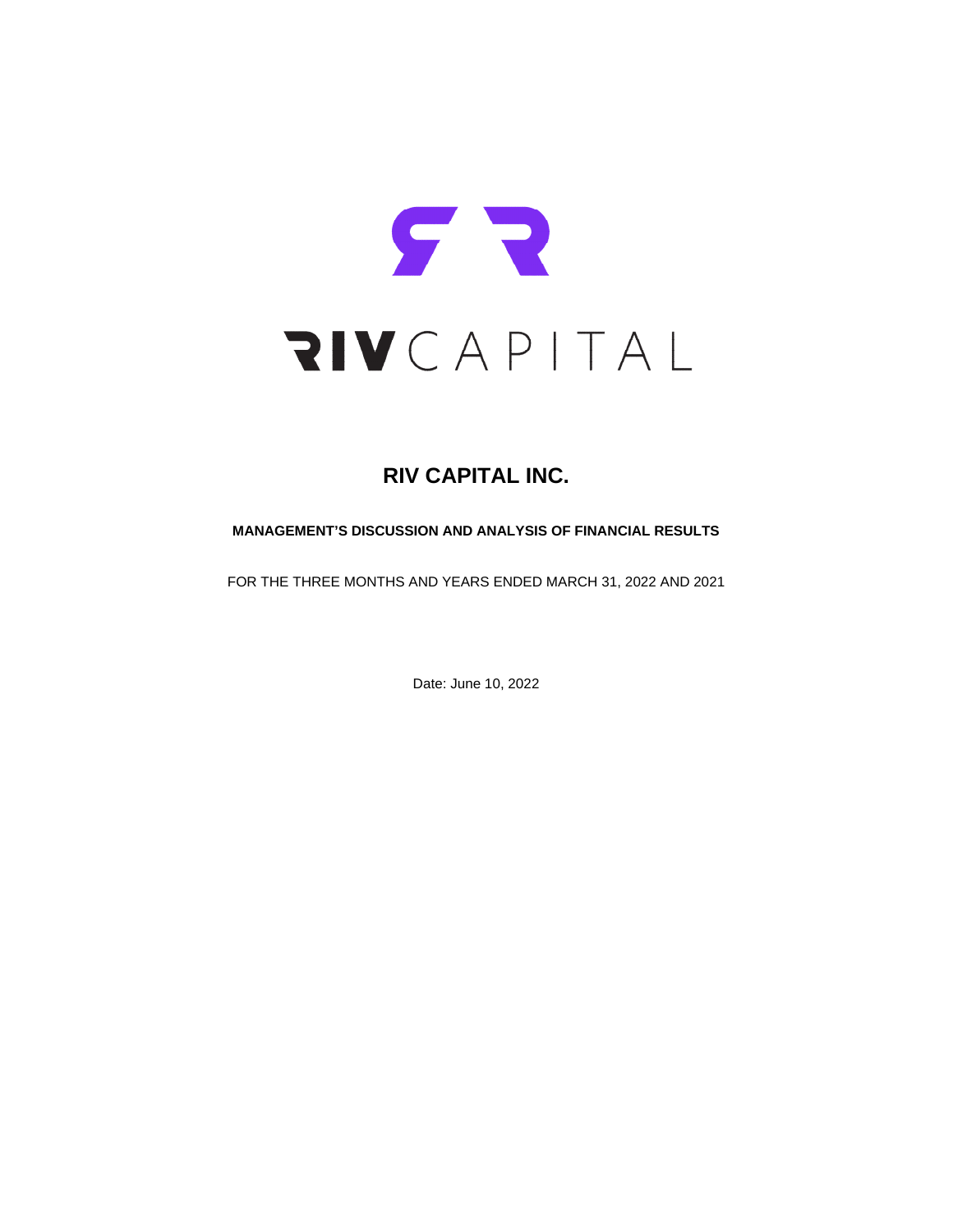RIV Capital Inc. (the "Company" or "RIV Capital") is the parent company of RIV Capital Corporation ("RCC"). References in this Management's Discussion and Analysis ("MD&A") to "RIV Capital" or the "Company" refer to RIV Capital Inc. and/or its subsidiaries, as applicable. RIV Capital is a publicly-traded corporation, incorporated under the laws of the Province of Ontario and located at 2504 Scotia Plaza, 40 King Street West, Toronto, Ontario, M5H 3Y2. The Company's class A common shares (the "Common Shares") are listed on the Canadian Securities Exchange (the "CSE") under the trading symbol "RIV".

RIV Capital is an investment and acquisition firm specializing in cannabis. The Company aims to capitalize on the building momentum in the United States ("U.S.") cannabis market and pursue investment or acquisition opportunities in established U.S.-based operating businesses. As of the date hereof, in light of the Etain Acquisition (as defined herein) and the agreements referenced under the heading "Company Overview – Etain Acquisition and the Additional Hawthorne Investment", following the Initial Etain Closing (as defined herein), the Company (through Etain (as defined herein)) may be considered to be directly engaged in the cultivation or distribution of cannabis in the U.S. for purposes of the Canadian Securities Administrators Staff Notice 51-352 – *Issuers with U.S. Marijuana-Related Activities* (the "Staff Notice"). Please refer to "Regulatory Framework" below for additional information.

This MD&A reports on the financial condition and results of operations of RIV Capital for the three months and years ended March 31, 2022 and 2021. This MD&A should be read in conjunction with the Company's audited consolidated financial statements for the years ended March 31, 2022 and 2021 (the "Consolidated Financial Statements"), including the accompanying notes, which have been prepared in accordance with International Financial Reporting Standards ("IFRS") as issued by the International Accounting Standards Board.

This MD&A was prepared with reference to National Instrument 51-102 – *Continuous Disclosure Obligations* of the Canadian Securities Administrators. This MD&A provides information for the year ended March 31, 2022, and 2021. This MD&A is dated June 10**,** 2022.

Additional information, including this MD&A, the Consolidated Financial Statements, the Company's annual information form dated June 10, 2022 (the "AIF"), and the Company's press releases, have been filed electronically through the System for Electronic Document Analysis and Retrieval ("SEDAR") at [www.sedar.com](http://www.sedar.com/) and also on the Company's website at [www.rivcapital.com.](http://www.rivcapital.com/)

Unless otherwise indicated, all financial information in this MD&A is presented in thousands of dollars, except share and per share amounts, and references to "\$" are to Canadian dollars and references to "U.S.\$" are to United States dollars.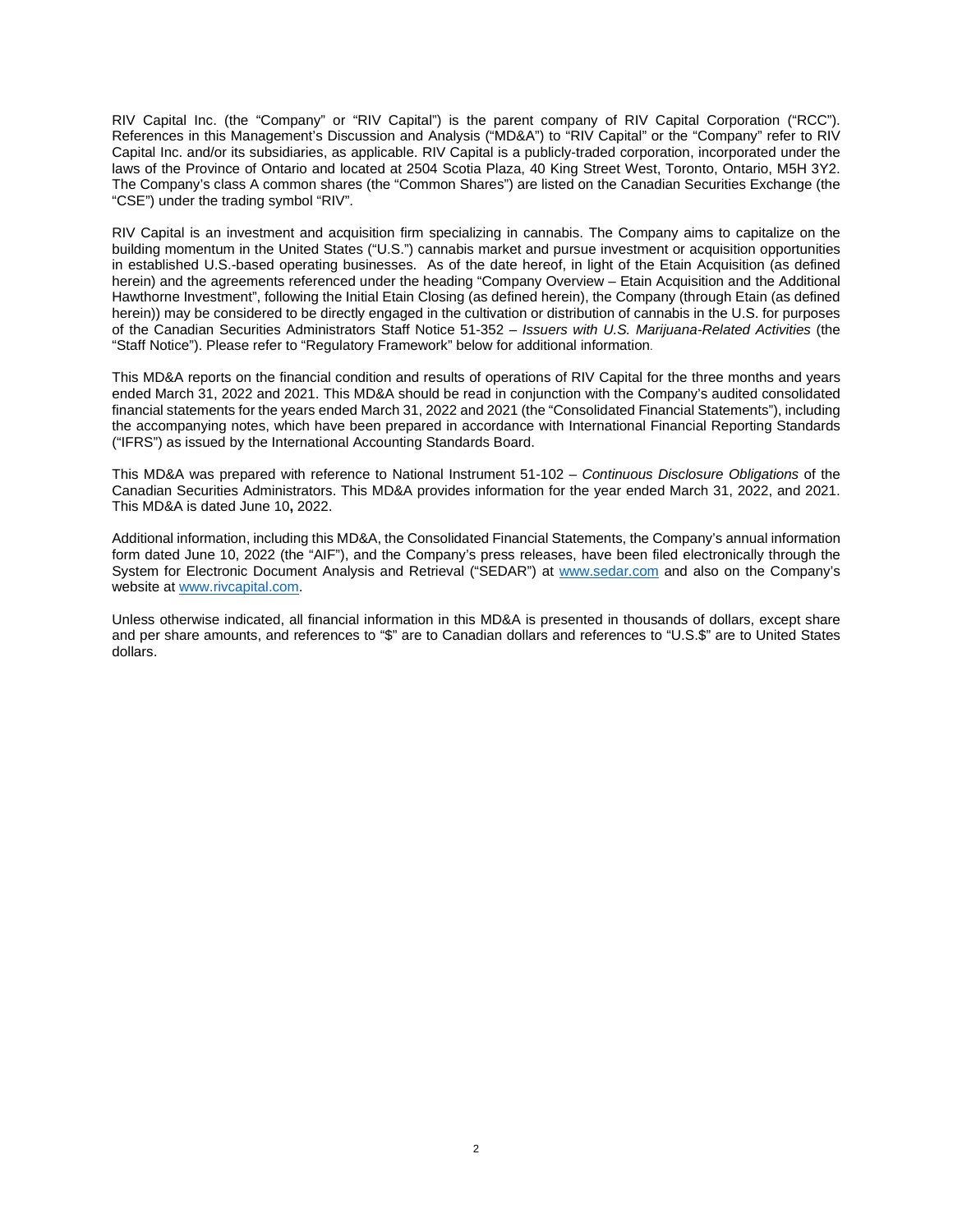# **CAUTIONARY NOTE REGARDING FORWARD-LOOKING INFORMATION**

This MD&A contains certain "forward-looking information" within the meaning of applicable Canadian securities laws. All information, other than statements of historical fact, included in this MD&A that address activities, events, or developments that the Company expects or anticipates will or may occur in the future, including things such as future business strategy, competitive strengths, goals, expansion, and growth of the Company's and the Investees' (as defined herein) businesses, operations, plans, and other matters, is forward-looking information. To the extent any forwardlooking information in this MD&A constitutes "financial outlooks" within the meaning of applicable Canadian securities laws, the reader is cautioned that this information may not be appropriate for any other purpose and the reader should not place undue reliance on such financial outlooks. Forward-looking information is often identified by the words "may", "would", "could", "should", "will", "intend", "plan", "anticipate", "believe", "estimate", "expect", "seek", "positioned", "project", "risk" or similar expressions and includes, among others, statements relating to:

- the evolution of cannabis markets globally and the potential for global investment opportunities to arise;
- the Company's expectations regarding legislation, regulations, and licensing related to various cannabis markets and product offerings;
- the potential time frame for the implementation of legislation and related regulations regarding the production, sale, and use of hemp and hemp-derived products in the U.S. and the potential form that implementation of the legislation and related regulations will take;
- the potential time frame for the implementation of legislation for a regulated medical or adult-use market, or related activities, in the U.S. and internationally, and the potential form that implementation of the legislation will take, including the method of delivery and framework adopted or to be adopted in the U.S. or various international jurisdictions, as applicable;
- the impact of legislative changes related to cannabis on the ability of the Company to further invest or hold interests in other entities in the U.S. or any other jurisdiction;
- the size of the medical and adult-use cannabis markets in various cannabis markets;
- the Company's expectations of the anticipated benefits of the Hawthorne Investments (as defined herein) and the proposed uses of the remaining proceeds thereof;
- the Company's expectation that it will be the preferred vehicle of The ScottsMiracle-Gro Company ("ScottsMiracle-Gro") for cannabis-related investments not currently under the purview of its subsidiary, The Hawthorne Gardening Company;
- the plans, strategies, and objectives of the Company and the Investees, including the expected timing for implementing such plans, strategies, and objectives and expectations regarding international investment opportunities and the Company's ability to enter and participate in such opportunities;
- the Company's expectations and plans surrounding the shift in its strategic focus to the U.S. cannabis market;
- the Company's expectations of the anticipated benefits of the Etain Acquisition and strategic rationales for acquiring Etain, including expectations regarding legal cannabis market opportunities in New York and the legalization of adult-use cannabis in New York;
- the Company's expectations regarding completion of the Second Etain Closing (as defined herein), including the expected timing thereof and expectations regarding receipt of regulatory approvals from the New York State Cannabis Control Board (the "Cannabis Control Board") and the New York State Office of Cannabis Management (collectively, the "OCM");
- the Company's expectations regarding the receipt of additional financing from The Hawthorne Collective (as defined herein);
- the Company's expectations with respect to its future financial results, and terms of strategic initiatives and strategic agreements;
- the Company's expectations with respect to its business activities and future financial and operating performance, including with respect to the impact of the Investees' operating results and the anticipated cash profitability of its business;
- the Company's expectations with respect to the business activities and future financial and operating performance of its domestic and international Investees;
- the Company's exposure to risks related to the cannabis industry, including in light of the Etain Acquisition;
- the Company's exposure to risks related to the ability of Investees to make contractual payments owed to it;
- expectations regarding timing and receipt of cash inflows from certain Investees, where the Company has recognized a provision for credit losses on the related receivable;
- the Company's expectations about the growth and future market volatility of the cannabis industry;
- the potential impact of infectious diseases, including COVID-19 (as defined herein) and other general economic trends on the Company and the Investees;
- the effects of COVID-19 on the global economy and financial markets;
- the continued impact of COVID-19 on the Company, including its operations, liquidity, financial results, supply and staff shortages for certain Investees, and the demand for certain Investees' products and services;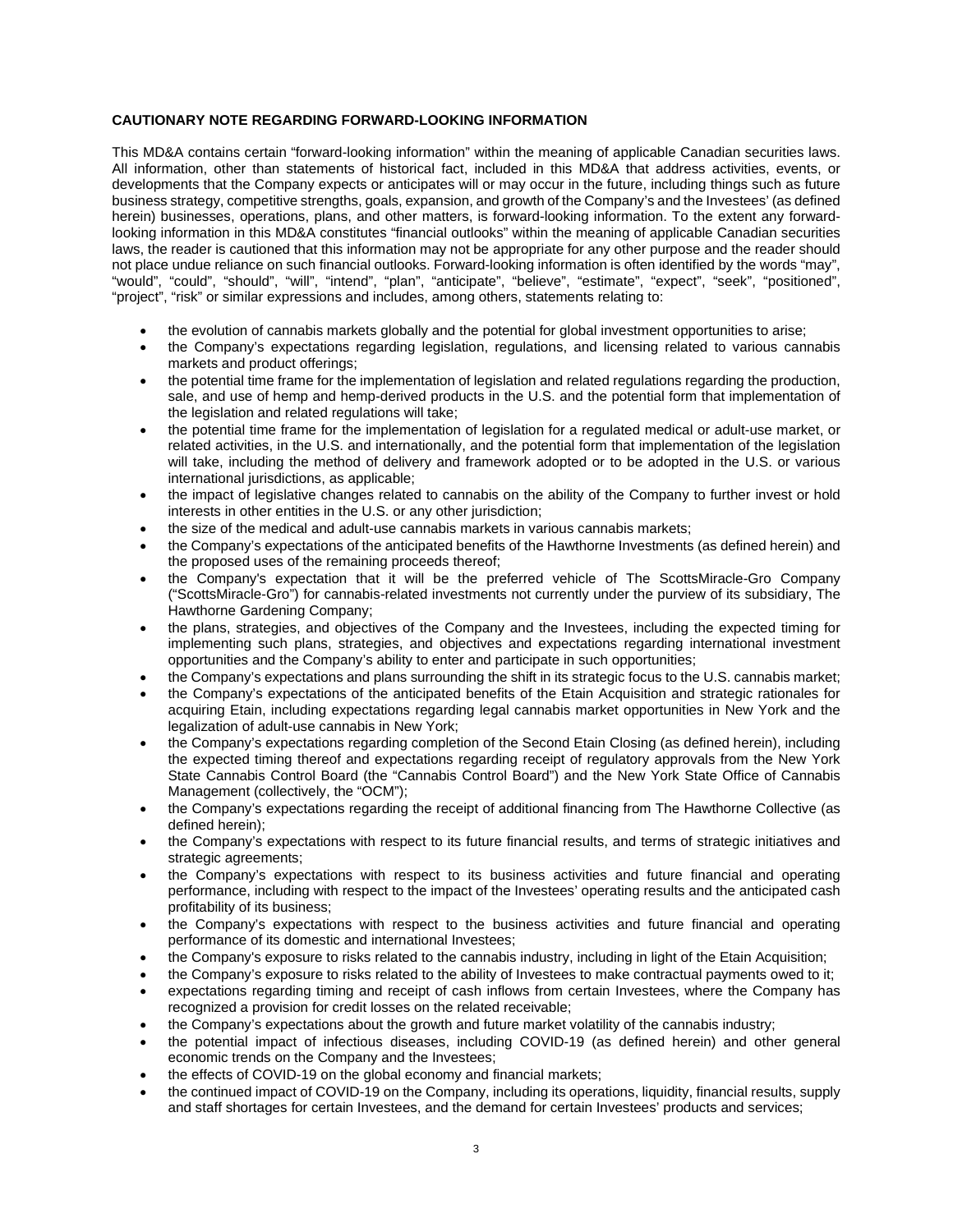- the change in the Company's presentation currency from Canadian dollars to U.S. dollars;
- future investments, the need for additional financing, the potential for additional dilution as a result of issuing additional equity securities, other business activities, and corporate development, including potential investment structures, including by way of investments in, or acquisitions of, companies that may have operations in the U.S.;
- the Company's expectations with respect to future expenditures and capital activities, including the ability to access the capital markets and obtain additional financing on terms acceptable to the Company, if at all;
- the management of the Company's portfolio, including its growth, optimization, and capital allocation;
- the potential for the Company to invest in additional financing rounds pursuant to pre-emptive rights granted to the Company by certain Investees;
- the Company's dividend policy and its current stated goal to reinvest retained earnings, if any;
- statements about expected use of proceeds from fund raising activities;
- the assumptions and expectations described in the Company's critical accounting policies and estimates; and
- the adoption and impact of certain accounting pronouncements.

Investors are cautioned that forward-looking information is not based on historical fact, but instead is based on the reasonable assumptions and estimates of management of the Company at the time they are made and involve known and unknown risks, uncertainties, and other factors that may cause the actual results, performance, or achievements of the Company to be materially different from any future results, performance, or achievements expressed or implied by such forward-looking information. Such factors include, but are not limited to, the factors discussed in the section entitled "Financial Risk Management" herein and the section entitled "Risk Factors" in the AIF. Financial outlooks, as with forward-looking information generally, are, without limitation, based on assumptions and subject to various risks as discussed in the section entitled "Financial Risk Management" herein and the section entitled "Risk Factors" in the AIF. The Company's actual financial position and results of operations may differ materially from management's current expectations. Although the Company has attempted to identify important factors that could cause actual results to differ materially from statements contained in forward-looking information, there may be other factors that cause results to not be as anticipated, estimated, or intended. There can be no assurance that such statements will prove to be accurate as actual results and future events could differ materially from those anticipated in such statements. Accordingly, readers should not place undue reliance on forward-looking information. Forward-looking information is made as of the date given and the Company does not intend or undertake any obligation to publicly revise or update any forwardlooking information that is included in this MD&A, whether as a result of new information, future events, or otherwise, other than as required by applicable law.

# **THIRD-PARTY INFORMATION**

Market and industry data used throughout this MD&A were obtained from various publicly available sources. Although the Company believes that these independent sources are generally reliable, the accuracy and completeness of such information is not guaranteed and has not been verified due to limits on the availability and reliability of raw data, the voluntary nature of the data gathering process, and the limitations and uncertainty inherent in any statistical survey of market size, conditions, and prospects. The Company does not make any representation as to the accuracy of such information.

### **TRADEMARKS, TRADE NAMES AND COPYRIGHTS**

This MD&A includes trade-marks, trade names, and material subject to copyright, which are protected under applicable intellectual property laws and are the property of the Company. Solely for convenience, the Company's trade-marks, trade names, and copyrighted material referred to in this MD&A may appear without the TM, ® or © symbol, but such references are not intended to indicate, in any way, that the Company will not assert, to the fullest extent under applicable law, its rights to these trade-marks, trade names, and copyrights. All other trade-marks used in this MD&A are the property of their respective owners.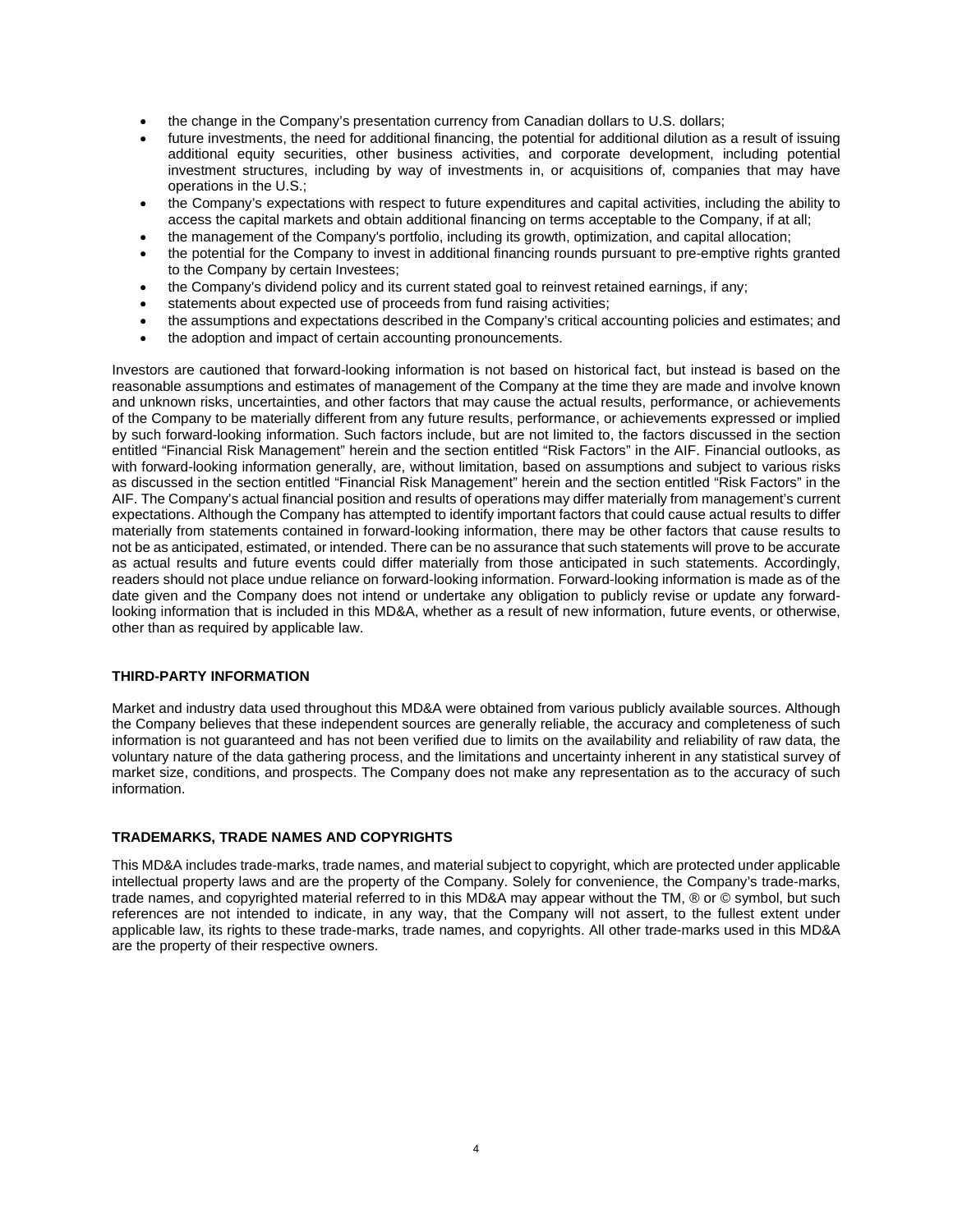# **COMPANY OVERVIEW**

RIV Capital is an investment and acquisition firm specializing in cannabis. Since its formation, the Company has engaged in strategic transactions with companies licensed under the Canadian federal regulatory framework for cannabis cultivation, processing, distribution, and sale (currently, the *Cannabis Act* (Canada) and *Cannabis Regulations*, as amended (collectively, the "Cannabis Act")) for adult-use and medical cannabis, licence applicants under the Cannabis Act, companies with licences from provincial authorities for the retail distribution of cannabis in various provinces across Canada, and ancillary businesses related to the cannabis industry. In connection with the completion of the CGC Transaction (as defined below), the Company shifted its strategic focus to the U.S. cannabis market. The Company aims to capitalize on the building momentum in the U.S. cannabis market and pursue large investment or acquisition opportunities in established U.S.-based operating businesses. On March 30, 2022, the Company announced the Etain Purchase Agreements (as defined below) to acquire Etain and on April 22, 2022, the Initial Etain Closing occurred and RIV Capital acquired the non-regulated portion of the Etain Companies.

## *AIM2 Ventures Inc. Qualifying Transaction*

RIV Capital was incorporated as "AIM2 Ventures Inc." on October 31, 2017, under the *Business Corporations Act*  (Ontario) (the "OBCA") as a capital pool company under Policy 2.4 of the TSX Venture Exchange Corporate Finance Manual.

On September 17, 2018, AIM2 Ventures Inc. completed its qualifying transaction, being the acquisition of 100% of the issued and outstanding securities of Canopy Rivers Corporation ("CRC PrivateCo") in connection with a business combination involving AIM2 Ventures Inc. and CRC PrivateCo and in connection therewith, on September 14, 2018, changed its name to "Canopy Rivers Inc.".

## *CGC Transaction*

On February 23, 2021, the Company, RCC, Canopy Growth Corporation ("CGC"), and The Tweed Tree Lot Inc., a wholly-owned subsidiary of CGC ("Tweed Tree Lot"), completed a plan of arrangement under the OBCA pursuant to which, among other things, the Company disposed of certain assets held by RCC in exchange for cash, common shares in the capital of CGC, and the cancellation of all shares in the capital of the Company held by CGC (collectively, the "CGC Transaction"). Prior to completion of the CGC Transaction, the Company was controlled by CGC. In connection with the CGC Transaction, CGC ceased to hold any equity, debt, or other interest in the Company and the Company changed its name from "Canopy Rivers Inc." to "RIV Capital Inc." and RCC changed its name from "Canopy Rivers Corporation" to "RIV Capital Corporation". Please refer to the Company's Management Information Circular in respect of the CGC Transaction dated January 15, 2021, the Company's consolidated financial statements for the twelve months ended March 31, 2021, and 2020 (the "2021 Consolidated Financial Statements") and the related Management's Discussion and Analysis for the three and twelve months ended March 31, 2021, and 2020 (the "2021 Annual MD&A") for additional details about the CGC Transaction.

### *Initial Hawthorne Investment*

As further discussed under "Corporate and Investment Strategy – Strategic Shift to the U.S. Cannabis Market" below, in early 2021, RIV Capital embarked upon a strategic shift to the U.S. cannabis market. On August 24, 2021, The Hawthorne Collective Inc. ("The Hawthorne Collective"), a newly-formed cannabis-focused subsidiary of ScottsMiracle-Gro, invested U.S.\$150,000 in the Company pursuant to an unsecured convertible promissory note (the "Convertible Note I") issued by RIV Capital (the "Initial Hawthorne Investment"). The Initial Hawthorne Investment established RIV Capital as ScottsMiracle-Gro's preferred vehicle for cannabis-related investments not currently under the purview of The Hawthorne Gardening Company (a separate subsidiary of ScottsMiracle-Gro).

### *Etain Acquisition and the Additional Hawthorne Investment*

On March 30, 2022, the Company announced definitive agreements (the "Etain Purchase Agreements") to acquire (the "Etain Acquisition") ownership and control of Etain IP LLC and Etain, LLC, owners and operators of legally licensed cannabis cultivation and retail dispensaries in the state of New York (the "Etain Companies" or "Etain"), for U.S.\$247,006 (subject to certain adjustments) payable through a combination of cash and newly issued Common Shares. Under the terms of the Etain Purchase Agreements, the cash portion of the purchase price represents U.S.\$212,219 and U.S.\$34,787 of the purchase price is being satisfied by the issuance of Common Shares (subject to certain adjustments). The acquisition of the Etain business is the first step in the execution of the RIV Capital strategy, shifting from an investor in the cannabis value chain to a full-fledged operator of licensed cannabis cultivation and dispensary facilities in the U.S.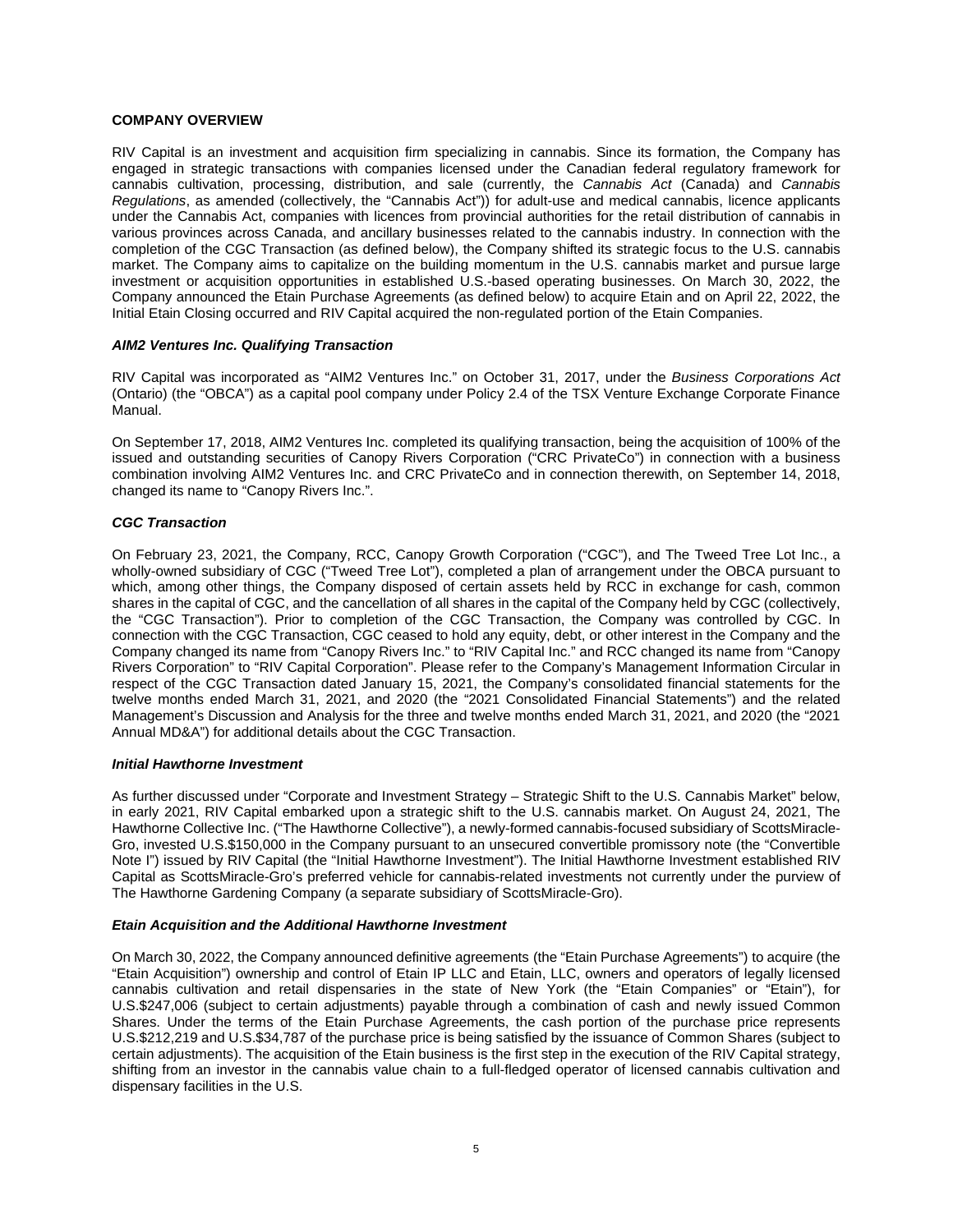The Etain Acquisition is structured to close in two stages. On April 22, 2022, the initial closing of the Etain Acquisition (the "Initial Etain Closing") was completed. In connection with the Initial Etain Closing, RIV Capital acquired the nonregulated portion of the Etain Companies for U.S.\$197,605 through a combination of cash in the amount of U.S.\$169,775 and 21,092,335 newly issued Common Shares, subject to customary post-closing adjustments. An additional amount of approximately U.S.\$49,401 (subject to adjustment) will be paid in connection with the second closing of the Etain Acquisition (the "Second Etain Closing") through a combination of cash and newly issued Common Shares subject to, among other things, receipt of all required regulatory approvals, including from the OCM. The Second Etain Closing is expected to occur in the second half of 2022.

On April 22, 2022, concurrent with the Initial Etain Closing, The Hawthorne Collective completed an additional U.S.\$25,000 investment in the Company pursuant to an unsecured convertible promissory note (the "Convertible Note II", and together with the Convertible Note I, the "Convertible Notes") issued by RIV Capital (the "Additional Hawthorne Investment", and together with the Initial Hawthorne Investment, the "Hawthorne Investments").

To finance the cash portion of the consideration payable pursuant to the Initial Etain Closing, the Company utilized proceeds received from the Hawthorne Investments.

On March 30, 2022, the Company also announced that the Company's board of directors (the "Board") named Mark Sims as President and Chief Executive Officer of the Company to lead the Company's formal entry into the U.S. market and expansion into licensed adult-use operations in New York.

The table below lists, as of the date of this MD&A, the Company, its active controlled material subsidiaries, their respective jurisdictions of incorporation or formation and the percentage of voting securities of each that are beneficially owned, controlled or directed by the Company:

| <b>Name of Company</b>             | Place of Incorporation or<br><b>Formation</b> | Ownership % |
|------------------------------------|-----------------------------------------------|-------------|
| RIV Capital Inc.                   | Canada                                        | N/A         |
| <b>RCC</b>                         | Canada                                        | 100%        |
| 2683922 Ontario Inc.               | Canada                                        | 100%        |
| <b>RIV Capital US Corporation</b>  | <b>United States</b>                          | 100%        |
| <b>RIV Capital US Holdings LLC</b> | <b>United States</b>                          | 100%        |
| RIV Capital US Real Estate LLC     | <b>United States</b>                          | 100%        |
| RIV Capital US Services LLC        | <b>United States</b>                          | 100%        |
| Etain IP LLC                       | <b>United States</b>                          | 100%        |

In addition, the Company, through its subsidiaries, provides support services to Etain, LLC, a legally licensed cannabis cultivation and retail dispensary operator in the state of New York. The Company has also entered into agreements with Etain, LLC that prevent Etain, LLC from taking certain actions or omitting to take certain actions where to do so would be contrary to the expected economic benefits that the Company expects to derive from the relationship with Etain, LLC. For financial reporting purposes, the Company is considered to control a subsidiary when it has power to direct certain activities of an entity, is exposed, or has rights to, variable returns from its involvement with an entity, and has the ability to affect those returns. The Company has assessed that as of the Initial Etain Closing, it has control over Etain, LLC under the meaning ascribed for financial reporting purposes.

# **CORPORATE AND INVESTMENT STRATEGY**

# *Legacy Portfolio*

Prior to the closing of the CGC Transaction, the Company was a venture capital firm specializing in cannabis. The Company's business strategy was to create shareholder value through the continued deployment of strategic capital throughout the global cannabis sector. The Company identified strategic counterparties that were seeking financial and/or operating support, and aimed to provide investor returns through dividends and capital appreciation, while also generating interest, lease, and royalty income to finance employee compensation, professional fees, and other general and administrative costs associated with operating the business to generate these returns.

RIV Capital historically made investments through a variety of financial structures (including common and preferred equity, debt, royalty, joint venture, and profit-sharing agreements, among others) in 20 companies, and in doing so established a diversified portfolio of investments, which included large-scale greenhouse cannabis cultivators; smallscale premium cannabis cultivators; agriculture-technology companies; international hemp processors; brand developers and distributors; retail distribution licence operators; data, software, and other technology and media platforms; edible and beverage companies; and beauty brands. In connection with its shift in investment strategy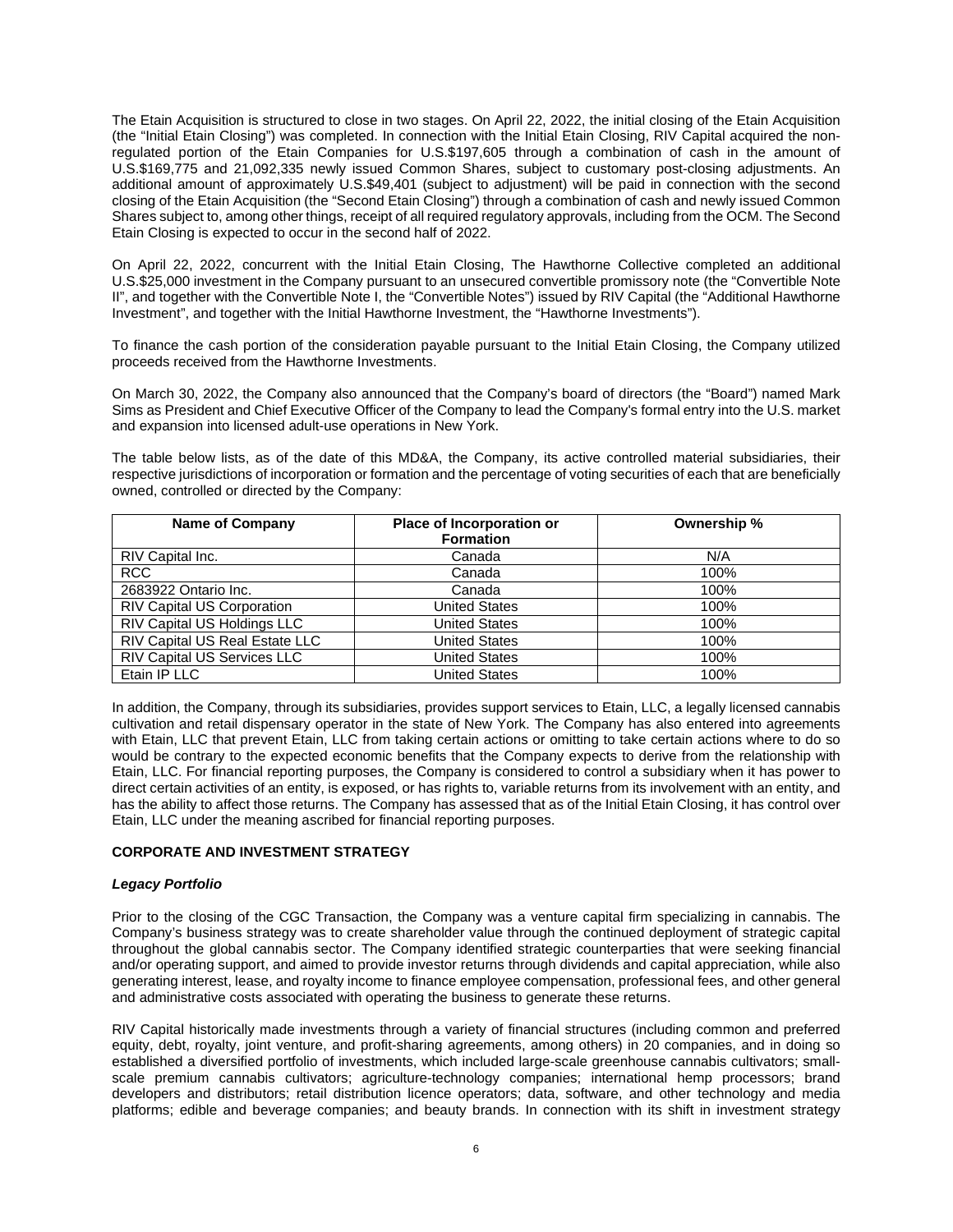discussed herein, the Company has capitalized on certain monetization opportunities such that its active portfolio of investees has decreased.

## *Strategic Shift to the U.S. Cannabis Market*

On February 23, 2021, the Company completed the CGC Transaction. Upon completion of the CGC Transaction, the Board, in consultation with management and external advisors, comprehensively re-evaluated the Company's business and investment strategy. Accordingly, the Company shifted its strategic focus to potential material investments in, or acquisitions of, established operating businesses in the U.S. cannabis market.

As discussed above under "Company Overview – Initial Hawthorne Investment", on August 24, 2021, The Hawthorne Collective invested U.S.\$150,000 in the Company pursuant to the Convertible Note I issued by the Company.

As discussed above under "Company Overview – Etain Acquisition and Additional Hawthorne Investment", on March 30, 2022, the Company announced the Etain Purchase Agreements to acquire Etain and on April 22, 2022, the Initial Etain Closing occurred and RIV Capital acquired the non-regulated portion of the Etain Companies. In addition, to provide the Company with additional financing support for the Etain Acquisition, The Hawthorne Collective invested U.S.\$25,000 in the Company pursuant to the Convertible Note II issued by the Company.

The Second Etain Closing is subject to, among other things, receipt of all required regulatory approvals, including from the OCM, and is expected to occur in the second half of 2022.

In addition to pursuing its strategy targeting opportunities in the U.S. cannabis market, the Company plans to continue to manage its existing portfolio in a manner intended to facilitate growth, optimize capital allocation, and maximize value for its shareholders.

# **DESCRIPTION OF BUSINESS AND INDUSTRY**

### *Legacy RIV Capital Ecosystem*

The long history of a medical cannabis regulatory framework in Canada, combined with the legalization in 2018 of a regulated adult-use market nationally, created a significant opportunity for the commercialization of cannabis and ancillary cannabis businesses. CRC PrivateCo was formed in April 2017 to pursue investment opportunities in this emerging market, with an initial focus on Canadian investment opportunities. As cannabis markets around the world continued to evolve, global investment opportunities emerged as well.

The commercialization of cannabis through medical and adult-use regulatory reform has created economic opportunities for entities directly involved in the production of cannabis globally. These opportunities extend beyond strictly cultivation and production-focused investments, as new businesses are constantly emerging to address the cannabis industry's rapidly evolving ancillary segments and markets. Concurrent with the emergence of this new global industry, there has been a proliferation of businesses that provide products and services related to the broader cannabis economy, including software and technology platforms, device manufacturers, and plant science innovators. These ancillary businesses may also include companies that are well-established in traditional sectors and are in the process of, or are capable of, pivoting or augmenting their business models to capitalize on the new opportunities that cannabis presents.

The Company's initial focus was to create an ecosystem of diverse and complementary cannabis companies that represented various verticals of the cannabis value chain and that it believed were well positioned to become leaders within their respective niches. The Company aimed to develop a diversified portfolio in terms of both the types of companies in which it invested, and the types of structures used in these investments. As noted above, in connection with the shift in investment strategy discussed herein, the Company has recently capitalized on monetization opportunities and streamlined its legacy portfolio.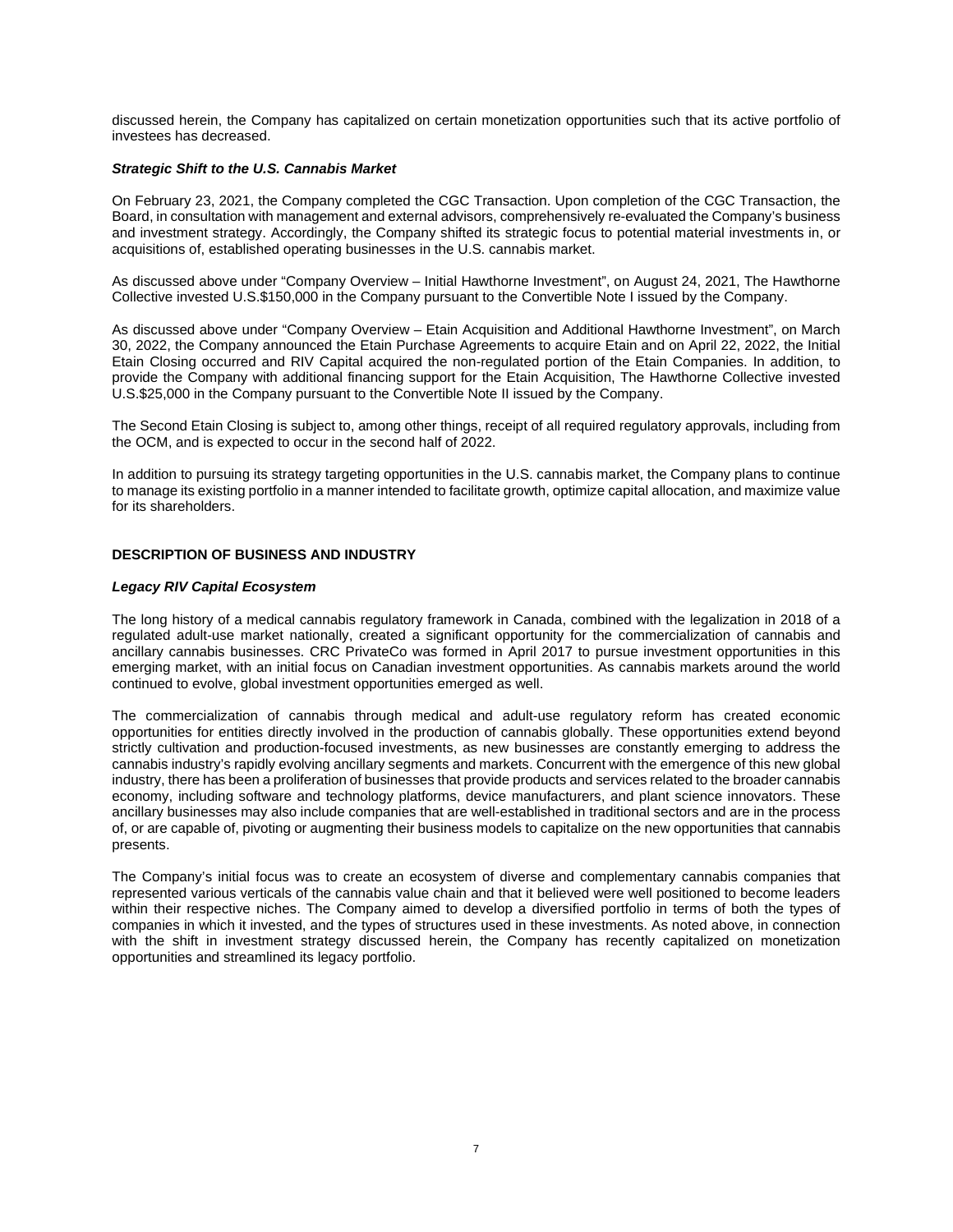As of the date of this MD&A, the Company has active investments in the following companies (the "Investees"):

| Company <sup>(1)(2)</sup> | <b>Location of Operations</b>                                                                               |
|---------------------------|-------------------------------------------------------------------------------------------------------------|
| Agripharm                 | Canada (Alberta, British Columbia,<br>Manitoba, Ontario, Quebec, Prince<br>Edward Island, and Saskatchewan) |
| <b>BioLumic</b>           | New Zealand, U.S., and Europe                                                                               |
| Dynaleo                   | Canada (Alberta, British Columbia,<br>Manitoba, Ontario, Northwest<br>Territories, Saskatchewan, and Yukon) |
| Greenhouse Juice          | Canada (Ontario)                                                                                            |
| Headset                   | Canada (Alberta, British Columbia,<br>Ontario, and Saskatchewan) and U.S.                                   |
| High Beauty               | U.S., Canada, Europe, Hong Kong,<br>and the United Arab Emirates                                            |
| LeafLink International    | Canada (Ontario)                                                                                            |
| <b>NOYA</b>               | Canada (Alberta, British Columbia,<br>Manitoba, Newfoundland, Ontario, and<br>Saskatchewan)                 |
| ZeaKal                    | U.S. and New Zealand                                                                                        |

(1) Defined terms for the companies listed above can be found under "Corporate Developments – Investments" and are referenced throughout this MD&A.

(2) As of the date of this MD&A, the Company also has certain financial interests in Civilized and RAMM (each as defined herein). These companies are not included above due to various factors, including, but not limited to, the fact that the Company is not actively engaged with these companies and, in the case of Civilized, the Company does not currently ascribe any value to its financial interests, among other items.

As discussed above in "Corporate and Investment Strategy", upon completion of the CGC Transaction, the Board comprehensively re-evaluated the Company's business and investment strategy. As a result, the Company shifted its strategic focus to potential material investments in, or acquisitions of, established operating businesses in the U.S. cannabis market. On March 30, 2022, the Company entered into the Etain Purchase Agreements and on April 22, 2022, the Company completed the Initial Etain Closing. The Second Etain Closing is expected to occur in the second half of 2022.

The Company believes that the market opportunity in the U.S. continues to be significant, and that current political and regulatory conditions present a unique opportunity for entities seeking and willing to deploy capital into plant-touching businesses in the U.S. The U.S. cannabis market is currently comprised of 19 states, plus the District of Columbia, where cannabis is legal for adult use and 37 states, plus the District of Columbia, where cannabis is legal for medical use, representing a large addressable population. According to data published by BDS Analytics in February 2022, the country's legal cannabis sales totaled approximately U.S.\$23.6 billion in 2021. The Company expects sales to trend higher as a result of a continuation of medical and adult-use programs rolling out across states. Despite the changing political environment, many participants in the U.S. cannabis market continue to experience uncertain and constrained access to capital. Accordingly, the Company believes that, with the completion of the CGC Transaction, the Hawthorne Investments, and the Etain Acquisition, it is well-positioned with its strong balance sheet and existing expertise and knowledge of the U.S. cannabis landscape to continue to grow in the U.S. market.

## **REGULATORY FRAMEWORK**

Prior to the Etain Acquisition, RIV Capital did not engage in the cultivation or distribution of cannabis in the U.S. for purposes of the Staff Notice. In light of the Etain Acquisition and the agreements referenced under the heading "Company Overview – Etain Acquisition and the Additional Hawthorne Investment", following the Initial Etain Closing, the Company (through Etain) may be considered to be directly engaged in the cultivation or distribution of cannabis in the U.S. for purposes of the Staff Notice. Etain is a legally licensed cannabis cultivation and retail dispensary operator in the state of New York. Etain is one of the state's original five medical cannabis license recipients and one of 10 approved vertically integrated operators. Etain has four operating dispensaries, including its flagship store in Manhattan and locations in Kingston, Syracuse, and Westchester. The Investees are not currently directly involved in any marijuana-related activities in the U.S. (as defined in the Staff Notice).

Pursuant to the Staff Notice, issuers with U.S. cannabis-related activities are expected to clearly and prominently disclose certain prescribed information in prospectus filings and other required disclosure documents, such as this MD&A. The Company will evaluate, monitor, and reassess this disclosure, and any related risks, on an ongoing basis and the same will be supplemented and amended to investors in public filings, including in the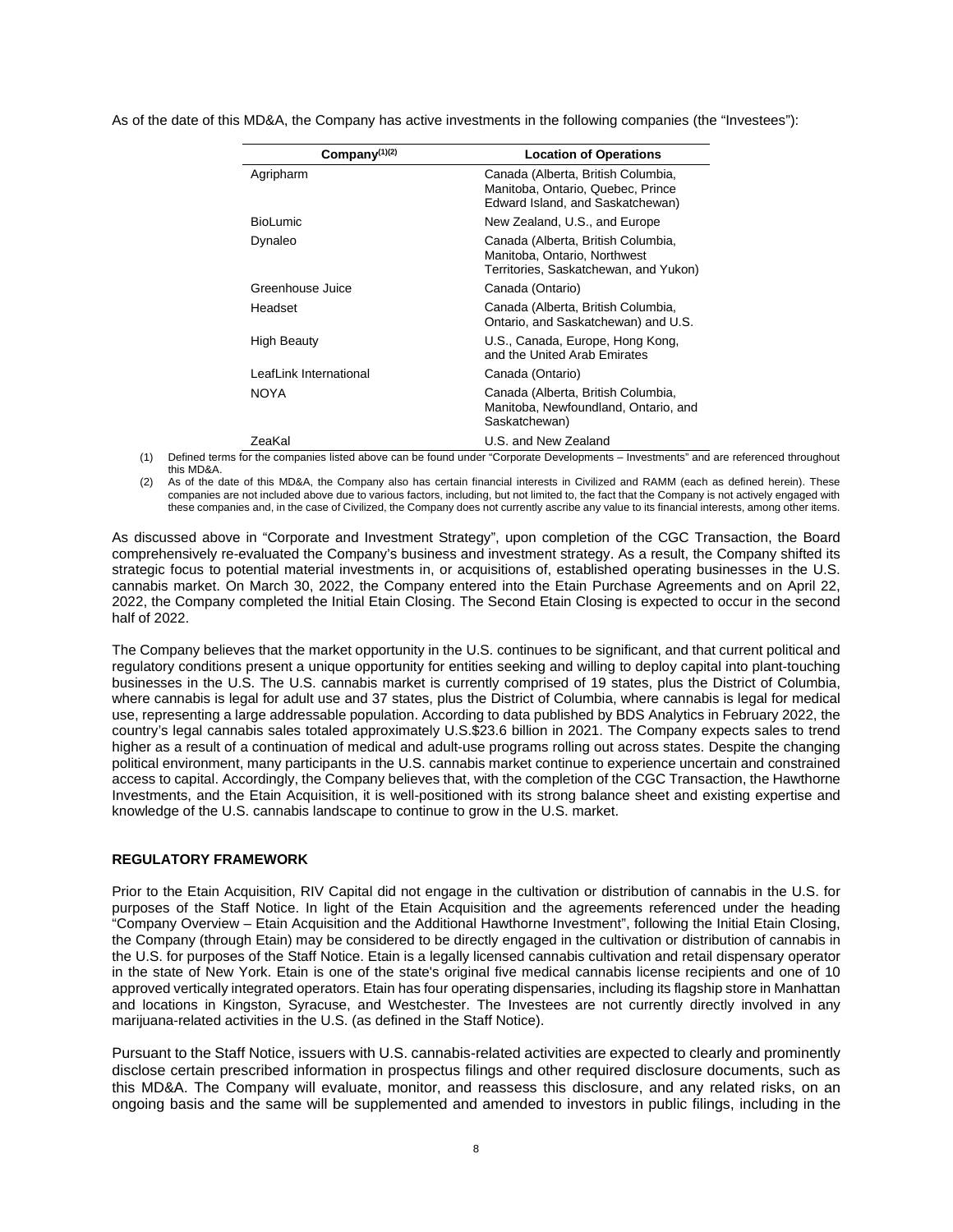event of government policy changes or the introduction of new or amended guidance, laws or regulations regarding cannabis regulation. Any non-compliance, citations or notices of violation that may have an impact on Etain, LLC's licences, business activities, or operations will be promptly disclosed by the Company.

In accordance with the Staff Notice, below is a discussion of the federal and state-level U.S. regulatory regime in New York state, where Etain is currently involved in the cannabis industry. Also included below is a summary of the cannabis regulatory framework in Canada.

## *Cannabis Regulatory Framework – Canada*

Medical cannabis has been regulated in Canada since 2001 under various legislative regimes. On October 17, 2018, the Cannabis Act came into force. The Cannabis Act governs both the medical and the regulated adult-use markets in Canada. Under the Cannabis Act, Health Canada has been granted the authority to issue a wide range of licences, including licences for standard cultivation, micro-cultivation, industrial hemp cultivation, and nursery cultivation, licences for standard processing and micro-processing, medical sales licences, and licences for analytical testing and research. In addition, federal regulations include various labeling and branding requirements.

Under the Cannabis Act, the distribution and sale of cannabis for adult-use purposes is regulated under the individual authority of each provincial and territorial government, and as such, regulatory regimes vary from jurisdiction to jurisdiction. With respect to retail sales of cannabis, certain provinces and territories allow only for government-run cannabis stores, whereas others, such as Ontario, leave the retail sale of cannabis to the private sector. In addition, other provinces and territories, such as British Columbia, allow for a hybrid model in which both public and private stores can operate.

Estimates of the potential size of the legal market for adult-use cannabis in Canada have varied greatly among industry observers, and initial projections failed to account for some of the operational growing pains that would be experienced by operators during Canada's initial years of cannabis legalization. Despite the early and, in some respects, ongoing challenges experienced by the industry, the emerging sector is demonstrating positive momentum. For example, the continued development of brick-and-mortar retail infrastructure and loosening of restrictions implemented in response to COVID-19 are expected to foster further industry growth by improving accessibility to the legal cannabis market through an increase in the number of access points for Canadians to purchase legal cannabis. It is also expected that the continued adoption by consumers of new cannabis product formats, including edible cannabis, cannabis extracts, and cannabis topical products, will support industry growth and further encourage consumers to migrate from the illicit market to the legal market.

# *Cannabis Regulatory Framework – United States (Federal-Level)*

Unlike in Canada, which has uniform federal legislation governing the cultivation, distribution, sale, and possession of cannabis under the Cannabis Act, in the U.S., cannabis is regulated differently at the federal and state level. Notwithstanding the permissive regulatory environment of cannabis in some states, cannabis continues to be categorized as a Schedule I controlled substance under the U.S. Controlled Substances Act (the "CSA"), making it illegal under federal law in the U.S. to cultivate, distribute, or possess cannabis. This means that while state laws may take a permissive approach to medical and/or adult-use of cannabis, the CSA may still be enforced by U.S. federal law enforcement officials against citizens of those states for activity that is legal under state law. As at the date of this MD&A, and as mentioned above, 37 states, plus the District of Columbia (and the territories of Guam, Puerto Rico, the U.S. Virgin Islands, and the Northern Mariana Island), have legalized the cultivation and sale of cannabis for medical purposes. In 19 states and the territory of Guam, the sale and possession of cannabis is legal for both medical and adult use, and the District of Columbia has legalized adult use, but not commercial sale.

As a result of the conflicting views between state legislatures and the U.S. federal government regarding cannabis, investments in cannabis businesses in the U.S. are subject to inconsistent legislation and regulation. The response to this inconsistency was addressed in August 2013 when then Deputy Attorney General James Cole authored a memorandum (the "Cole Memorandum") addressed to all U.S. district attorneys acknowledging that notwithstanding the designation of cannabis as a controlled substance at the federal level in the U.S., several U.S. states have enacted laws relating to cannabis.

The Cole Memorandum outlined certain priorities for the Department of Justice relating to the prosecution of cannabis offenses. In particular, the Cole Memorandum noted that in jurisdictions that have enacted laws legalizing cannabis in some form and that have also implemented strong and effective regulatory and enforcement systems to control the cultivation, distribution, sale, and possession of cannabis, conduct in compliance with those laws and regulations is less likely to be a priority at the federal level. Notably, however, the Department of Justice has never provided specific guidelines for what regulatory and enforcement systems it deems sufficient under the Cole Memorandum standard. In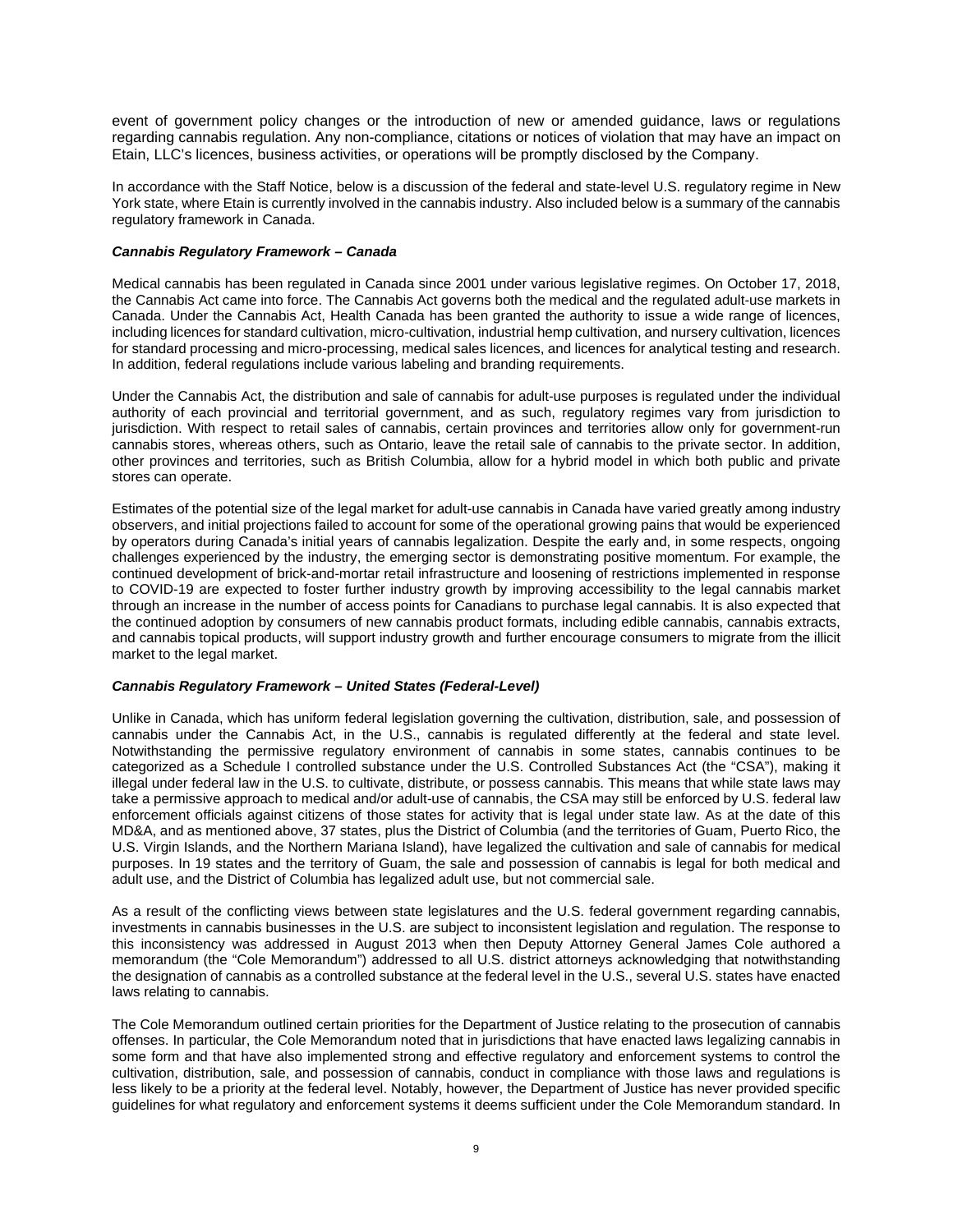light of limited investigative and prosecutorial resources, the Cole Memorandum concluded that the Department of Justice should be focused on addressing only the most significant threats related to cannabis. States where medical cannabis had been legalized were not characterized as a high priority. On January 4, 2018, then U.S. Attorney General Jeff Sessions issued a memorandum (the "Sessions Memorandum") that rescinded the Cole Memorandum. The Sessions Memorandum rescinded previous nationwide guidance specific to the prosecutorial authority of U.S. attorneys relative to cannabis enforcement on the basis that they are unnecessary, given the well-established principles governing federal prosecution that are already in place. Those principals require federal prosecutors deciding which cases to prosecute to weigh all relevant considerations, including federal law enforcement priorities set by the Attorney General, the seriousness of the crime, the deterrent effect of criminal prosecution, and the cumulative impact of particular crimes on the community.

As a result of the Sessions Memorandum, federal prosecutors are now free to utilize their prosecutorial discretion to decide whether to prosecute cannabis activities despite the existence of state-level laws that may be inconsistent with federal prohibitions. No direction was given to federal prosecutors in the Sessions Memorandum as to the priority they should ascribe to such cannabis activities, and therefore it is uncertain how active federal prosecutors will be in relation to such activities. Due to the ambiguity of the Sessions Memorandum, there can be no assurance that the federal government will not seek to prosecute cases involving cannabis businesses that are otherwise compliant with state law. See "Risk Factors" in the AIF for additional information.

It is unclear what specific impact the Biden administration will have on U.S. federal government enforcement policy, and there is no assurance that state laws legalizing and regulating the sale and use of cannabis will not be repealed or overturned, or that local governmental authorities will not limit the applicability of state laws within their respective jurisdictions. Unless and until the U.S. Congress amends the CSA with respect to cannabis (and there can be no assurances as to the timing or scope of any such potential amendments), there is a risk that federal authorities may enforce current U.S. federal law, including in respect of the cultivation, distribution, sale, and possession of cannabis.

If the Department of Justice opted to pursue a policy of aggressively enforcing U.S. federal law against financiers or equity owners of cannabis-related businesses, then the Company and its Investees could face: (i) seizure of their cash and other assets used to support or derived from their business activities; and/or (ii) the arrest of its employees, directors, officers, managers, and/or investors, who could face charges of ancillary criminal violations of the CSA for aiding and abetting and conspiring to violate the CSA by virtue of providing financial support to state-licensed or permitted cultivators, processors, distributors, and/or retailers of cannabis.

Under such an aggressive enforcement policy, the Department of Justice could allege that the Company and the Board, and potentially the Company's shareholders, "aided and abetted" violations of federal law by providing finances and services to the Company or certain of its investees. Under these circumstances, it is possible that the federal prosecutor would seek to seize the assets of the Company or its investees, and to recover "the illicit profits" previously distributed to the Company or, if the Company has paid dividends, the shareholders who received such dividends, resulting from any of the foregoing financing or services. In these circumstances, the Company's shareholders may lose their entire investment and directors, officers, and/or the Company's shareholders may be required to defend any criminal charges against them at their own expense and, if convicted, be sent to federal prison.

Additionally, under U.S. federal law it may, under certain circumstances, be a violation of federal money laundering statutes for financial institutions to accept any proceeds from cannabis sales or any other Schedule I controlled substances. Certain Canadian banks are similarly reluctant to transact business with U.S. cannabis companies, due to the uncertain legal and regulatory framework characterizing the industry at present. Banks and other financial institutions could be prosecuted and possibly convicted of money laundering for providing services to U.S. cannabis businesses. Under U.S. federal law, banks or other financial institutions that provide a cannabis business with a chequing account, debit or credit card, small business loan, or any other service could be found guilty of money laundering or conspiracy. Accordingly, the Company may have limited or no access to banking or other financial services. The inability, or limitation on the ability, to open or maintain bank accounts in the U.S., obtain other banking services, and/or accept credit card and debit card payments may make it difficult for the Company to operate and conduct its business as planned in the U.S.

Despite these laws, in February 2014, the Financial Crimes Enforcement Network ("FCEN") of the U.S. Treasury Department issued the FCEN memorandum providing instructions to banks seeking to provide services to cannabisrelated businesses (the "FCEN Memorandum"). The FCEN Memorandum states that in some circumstances, it is permissible for banks to provide services to cannabis-related businesses without risking prosecution for violation of federal money laundering laws. It refers to supplementary guidance that Deputy Attorney General Cole issued to federal prosecutors relating to the prosecution of money laundering offenses predicated on cannabis-related violations of the CSA. It is unclear at this time whether the current administration will follow the guidelines of the FCEN Memorandum. See "Risk Factors" in the AIF for additional information.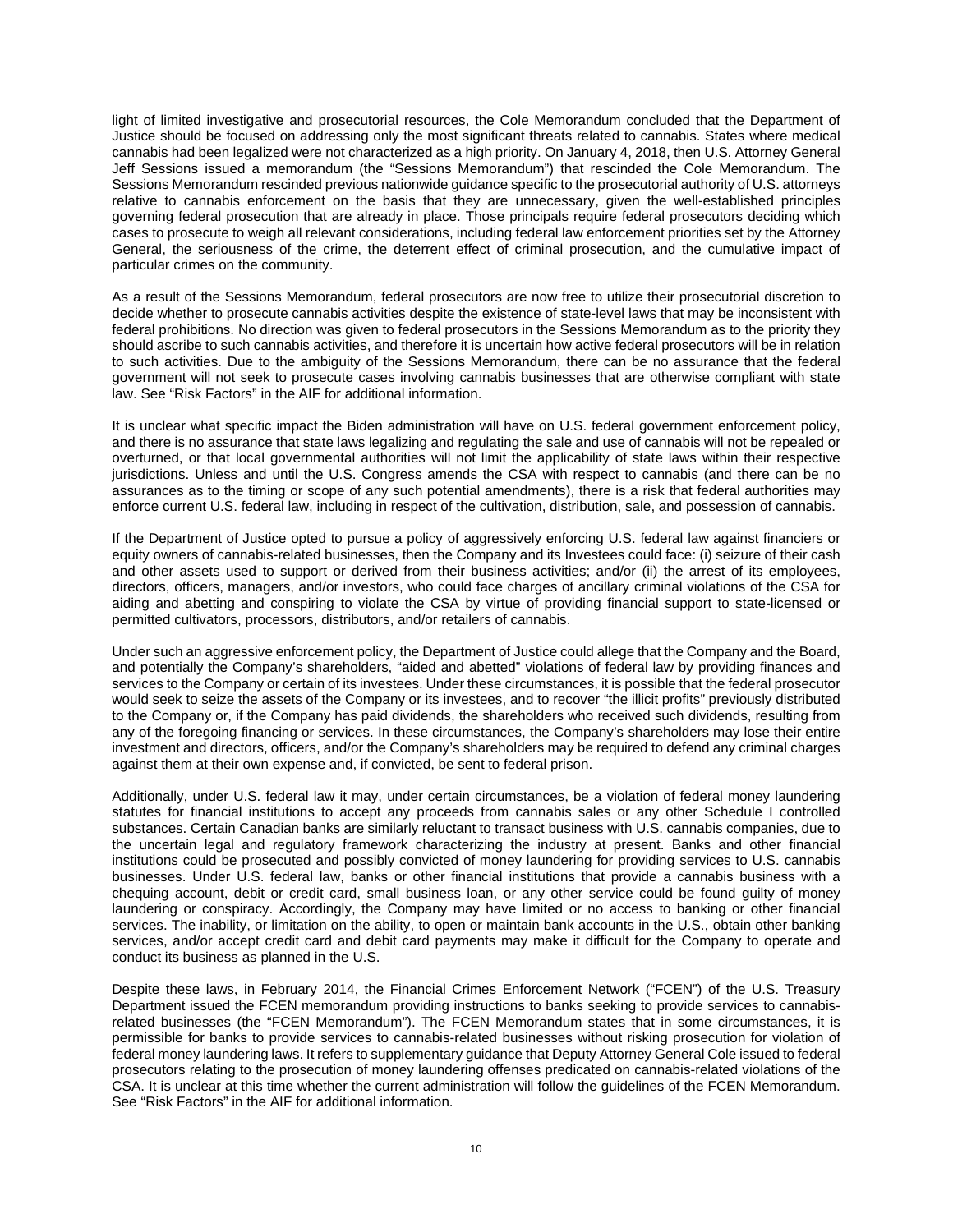On December 20, 2018, the Agricultural Improvement Act of 2018 (commonly known as the "2018 Farm Bill") was signed into law by the former President Donald Trump in the U.S. The 2018 Farm Bill, among other things, removed industrial hemp and its cannabinoids, including cannabidiol ("CBD") derived from industrial hemp (as defined in the 2018 Farm Bill), from the CSA and amended the Agricultural Marketing Act of 1946 to allow for industrial hemp production and sale in the U.S. Under the 2018 Farm Bill, industrial hemp is defined as "the plant Cannabis sativa L. and any part of that plant, including the seeds thereof and all derivatives, extracts, cannabinoids, isomers, acids, salts, and salts of isomers, whether growing or not, with a delta-9 tetrahydrocannabinol concentration of not more than 0.3 percent on a dry weight basis." The U.S. Department of Agriculture (the "USDA") has been tasked with promulgating regulations for the industrial hemp industry, which, among other things, requires the USDA to review and approve any state-promulgated regulations relating to industrial hemp. On October 31, 2019, the USDA issued interim final regulations that imposed certain testing and other requirements in order to assure that crops to be sold as industrial hemp will meet the statutory limitations. On February 27, 2020, the USDA announced that it would delay enforcement of certain requirements of the interim final regulations pertaining to analytical testing and disposal requirements until October 31, 2021, or publication of the final rule, whichever occurred first. On January 11, 2021, the USDA announced the final regulations, with an effective date of March 22, 2021. The final regulations generally track the interim final regulations, though with some modifications.

Further, under the 2018 Farm Bill, the United States Food and Drug Administration (the "FDA") has retained its authority to regulate products containing cannabis or cannabis-derived compounds, including CBD, under the Food, Drug and Cosmetics Act (the "FDCA") and section 351 of the Public Health Services Act. On May 31, 2019, the FDA held its first public meeting to discuss the regulation of cannabis-derived compounds, including CBD. The meeting included stakeholders across academia, agriculture, consumer, health professional, and manufacturer groups, and was intended to explore new pathways for hemp-derived CBD to be sold legally in the food and supplement markets, while protecting research into future pharmaceutical applications. The FDA has expressed an interest in fostering innovation regarding the development of products containing hemp-derived compounds, such as CBD; however, the FDA has indicated that those actions will have to fit under the confines of current law and further legislation will likely be required. In November 2019, the FDA issued guidance and a description of its activities, in which the FDA stated that only hemp seed oil, hulled hemp seed, and hemp seed powder were "Generally Recognized as Safe" ("GRAS") as ingredients in food, and that CBD and tetrahydrocannabinol ("THC") were not GRAS. In the guidance, the FDA has taken the position that a food product or dietary supplement containing CBD would be "adulterated" and could not legally be marketed in the U.S. The FDA has continued to issue warning letters to manufacturers of food or dietary supplements that are labeled as including CBD. The FDA has approved one prescription drug containing CBD and has taken the position that no other product can be marketed as containing CBD without approval as a new drug. There can be no assurance that the FDA will approve CBD as an additive to products under the FDCA. Additionally, the 2018 Farm Bill does not legalize "marihuana" (as such term is defined in the CSA), which remains a Schedule I controlled substance under the CSA.

On November 3, 2020, ballot initiatives regarding the establishment of medical use regulatory frameworks in Mississippi and South Dakota, and adult-use regulatory frameworks in Arizona, New Jersey, Montana, and South Dakota, successfully passed. Subsequently, Connecticut, New Mexico, New York, and Virginia (during 2021) and Rhode Island (during 2022) passed legislation to allow adult use of cannabis, with implementing legislation and regulations for commercial sales to follow. Other states, including Maryland, Missouri, Ohio, and Pennsylvania, are currently considering the implementation of adult-use regulatory frameworks as well. Furthermore, multiple legislative reforms related to cannabis have been introduced in the U.S. Congress. Examples include the proposed bills styled as the States Reform Act, the Cannabis Administration and Opportunity Act, the Medical Marijuana Research Act, the Marijuana Opportunity Reinvestment and Expungement Act, the Strengthening the Tenth Amendment Through Entrusting States Act, and the Secure and Fair Enforcement Banking Act (the "SAFE Banking Act"). Currently, although the SAFE Banking Act has passed the House of Representatives and is pending in the Senate, none of these proposed bills have been approved by both chambers and none have yet been presented to President Biden for signature. The emergence and ongoing effect of the COVID-19 pandemic and other events may impact the timeline for the potential passage of these reforms as regulators prioritize their response to the health and economic crisis, or other domestic priorities. There can be no assurance that any of these pieces of legislation will become law in the U.S.

On February 8, 2018, the Canadian Securities Administrators revised their previously released Staff Notice, which provides specific disclosure expectations for issuers that currently have, or are in the process of developing, cannabisrelated activities in the U.S. as permitted within a particular state's regulatory framework. All issuers with U.S. cannabisrelated activities are expected to clearly and prominently disclose certain prescribed information in prospectus filings and other required disclosure documents.

For the reasons set forth above, the Company's existing investments in the U.S., and any current and future investments in the U.S. cannabis market that the Company pursues under its revised corporate strategy, may become the subject of heightened scrutiny by regulators, stock exchanges and other authorities in Canada. As a result, the Company may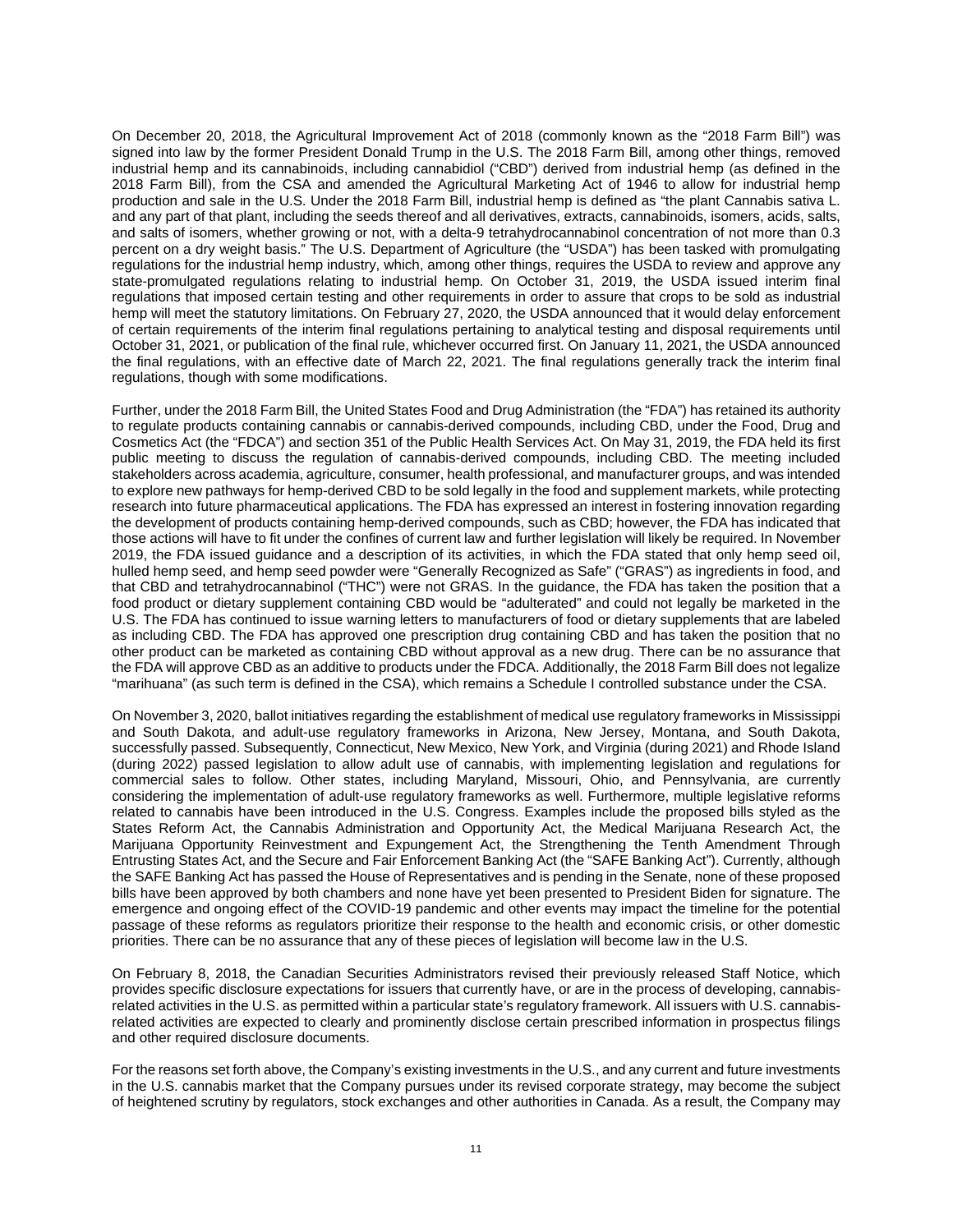be subject to direct and indirect interaction with public officials. There can be no assurance that this heightened scrutiny will not in turn lead to the imposition of certain restrictions on the Company's ability to further invest in the U.S. or any other jurisdiction. This could have a material adverse effect on the Company, including its reputation and ability to conduct business, its investments in certain Investees, its financial position, operating results, profitability or liquidity or the market price of the Common Shares.

Moreover, as a result of the Company's strategy targeting opportunities in the U.S. cannabis market and/or the Etain Acquisition, parties outside of the cannabis industry with which the Company does business may perceive that they are exposed to reputational risk as a result of the Company's cannabis-related business activities. For example, the Company could receive a notification from a financial institution or professional services firm advising it that they would no longer maintain a relationship with the Company. Accordingly, the Company may in the future have difficulty establishing certain business relationships that it needs to operate its business. Failure to establish or maintain business relationships could have a material adverse effect on the Company.

Please refer to "Regulatory Framework – Other Risk Related to Investing in the U.S. Cannabis Industry" below and the "Risk Factors" section in the AIF for additional details.

## *Cannabis Regulatory Framework – United States (State-Level and Compliance Summary)*

### New York Legislative History

In July 2014, the New York legislature and Governor of New York enacted the Compassionate Care Act (the "CCA") to provide a comprehensive, safe and effective medical cannabis program. The CCA bill was part of the Title V-A in Article 33, Title 10, Chapter 13 of the Public Health Law. The CCA provided access to the program to those who suffer from one of 31 qualifying serious conditions including debilitating or life-threatening conditions such as cancer, HIV/AIDS, ALS and chronic pain. Patients were also required to have one of the following associated or complicating conditions: cachexia or wasting syndrome, severe or chronic pain, severe nausea, seizures, or severe or persistent muscle spasms. Pursuant to the CCA, only a limited number of product offerings were allowed including metered liquid or oil preparations, solid and semi-solid preparations (e.g., capsules, chewable and effervescent tablets), metered ground plant preparations, and topical forms and transdermal patches. Medical cannabis was not permitted to be incorporated into food products unless approved by the Commissioner of Health and smoking of cannabis flower was prohibited.

On March 31, 2021, the New York legislature passed the Marijuana Regulation and Taxation Act (the "MRTA"), legalizing adult-use cannabis in the state and establishing a regulatory framework for adult-use cannabis. Under the MRTA, the CCA provisions were repealed effective six months after the appointment of the Cannabis Control Board, the approval and oversight body of the Office of Cannabis Management. The Cannabis Control Board was appointed in September 2021 and held its first meeting on October 5, 2021. Accordingly, the CCA was repealed as of April 2022. The MRTA also provides for the transfer of authority over medical cannabis from the New York Department of Health ("NYDOH") to the Cannabis Control Board and the Office of Cannabis Management. The Cannabis Control Board has also issued proposed regulations to govern medical cannabis, which would replace the regulations promulgated by the NYDOH. The comment period on the proposed medical cannabis regulations closed on May 9, 2022 and the Cannabis Control Board may promulgate final regulations thereafter.

Etain is currently regulated under New York state law related to medical dispensaries. Etain has received licences to cultivate and manufacture cannabis products, and to sell those products to individuals who have been prescribed medical marijuana and who have appropriate identification cards issued by the state. The cultivation, manufacture, and sale must occur on the licensed premises. Etain currently has four operating dispensaries in New York. Under New York state law, licensed medical dispensaries may be permitted to sell adult-use cannabis products, once final regulations have issued. Please refer to "Compliance Program and Procedures" below for information regarding Etain, LLC's compliance program and procedures.

### New York Licenses

The NYDOH has issued licenses to ten registered organizations which hold vertically integrated licenses. Each registered organization has one cultivation/processing license and four dispensary licenses. Under the MRTA, the authority to renew existing licenses and to issue new licenses has transferred from the NYDOH to the OCM.

The New York dispensary, growing and processing licenses are valid for two years from the date of issuance and license holders are required to submit a renewal application not more than six months nor less than four months prior to expiration. License holders must ensure that no cannabis is sold, delivered, transported or distributed by a producer to or from a location outside of New York.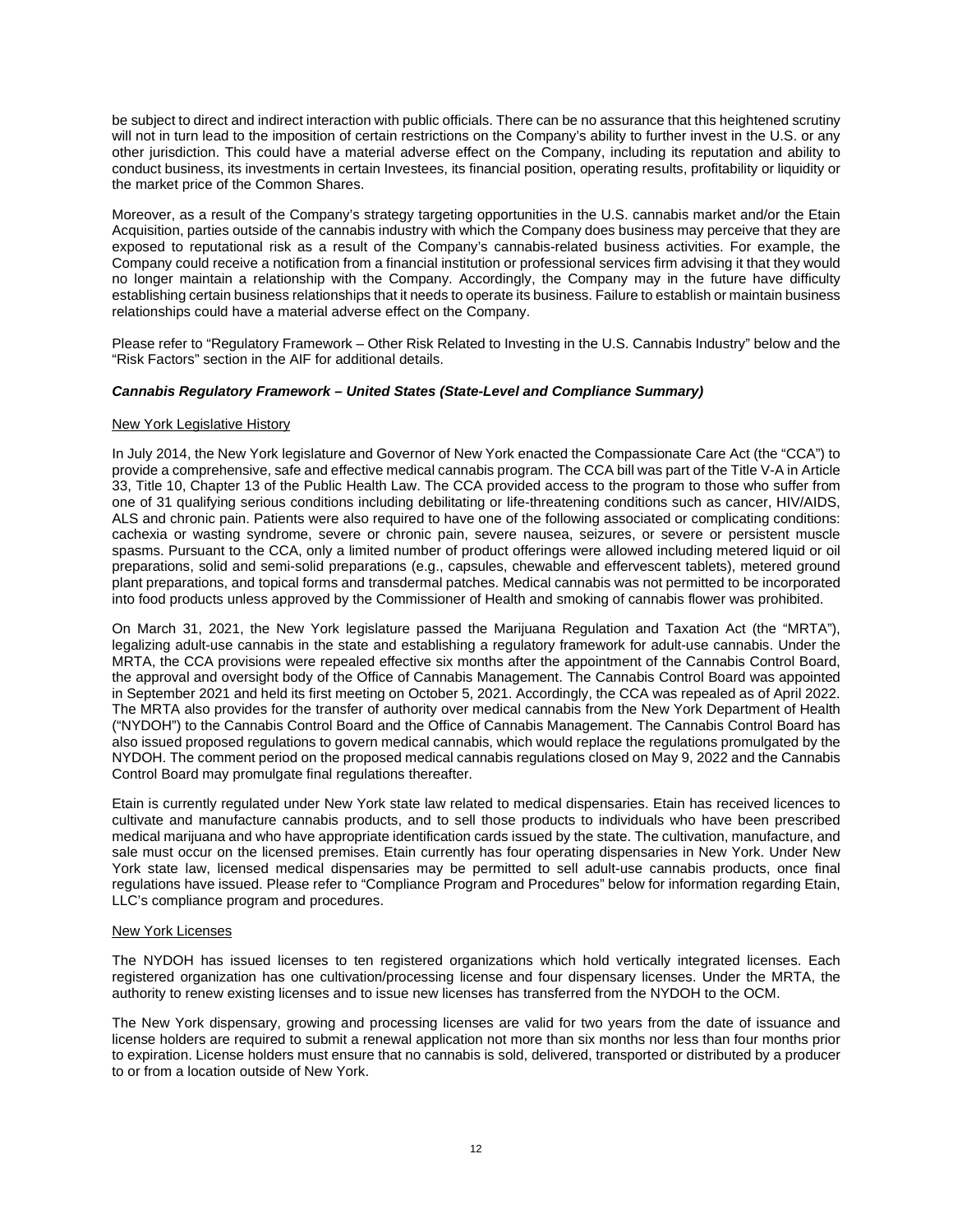While Etain, LLC's compliance controls have been developed to mitigate the risk of any material violations of a license arising, there is no assurance that New York cannabis licenses will be renewed in the future in a timely manner. Any unexpected delays or costs associated with the licensing renewal process could impede the ongoing or planned New York cannabis operations and could have a material adverse effect on the business, financial condition and results of operations of the Company and Etain.

| <b>License Number</b> | <b>City/County</b> | <b>Expiration Date</b> | <b>Description</b>                        |
|-----------------------|--------------------|------------------------|-------------------------------------------|
| MM0401M               | Chester            | 07/31/2023             | Acquiring, possession, sale,              |
|                       |                    |                        | transporting, distributing, and           |
|                       |                    |                        | dispensing medical marijuana              |
| MM0403D               | Kingston           | 07/31/2023             | Acquiring, possession, sale,              |
|                       |                    |                        | transporting, distributing, and           |
|                       |                    |                        | dispensing medical marijuana              |
| MM0404D               | Yonkers            | 07/31/2023             | Acquiring, possession, sale,              |
|                       |                    |                        | transporting, distributing, and           |
|                       |                    |                        | dispensing medical marijuana              |
| MM0405D               | Syracuse           | 07/31/2023             | Acquiring, possession, sale,              |
|                       |                    |                        | transporting, distributing, and           |
|                       |                    |                        | dispensing medical marijuana              |
| <b>MM0407D</b>        | New York           | 07/31/2023             | Acquiring, possession, sale,              |
|                       |                    |                        | transporting, distributing, and           |
|                       |                    |                        | dispensing medical marijuana              |
| OCM-HMPD-22-00028     | Westchester        | 03/25/2023             | Cannabinoid<br>Hemp<br><b>Distributor</b> |
|                       |                    |                        | Permit                                    |
| OCM-HMPR-22-00108     | Westchester        | 02/06/2023             | Cannabinoid Hemp Retail License           |
| OCM-HMPR-22-00108-001 | N/A                | 02/06/2023             | Cannabinoid Hemp Retail License           |
| OCM-HMPR-22-00108-002 | N/A                | 02/06/2023             | Cannabinoid Hemp Retail License           |
| OCM-HMPR-22-00108-003 | N/A                | 02/06/2023             | Cannabinoid Hemp Retail License           |
| OCM-HMPR-22-00108-004 | N/A                | 02/06/2023             | Cannabinoid Hemp Retail License           |
| OCM-HMPR-22-00108-005 | N/A                | 02/06/2023             | Cannabinoid Hemp Retail License           |

The table below lists Etain, LLC's active and pending NYDOH licenses:

# New York Record-Keeping and Reporting

The NYDOH uses the BioTrack THC T&T system used to track commercial cannabis activity. Each month, each registered organization is required to file reports with the NYDOH which provides information showing all products dispensed during the month. All other data shall be pulled from the BioTrack THC T&T system. The data must include (a) documentation, including lot numbers where applicable, of all materials used in the manufacturing of the approved medical cannabis products to allow tracking of the materials, including but not limited to, soil, soil amendment, nutrients, hydroponic materials, fertilizers, growth promoters, pesticides, fungicides, and herbicides, (b) cultivation, manufacturing, packaging and labelling production records, and (c) laboratory testing results. The records are required to be maintained for a period of five years.

# New York Inventory/Storage

A record of all approved medical cannabis products that have been dispensed must be filed with the NYDOH by registered organizations electronically through BioTrack THC no later than 24 hours after the cannabis was dispensed to a certified patient or designated caregiver. The information filed must include (a) a serial number for each approved medical cannabis product dispensed to the certified patient or designated caregiver, (b) an identification number for the registered organization's dispensing facility, (c) the patient's name, date of birth and gender, (d) the patient's address, and (e) the patient's registry identification card number.

All cannabis that is not part of a finished product must be stored in a secure area or location within the registered organization and be accessible only to a minimum number of employees essential for efficient operation and in such a manner as approved by the NYDOH in advance, to prevent diversion, theft or loss and against physical, chemical and microbial contamination and deterioration. Cannabis must be returned to its secure location immediately after completion of manufacture, distribution, transfer or analysis.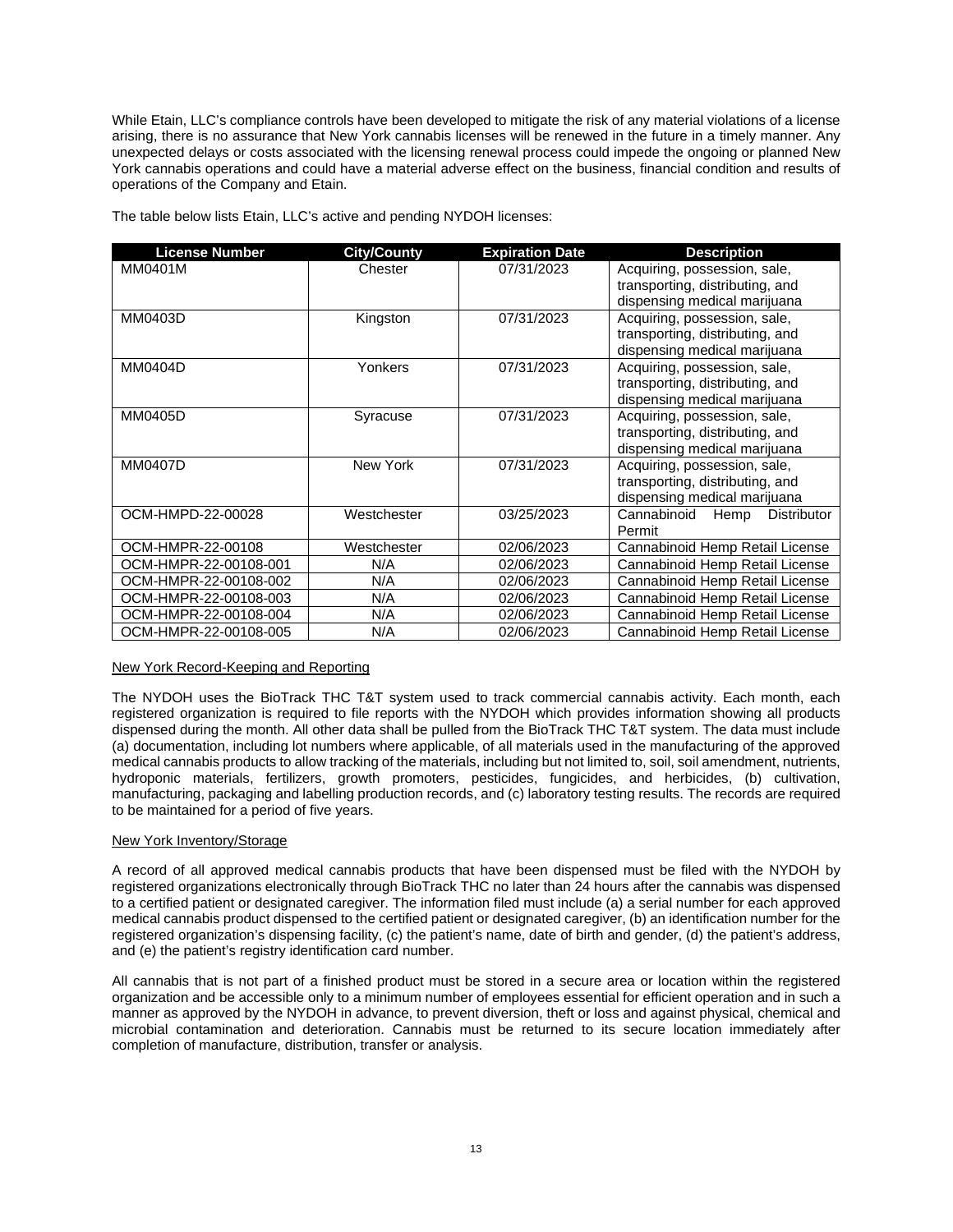# New York Security

All facilities operated by a registered organization, including any manufacturing facility and dispensing facility, must have a security system to prevent and detect diversion, theft or loss of cannabis and/or medical cannabis products. The security system must utilize commercial grade equipment which includes (a) a perimeter alarm, (b) a duress alarm, (c) a panic alarm, and (d) a holdup alarm. Manufacturing and dispensing facilities must direct cameras at all approved safes, vaults, dispensing areas, cannabis sales areas and any other area where cannabis is manufactured, stored, handled, dispensed or disposed of. Manufacturing and dispensing facilities must angle the cameras to allow for the capture of clear and certain identification of any person entering or exiting the facilities. The surveillance cameras must record 24 hours, seven days a week. Recordings from all surveillance cameras must be readily available for immediate viewing by a New York State authorized representative upon request and must be retained for at least 90 days. A registered organization must test the security and surveillance equipment no less than semi-annually at each manufacturing and dispensing facility that is operated under the registered organization's registration. Records of security tests must be maintained for five years.

# New York Transportation

Cannabis products must be transported in a locked storage compartment that is part of the vehicle transporting the cannabis and in a storage compartment that is not visible from outside the vehicle. An employee of a registered organization, when transporting approved medical cannabis products, must (a) travel directly to his or her destination(s) and may not make any unnecessary stops in between, (b) ensure that all approved medical cannabis product delivery times are randomized, (c) appoint each vehicle with a minimum of two employees where at least one transport team member remains with the vehicle at all times, (d) possess a copy of the shipping manifest at all times when transporting or delivering approved medical cannabis products, and (e) keep the shipping manifest in a safe compartment for a minimum of five years.

## New York Inspections

A medical marijuana facility in New York must make its books, records and manufacturing and dispensing facilities available to the New York Department of Health or its authorized representatives for monitoring, on-site inspection, and audit purposes, including but not limited to, periodic inspections and/or evaluations of facilities, methods, procedures, materials, staff and equipment to assess compliance with requirements of New York state law.

### U.S. Attorney Statements in New York

To the knowledge of management of the Company, other than as disclosed elsewhere in this AIF, there have not been any statements or guidance made by federal authorities or prosecutors regarding the risk of enforcement action in New York. See "Risk Factors" in the AIF for further details.

### Compliance Program and Procedures

Prior to the Etain Acquisition, the Company did not engage in the cultivation or distribution of cannabis in the U.S. for purposes of the Staff Notice. In light of the Etain Acquisition, the Company is developing its internal compliance and standard operating procedures on this topic, which will be fully integrated with the extensive state-approved standard operating procedures and compliance policies and programs Etain, LLC has in place. In entering into the Etain Purchase Agreements, the Company conducted appropriate diligence to confirm that Etain has internal policies and procedures to maintain compliance with applicable state laws and as to current compliance. The Etain Purchase Agreements included appropriate representations as to current compliance. While the Company believes that Etain, LLC is currently in compliance with New York state rules, regulations and license requirements, there are significant risks associated with its business and the business of its contractual parties. Further, the rules and regulations as outlined above are not a full complement of all the rules that Etain, LLC is required to follow in the state of New York. Etain, LLC monitors, and the Company will monitor, the applicable rules and regulations of the state of New York as well as correspondence and changes to, and updates of, rules or regulatory policies impacting Etain, LLC in the state of New York. The Company has engaged New York state and local regulatory/compliance counsel to assist in evaluating compliance of applicable requirements. The Company understands that Etain, LLC has longstanding New York State-specific legal counsel, in addition to its Compliance Department, to monitor and implement applicable requirements.

Etain, LLC has no non-compliance citations or notices of violation which may have a material impact on its licenses, business activities or operations.

Further, Etain has in place comprehensive standard operating procedures and policies, which are compliant with the applicable state and local laws, regulations, ordinances, and other requirements Etain ensures adherence to standard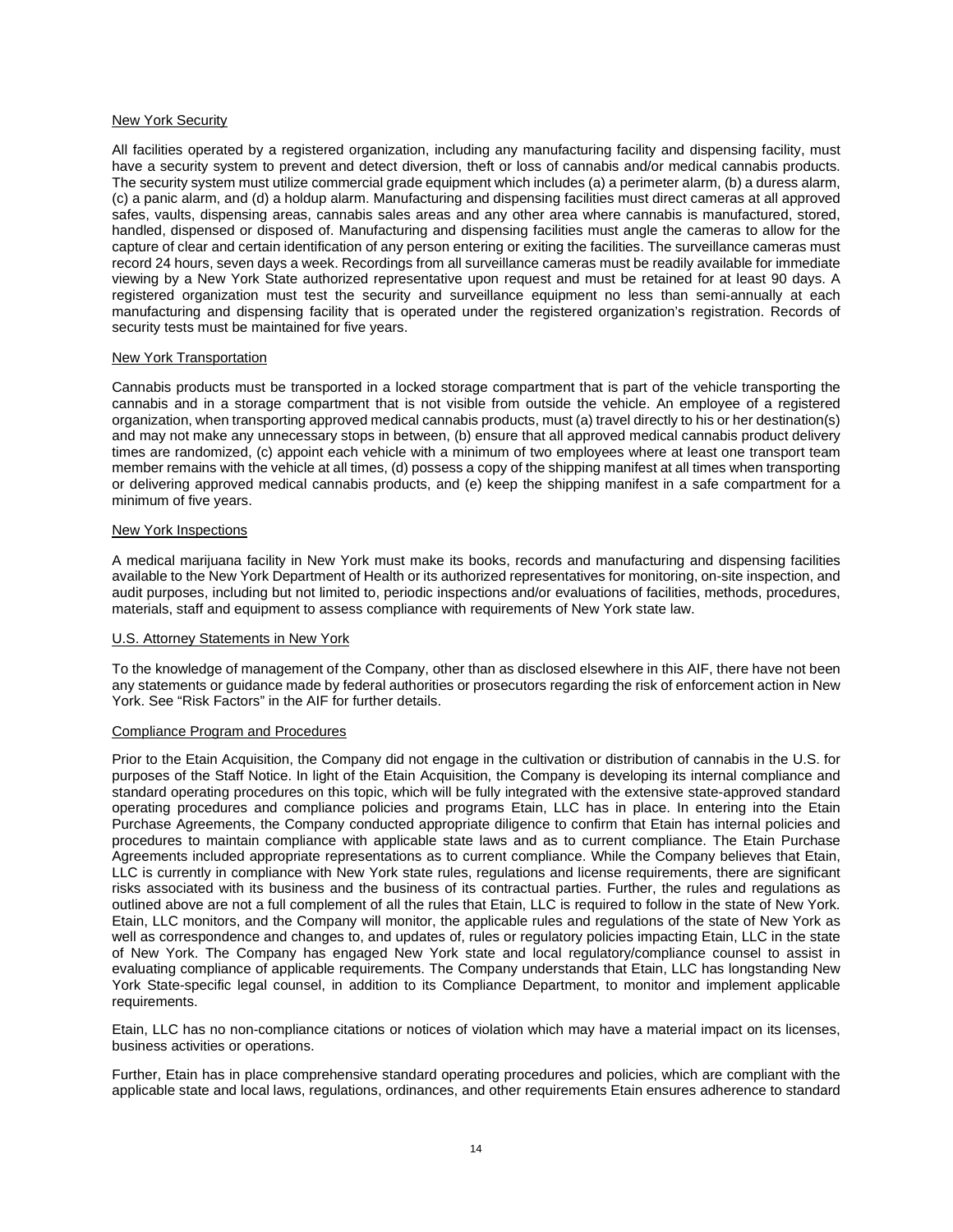operating procedures by regularly conducting internal compliance inspections and assessments and is committed to ensuring any issues identified are resolved quickly and thoroughly.

In addition, Etain, LLC has a comprehensive training program that emphasizes, among other things, the importance of compliance with state and local laws and security and inventory control.

In order to comply with industry best practices, Etain, LLC performs the following:

- Ensure the operations are compliant with all licensing requirements that are set forth with regards to cannabis operation by New York State.
- Ensure the activities relating to cannabis business adhere to its New York State licensing requirements.
- Etain, LLC functions within the New York State regulatory environment, which imposes a range of requirements and strict regulatory oversight aimed at ensuring, as do Etain's business policies and practices, sufficient checks and balances to ensure that no revenue is distributed to criminal enterprises, gangs and cartels.
- Ensure Etain, LLC's products and product packaging are in compliance with applicable regulations and contain required disclaimers regarding such products.

While Etain, LLC strives, and the Company will strive, to ensure that operations are in compliance with New York state laws, regulations and licensing requirements, some of such activities remain illegal under U.S. federal law. For the reasons described above, the risks described below under "Other Risks Related to Investing in the U.S. Cannabis Industry" and the risks further described under the heading "*Risk Factors*" in the AIF, there are significant risks associated with the business of Etain (and the Company).

## *Other Risks Related to Investing in the U.S. Cannabis Industry*

## **Contracts and Service Providers**

Operating or investing in the U.S. cannabis industry may breach existing contractual covenants the Company has with any banking institutions, suppliers, or other third parties. In such circumstances, the Company would be required to amend the terms of or replace such agreements and enter into alternative arrangements. Any violation of the terms of such contractual covenants and the failure to enter into appropriate alternative arrangements would result in a breach of the applicable agreement, and accordingly, may have a material adverse effect on the business, operations, and financial condition of the Company.

Prior to the Initial Etain Closing, the Company engaged in discussions with its service providers, including its auditor and any entities that provide commercial banking services to RIV Capital, whose terms of service prohibit the Company from making investments or acquisitions in the U.S. cannabis market regarding any necessary transition to service providers whose terms of service would not prohibit such activities. The Company successfully completed certain required transitions to new service providers prior to the Initial Etain Closing.

## **Taxes**

An additional challenge for cannabis-related businesses in the U.S. is that the provisions of Section 280E of the U.S. Internal Revenue Code of 1986, as amended (the "Code"), are being applied by the Internal Revenue Service (the "IRS") to businesses operating in the medical and adult-use cannabis industry in the U.S. Pursuant to Section 280E of the Code, "no deduction or credit shall be allowed for any amount paid or incurred during the taxable year in carrying on any trade or business if such trade or business (or the activities which comprise such trade or business) consists of trafficking in controlled substances (within the meaning of Schedule I and II of the CSA) which is prohibited by Federal law or the law of any State in which such trade or business is conducted."

Accordingly, Section 280E of the Code prohibits cannabis businesses from deducting their ordinary and necessary business expenses, forcing them to pay higher effective federal tax rates than similar companies in other industries. The effective tax rate on a cannabis business depends on how large its ratio of non-deductible expenses is to its total revenues. Therefore, businesses in the U.S. cannabis industry, such as Etain, may be less profitable than they would otherwise be if the provisions of Section 280E of the Code were not applicable. Furthermore, although the IRS issued a clarification allowing the deduction of cost of goods sold, the scope of such items is interpreted very narrowly, and a significant portion of operating costs and general administrative costs are not permitted to be deducted. These tax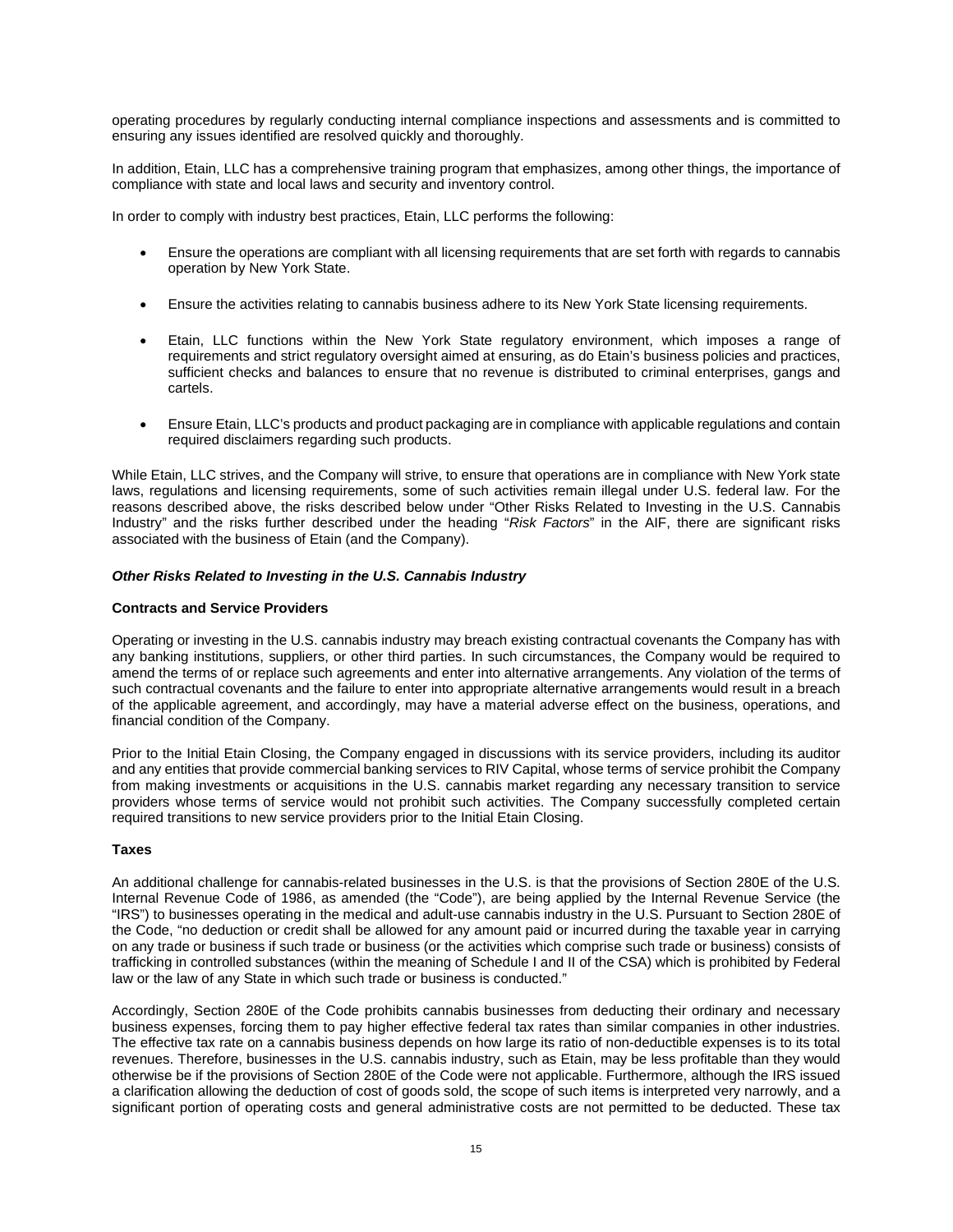provisions could have a material adverse effect on the business, financial condition, and results of operations of the Company.

## **Access to Public and Private Capital**

Given the illegality of cannabis under U.S. federal law, the Company's access to capital could be negatively affected by public and/or private capital not being available to support continuing operations or future investment opportunities. To date, the Company has been able to access equity financing through public and private markets in Canada, and debt financing through the Convertible Notes. At present, management believes that capital availability could change without notice, requiring the Company to operate solely on currently available and internally generated funds.

There can be no assurance that additional financing will be available to the Company when needed or on terms that are acceptable to the Company. The Company's inability to raise financing to fund its capital expenditures and execute on its investment strategy could limit its growth and may have a material adverse effect upon future profitability.

## *COVID-19 Pandemic*

In March 2020, the World Health Organization declared the outbreak of the novel coronavirus ("COVID-19") as a global pandemic. COVID-19 continues to spread in Canada, the U.S., and globally, including in multiple jurisdictions where the Company and the Investees have operations. The COVID-19 pandemic has caused companies and various international jurisdictions to impose restrictive measures such as quarantines, business closures, and travel restrictions and has had a negative impact on the global economy. The situation is continuing to evolve, but the Company continues to monitor developments and actively assess the impact of the COVID-19 pandemic on its employees, service providers, the Investees, and the Company as a whole, and, where possible, has adopted measures to mitigate such impact.

The health and safety of the Company's and its Investees' employees remains a top priority. In response to the COVID-19 pandemic, the Company activated a crisis response plan driven by local health authority guidelines and government mandates, which is re-evaluated on an ongoing basis. As part of its plan, the Company implemented certain preventative measures, including a work-from-home program and certain restrictions on business travel and in-person meetings. The Company also provided guidance to its employees on social distancing measures. As substantially all day-to-day activities of the Company can be fully performed by personnel working remotely, the Company has been and remains fully operational, and the operation of the Company's financial reporting systems, internal control over financing reporting, disclosure controls and procedures, and overall investment strategy remain unchanged.

Going forward, the Company expects to continue to experience some short to medium-term negative impacts from the COVID-19 pandemic and the ongoing uncertainty related to it, including the potential for continued supply and staff shortages for certain Investees, a reduction in demand for certain Investees' products and services, mandated social distancing and quarantines, impacts of declared states of emergency, public health emergencies and similar declarations, increased governmental regulations, capital markets volatility, a reduction in available financing for the Company and the Investees, and an elevated cost of capital. As a result of the outbreak of the COVID-19 pandemic, regulatory developments, challenges affecting certain companies in the cannabis industry, and other general economic factors that may have an adverse impact on certain Investees, the contracts of certain Investees, including contracts with the Company, may be renegotiated or terminated.

At this time, it is impossible to predict the effect and overall impact of the COVID-19 pandemic on the operations, liquidity, and financial results of the Company or any of the Investees due to uncertainties relating to the ultimate geographic spread of the virus, the severity of the disease, the duration of the outbreak, containment and treatment of COVID-19, and the timing and length of any travel restrictions and business closures that have been or may be imposed by government authorities. However, the COVID-19 pandemic has had, and may continue to have, an adverse effect on global economies and financial markets, which may result in an economic downturn that could have a material adverse effect on the business, financial condition, operating results, and cash flows of the Company and the Investees. Please refer to "Financial Risk Management" herein and "Risk Factors" in the AIF for additional details.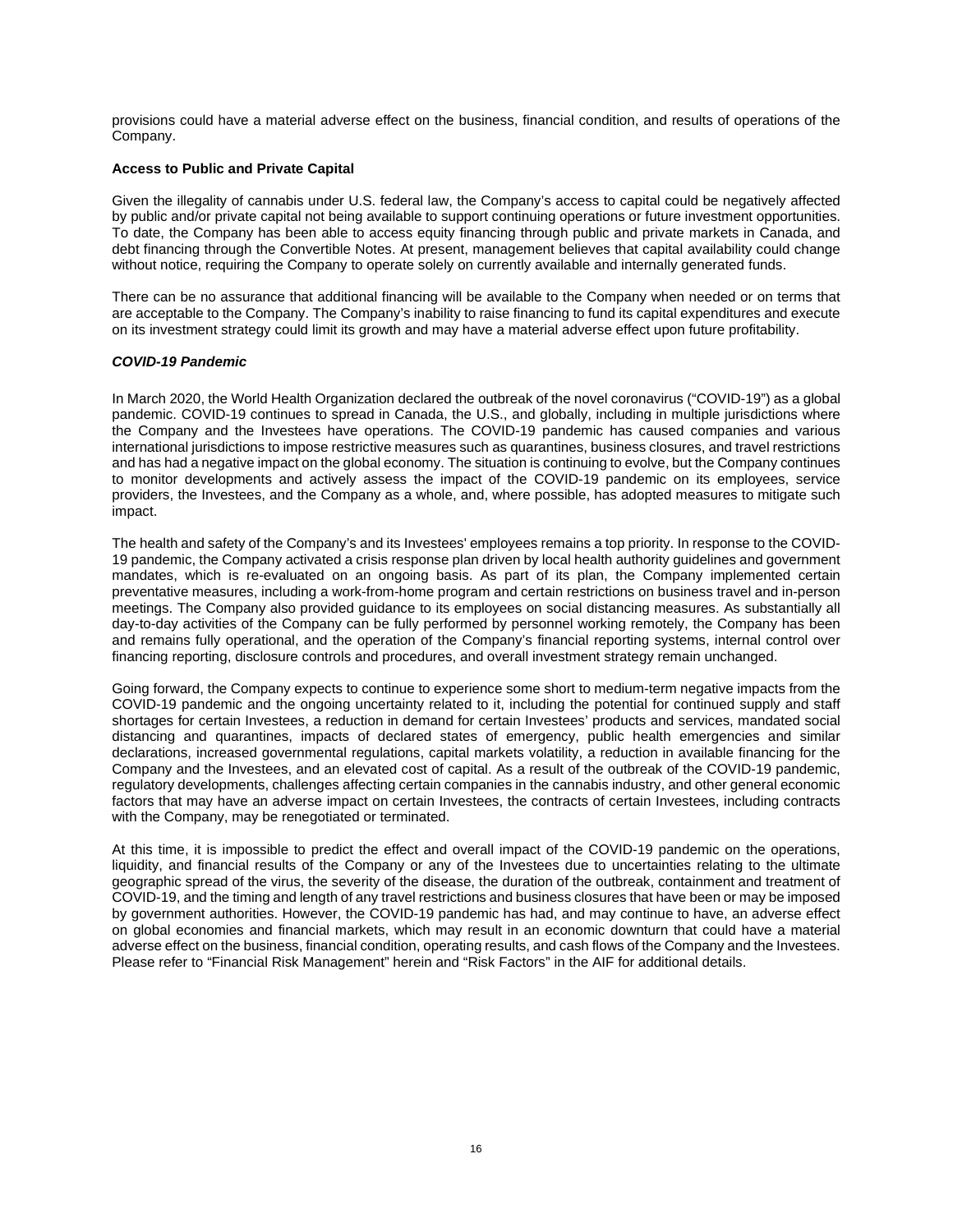# **CORPORATE DEVELOPMENTS**

## *Financing Activities*

*Capital Activity During the Year Ended March 31, 2022* 

## **Hawthorne Investments**

On August 24, 2021, The Hawthorne Collective, a wholly-owned subsidiary of ScottsMiracle-Gro, purchased Convertible Note I in the principal amount of \$188,475. The consideration paid by The Hawthorne Collective for the purchase of Convertible Note I was received by the Company in U.S. dollars (U.S.\$150,000). Convertible Note I has a maturity date of August 24, 2027, and bears interest at a rate of approximately 2.0% per annum until August 24, 2023, after which no interest will accrue for the remainder of the term. Accrued interest will be payable on the maturity date or will be included in the conversion value of Convertible Note I at the time of conversion. Convertible Note I is convertible into Common Shares at a fixed conversion price of \$1.90 per Common Share. Convertible Note I may be converted into Common Shares at the election of The Hawthorne Collective on a discretionary basis, or at RIV Capital's discretion upon the later of: (i) August 24, 2023; and (ii) the date on which federal laws in the U.S. are amended to allow for the general cultivation, distribution, and possession of cannabis, and prior to and including the close of business on August 24, 2027. Assuming full conversion of Convertible Note I, including the full amount of the anticipated accrued interest over the life of Convertible Note I, The Hawthorne Collective would be entitled to receive 103,224,782 Common Shares.

In addition, The Hawthorne Collective has a "top-up" option to purchase additional convertible promissory notes to increase its *pro rata* ownership of the Company, to a maximum of 49.0% of the Company's outstanding Common Shares (on a partially-diluted basis), on substantially the same terms as Convertible Note I and at a conversion price equal to the greater of (i) the market price of the Common Shares at the close of trading on the day immediately prior to The Hawthorne Collective providing notice of its election to exercise its "top-up" option, and (ii) the lowest conversion price permitted by the rules of the CSE or such other principal stock exchange on which such Common Shares are listed without the requirement for the Company to obtain security holder approval.

On March 30, 2022, The Hawthorne Collective exercised its "top-up" option to purchase Convertible Note II. Convertible Note II includes substantially the same terms as Convertible Note I. Assuming full conversion of Convertible Note II, including the full amount of the anticipated accrued interest over the life of Convertible Note II, The Hawthorne Collective would be entitled to receive an additional 19,722,524 Common Shares.

Conversion of the Convertible Notes is subject to the receipt of any required regulatory approvals (including under the *Competition Act* (Canada) and/or the U.S. Hart-Scott-Rodino Antitrust Improvements Act of 1976) and stock exchange approvals, and other conditions set out in the terms of the Convertible Notes. The Company used proceeds from the Hawthorne Investments to finance the cash portion of the consideration payable at the Initial Etain Closing and expects to use any remaining proceeds from the Hawthorne Investments to finance the cash portion of the consideration payable at the Second Etain Closing.

In connection with the Initial Hawthorne Investment, the Company entered into an investor rights agreement, as amended (the "Investor Rights Agreement"), with The Hawthorne Collective providing for, among other things, customary registration rights, participation rights, certain standstill and transfer restrictions, and the right to nominate up to three directors to the Board. The Hawthorne Collective and its affiliates (including ScottsMiracle-Gro and The Hawthorne Gardening Company) agreed to present certain business opportunities in the cannabis sector to RIV Capital and to pursue such opportunities with the Company in accordance with the terms of the Investor Rights Agreement. On March 30, 2022, in connection with the Additional Hawthorne Investment, the Company entered into an amendment to the Investor Rights Agreement with The Hawthorne Collective providing for, among other things, an increase to the size of the Board from seven to nine members and the right for The Hawthorne Collective to nominate an additional director for election to the Board.

Please refer to Notes 12 and 20 in the Consolidated Financial Statements for additional information regarding Convertible Note I and Convertible Note II, respectively.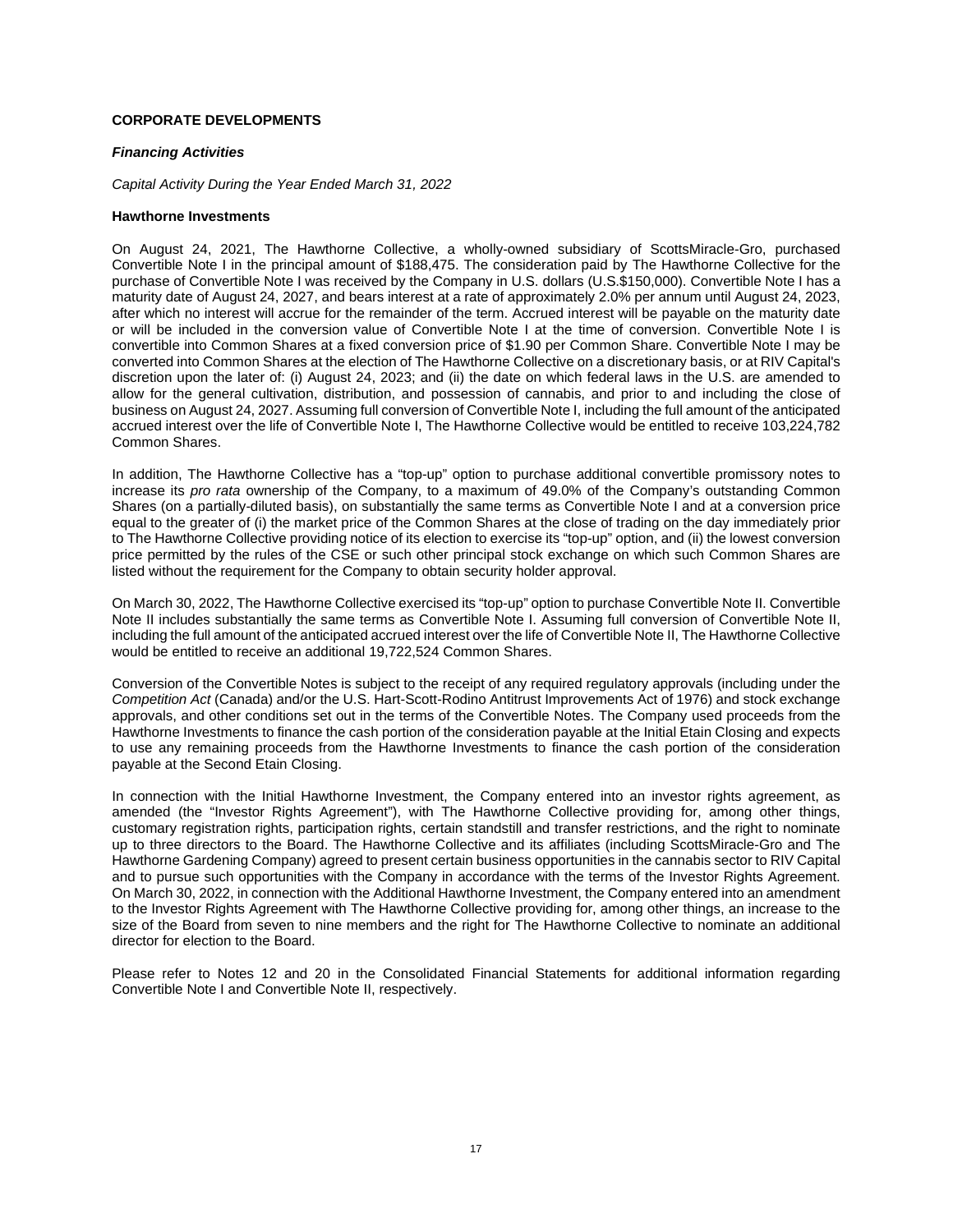## **Summary**

Below is a summary of the Company's equity capital activity during the year ended March 31, 2022:

|                                  | <b>Common Shares</b> |
|----------------------------------|----------------------|
|                                  |                      |
| Opening balance – March 31, 2021 | 142,084,523          |
| Exercise of consultant options   | 97,272               |
| <b>Redemption of PSUs</b>        | 253.342              |
| <b>Redemption of RSUs</b>        | 157,266              |
| Ending balance - March 31, 2022  | 142,592,403          |

#### *Investments*

During the year ended March 31, 2022, the Company did not add any Investees to its portfolio and divested its interest in five Investees. Please refer to the Consolidated Financial Statements, AIF, and elsewhere in this MD&A for additional details on the Company's investments prior to March 31, 2021.

*Investments Held Throughout the Year Ended March 31, 2022* 

#### **Agripharm**

Agripharm Corp. ("Agripharm") is a company licensed to cultivate, process, and sell dried and fresh cannabis, cannabis plants, cannabis seeds, edible cannabis, and cannabis extracts and topicals under the Cannabis Act. Based in Creemore, Ontario, Agripharm currently operates a 20,000 square foot indoor production facility and a 570,000 square foot outdoor cultivation lot located on a 20-acre property that provides expansion potential.

Prior to March 31, 2021, the Company entered into a repayable debenture agreement and royalty agreement with Agripharm.

On October 7, 2021, the Company entered into an asset purchase agreement with TREC Brands Inc. ("TREC Brands") for the sale of the Company's financial assets in Agripharm. Subject to certain terms and conditions, the Company would sell its royalty interest in Agripharm to TREC Brands. As at the date of this MD&A, the conditions precedent for the closing of this transaction had not been met, and the Company does not expect that such conditions precedent will be satisfied prior to the outside date for the transaction.

As at March 31, 2022, the Company determined that Agripharm would not be able to meet its financial obligations pursuant to the royalty agreement (including the payment of the outstanding overdue royalty balance owing to the Company, as well as future minimum annual payments) based upon market factors and underlying business conditions. Accordingly, the Company has discontinued its recognition of royalty income pursuant to the royalty agreement and has written off the entire outstanding gross royalty receivable balance of \$5,715 on its statement of financial position, against which it had previously recognized a provision for expected credit losses for the full amount. To estimate the fair value of the royalty interest, the Company used an adjusted book value approach, which considered the Company's priority claim on Agripharm's assets, and the amounts expected to be recovered through an orderly liquidation of those assets. The estimation of the recoverable amount of Agripharm's assets included significant assumptions regarding the recoverability range for various assets (expressed as a percentage of carrying value). Please refer to the Consolidated Financial Statements for additional details.

#### **BioLumic**

BioLumic Inc. ("BioLumic") is a company that, through its Light Signals Recipes™, combines biological insights, genetic marker knowledge, data, and innovation in light-mediated plant development. Through one-time application of Light Signal Recipes™ to young plants or seeds, BioLumic has created large improvements in plant yield, quality, and disease resistance. This includes triggering genetic expression changes to better match existing genetics to varying environments and growing system requirements. To date, the company has applied its technology and research to 12 crops; in cannabis, BioLumic has repeatedly achieved greater than 40% quality yield gains and greater than 25% THC/cannabinoid concentration gains and is engaging with large cannabis cultivators and grow light companies.

Prior to March 31, 2021, the Company acquired (through the conversion of a previously-held convertible promissory note) preferred shares of, and entered into a second convertible promissory note agreement with, BioLumic.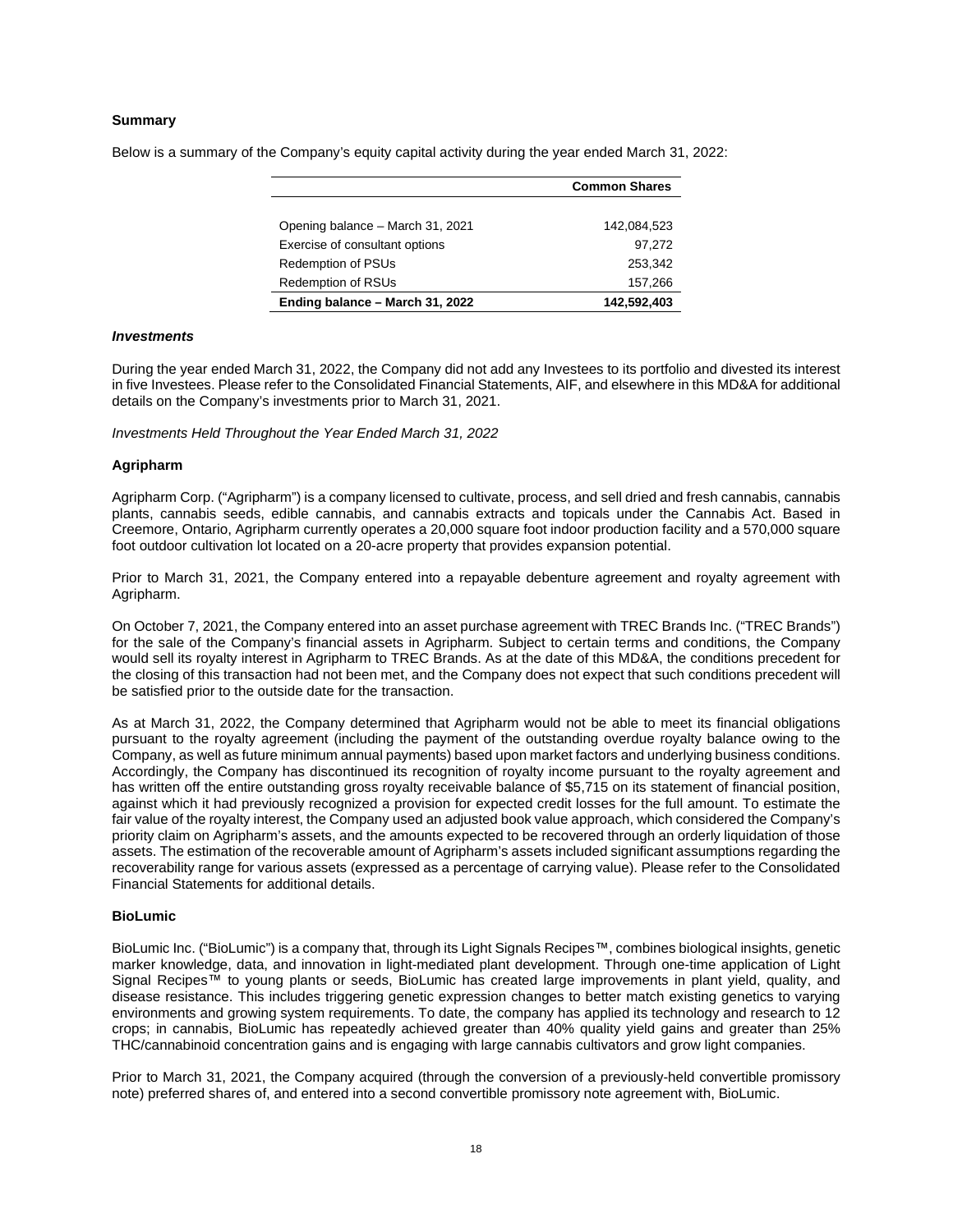On March 2, 2022, the principal amount of \$668 (U.S.\$500) that the Company had advanced to BioLumic pursuant to the second convertible promissory note agreement converted into 90,799 preferred shares of BioLumic.

## **Dynaleo**

Dynaleo Inc. ("Dynaleo") is a company licensed to produce cannabis edibles under the Cannabis Act. Based in Nisku, Alberta, Dynaleo operates a 27,000 square foot purpose-built facility, and is focused on manufacturing edible cannabis gummies for the Canadian adult-use market by way of white-label contracts and Dynaleo-branded products.

Prior to March 31, 2021, the Company acquired (through the conversion of a previously-held unsecured convertible debenture) common shares and warrants to purchase additional common shares of Dynaleo.

## **Greenhouse Juice**

10831425 Canada Ltd. d/b/a/ Greenhouse Juice Company ("Greenhouse Juice") is an organic, plant-based food and beverage company. Founded in January 2014, Greenhouse Juice is an omnichannel business with a number of company-owned stores, an e-commerce delivery service, and a growing network of grocery and foodservice partners with hundreds of retail locations across Canada, including both specialty boutiques and national and international chains like Whole Foods and Sobeys. Greenhouse Juice, which was certified as a "B Corporation" in November 2020, manufactures its beverages in a purpose-built, SQF-, HACCP- and organic-certified production facility in Mississauga, Ontario.

Prior to March 31, 2021, the Company entered into a senior secured convertible debenture agreement with, received preferred share purchase warrants of, and acquired (through the conversion of a previously-held unsecured convertible debenture and exercise of certain previously-held warrants) preferred shares of Greenhouse Juice. The Company also received an incremental warrant entitling it to increase its economic interest in Greenhouse Juice to 51% upon exercise (a control warrant).

On July 15, 2021, due to the achievement of certain revenue targets by Greenhouse Juice that triggered a mandatory exercise, the Company exercised its remaining 924,582 preferred share purchase warrants of Greenhouse Juice for an aggregate purchase price of \$1,000.

During the year ended March 31, 2022, the Company and Greenhouse Juice amended certain terms of the senior secured convertible debenture agreement. As a result of the agreed-upon amendments, the maturity date was extended to April 30, 2022.

As at March 31, 2022, the Company determined that Greenhouse Juice would not be able to meet certain financial obligations pursuant to the convertible debenture agreement (including the repayment of the outstanding principal amount of the debenture at the maturity date and the payment of the outstanding interest balance owing to the Company) based upon underlying business conditions. Accordingly, the Company discontinued its recognition of interest income pursuant to the convertible debenture agreement and wrote off the entire outstanding gross interest receivable balance of \$2,516 on its statement of financial position (against which it has recognized a provision for expected credit losses for the full amount). Furthermore, as at March 31, 2022, the Company estimated the fair value of the secured convertible debenture based upon a market-based approach using Level 3 inputs, which applies an estimated per share value to the number of preferred shares the Company would receive upon conversion of the debenture. As noted above, the estimated per share value was derived based upon indications of interest received by Greenhouse Juice from third parties and was corroborated with reference to market-based multiples applied to Greenhouse Juice's operating results to derive the implied enterprise and equity value of the company. Please refer to the Consolidated Financial Statements for additional details.

### **Headset**

Headset, Inc. ("Headset") is a market intelligence and analytics software platform for the cannabis industry. With services that provide access to information on sales trends, emerging industries, popular products, and pricing, Headset's proprietary software platform allows customers to use data to identify new areas of opportunity, understand the competition, and tailor product development. Headset has launched its Insights market intelligence product in multiple adult-use cannabis markets in the U.S. (Arizona, California, Colorado, Illinois, Maryland, Massachusetts, Michigan, Nevada, Oregon, and Washington) and in Canada (Alberta, British Columbia, Ontario, and Saskatchewan), and its retail data intelligence tool in Canada and the U.S.

Prior to March 31, 2021, the Company acquired preferred shares of, and entered into a convertible promissory note agreement with, Headset.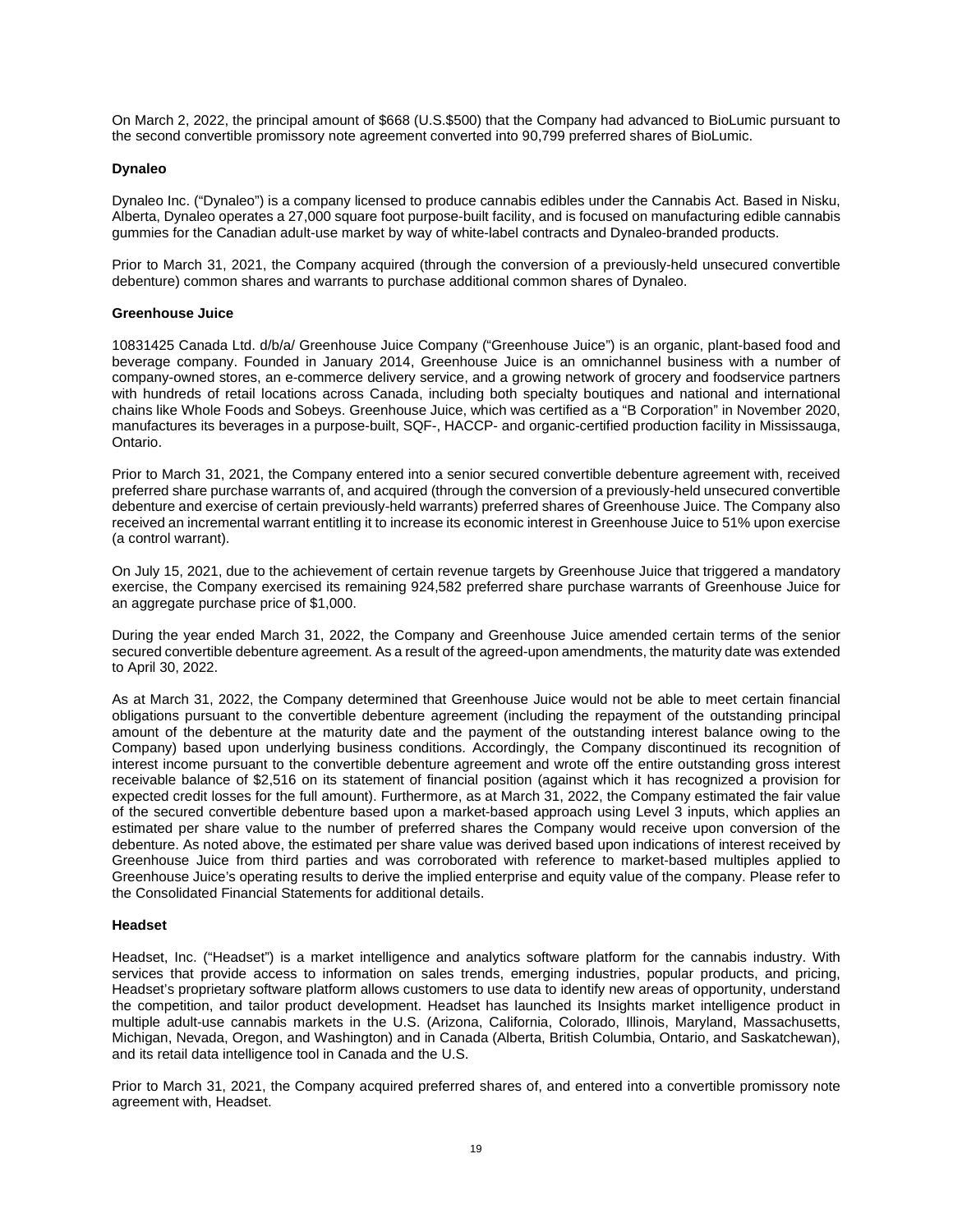On November 18, 2021, the principal amount of \$1,080 (U.S.\$800) that the Company had advanced to Headset pursuant to the convertible promissory note agreement converted into 554,313 preferred shares of Headset.

## **High Beauty**

High Beauty, Inc. ("High Beauty") is a beauty company, offering multiple products under the brands *high* and *canBE Naturally*, including cleansing foams, facial oils, facial moisturizers, eye gels, and peeling masks, among others. Product offerings under both brands are expertly formulated using hempseed oil, bioflavonoids, and pure essential plant oils to deliver the high-powered benefits of hemp for the skin. The *high*-branded portfolio of products is sold through U.S. retailers, including Macy's, Ross, SkinStore, SkinRX, Revolve, and Sprouts Markets, as well as global retailers including Shopper's Drug Mart, Today's Shopping Choice, Hudson Bay, and Indigo in Canada, and Douglas and Cult Beauty in Europe, and offers direct to consumer sales online. The *canBE Naturally*-branded portfolio is distributed through U.S. retailers, including Walmart.com, AskDerm, and natural food retailers. High Beauty also has distribution partnerships with retailers and distributors in Asia, the Middle East, and the United Kingdom.

Prior to March 31, 2021, the Company acquired preferred shares of, entered into a senior secured convertible promissory note with, and received warrants to purchase additional preferred shares of, High Beauty.

During the year ended March 31, 2022, the Company and High Beauty amended certain terms of the senior secured convertible promissory note agreement. As a result of the agreed-upon amendments, the maturity date was extended to April 22, 2022.

As of the date of this MD&A, as a result of previously-recognized impairment charges and cumulative net losses, the carrying value of the Company's investment in High Beauty preferred shares is \$nil.

# **LeafLink International**

LeafLink Services International ULC ("LeafLink International") is a subsidiary of LeafLink, Inc., a U.S.-based company, that exclusively licenses LeafLink, Inc.'s business-to-business e-commerce marketplace and supply chain technology platform for deployment throughout regulated international cannabis markets outside of the U.S. LeafLink, Inc. is a business-to-business wholesale marketplace that simplifies the supply chain through its e-commerce platform and that has linked approximately 7,900 cannabis retailers across approximately 26 territories in the U.S. with approximately 3,200 vendors, servicing approximately U.S.\$4.5 billion of gross merchandise value on an annualized basis. As of the date of this MD&A, LeafLink International's e-commerce platform is facilitating transactions between approximately 260 cannabis retailers and approximately 64 vendors in Canada, with further provincial expansion underway.

Prior to March 31, 2021, the Company acquired common shares of LeafLink International.

### **NOYA**

NOYA Cannabis Inc. (formerly Radicle Medical Marijuana Inc.), a subsidiary of NOYA Holdings Inc. (formerly Radicle Cannabis Holdings Inc.) (together, "NOYA"), is a white label company licensed to cultivate, process, and sell dried cannabis and cannabis oils under the Cannabis Act. Based in Hamilton, Ontario, NOYA is located near key transportation infrastructure and currently occupies a 140,000 square foot indoor facility, which is being developed in phases, with 40,000 square feet currently in operation. NOYA cultivates for Cookies- and Gage-branded products, which can be found in Alberta, British Columbia, Manitoba, Newfoundland, Ontario, and Saskatchewan.

Prior to March 31, 2021, the Company entered into a repayable debenture agreement, royalty agreement, and convertible debenture agreement with, and acquired common shares and warrants to purchase additional common shares of, NOYA.

As at March 31, 2022, the Company determined that there was a risk that NOYA would not be able to meet its financial obligations pursuant to the royalty agreement (including the payment of the outstanding overdue royalty balance owing to the Company as at March 31, 2022, of \$1,496 and future minimum annual payments of \$900) based upon market factors and underlying business conditions. This risk is reflected in the assumptions used in the Company's estimation of the fair value of the royalty interest and the provision for expected credit losses on the outstanding royalty receivable balance. Please refer to the Consolidated Financial Statements for additional details.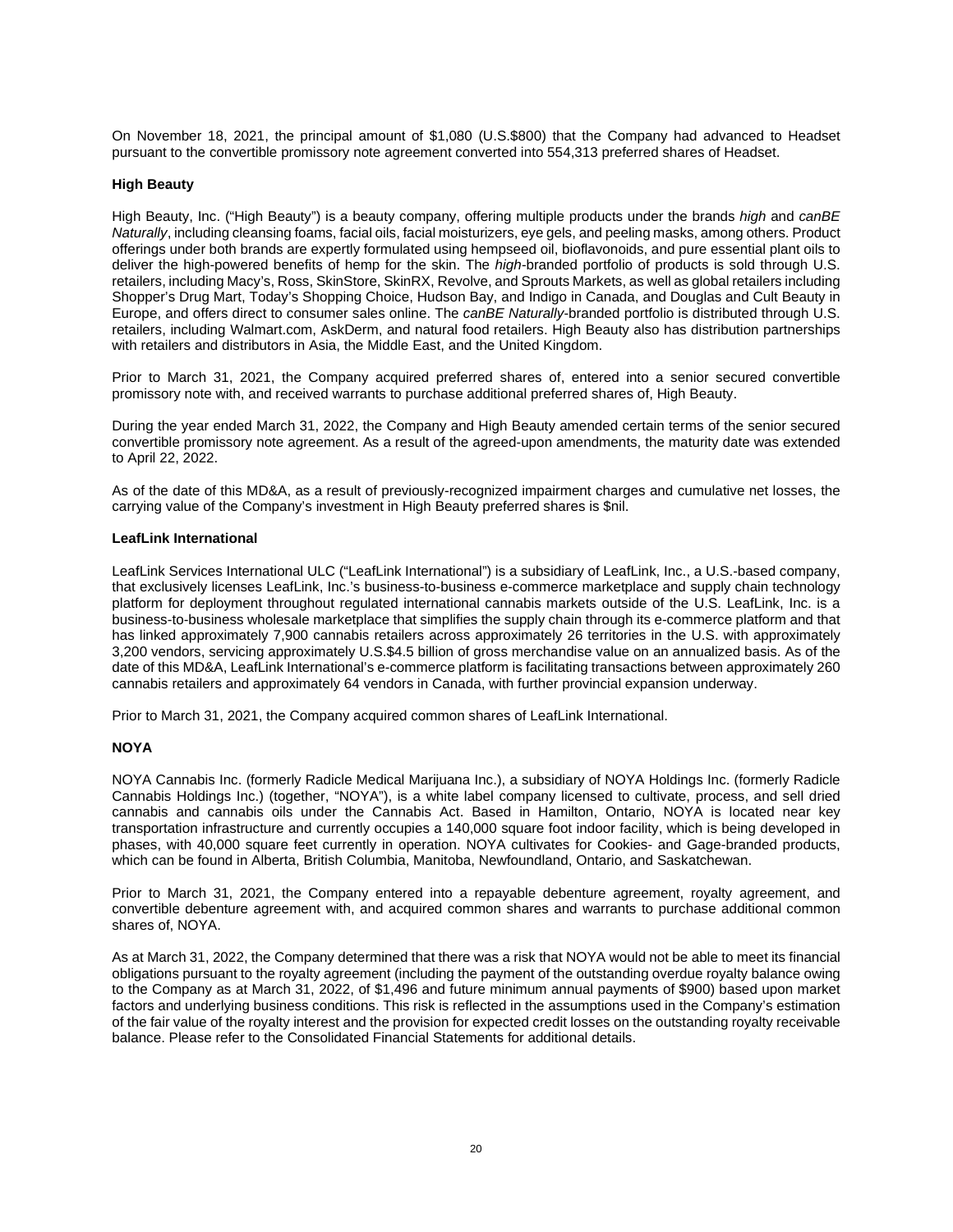# **ZeaKal**

ZeaKal, Inc. ("ZeaKal"), a California-based plant science company, is building a value-driven "NewType" of agriculture to harmonize the needs of farmers, consumers, and the planet. Its flagship plant trait technology, PhotoSeed™, helps crops capture more carbon and sunlight, leading to healthier, nutrient-rich food and feed grown on a smaller environmental footprint. The company goes beyond science to make affordable nutrition more sustainable, with marketable differentiation for growers. ZeaKal is currently developing its PhotoSeed™ technology for hemp, corn, and soybeans.

Prior to March 31, 2021, the Company acquired preferred shares of ZeaKal.

## *Other Investments*

## **Civilized**

Civilized Worldwide Inc. ("Civilized") is a media company and lifestyle brand focused on cannabis culture.

Prior to March 31, 2021, the Company entered into a convertible debenture agreement with, and received warrants to purchase class A common shares of, Civilized.

After experiencing significant financial challenges, Civilized recapitalized its business and relaunched its platform. As of the date of this MD&A, the Company is not actively involved with Civilized and does not ascribe any value to the convertible debenture or warrants.

## **RAMM**

Prior to March 31, 2021, the Company sold its interest in Canapar Corp. ("Canapar") to RAMM Pharma Corp. ("RAMM") for consideration of up to \$9,000. On closing of the sale, RAMM delivered a cash payment of \$7,000 to the Company in exchange for the Company's 29,833,333 common shares in Canapar. The transaction also included contingent consideration of \$2,000, to be paid upon the achievement of certain operational milestones or upon the occurrence of certain events, including a change of control of Canapar, which occurred during the three months ended June 30, 2021. Accordingly, on June 30, 2021, the contingent portion of the consideration owed to the Company was satisfied through the issuance of 2,105,263 common shares in the capital of RAMM, valued at \$2,000 at the time the shares were delivered.

During the year ended March 31, 2022, the Company sold 50,500 common shares of RAMM for aggregate net proceeds of \$35.

*Divestments Made During the Year Ended March 31, 2022* 

# **CGC**

Prior to March 31, 2021, pursuant to the CGC Transaction, the Company received common shares of CGC.

During the year ended March 31, 2022, the Company sold 3,565,402 common shares of CGC for aggregate net proceeds of \$106,707. As at March 31, 2022, the Company no longer owned any CGC common shares.

# **Herbert**

10663522 Canada Inc., operating through its wholly-owned subsidiaries Herbert Works Ltd. and 11010131 Canada Inc. (collectively, "Herbert"), was a beverage brand platform licensed to conduct research and development activities under the Cannabis Act.

Prior to March 31, 2021, the Company acquired preferred shares of Herbert. The Company also received an incremental warrant entitling it to increase its economic interest in Herbert to 51% upon exercise (a control warrant).

On September 28, 2021, the Company entered into a share transfer agreement pursuant to which the Company transferred its 4,074,074 preferred shares of Herbert to Greenbud Holdings Inc. for nominal consideration and agreed to cancel its previously-held control warrant. Accordingly, as at March 31, 2022, the Company no longer owned any financial assets in Herbert.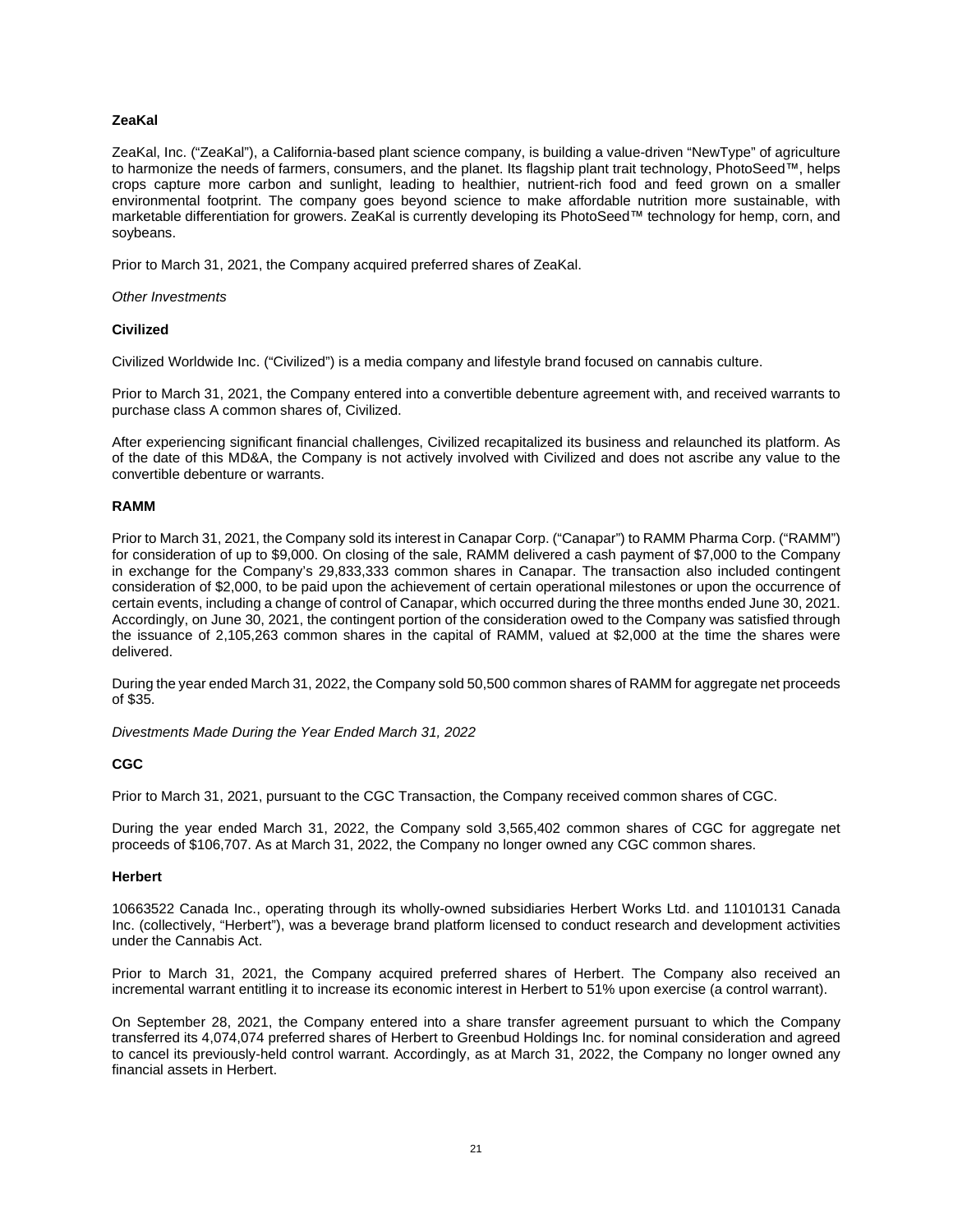## **PharmHouse**

PharmHouse Inc. ("PharmHouse"), a joint venture formed on May 7, 2018, between the Company and 2615975 Ontario Limited (the "PharmHouse Majority Shareholder"), was a company formerly licensed to cultivate cannabis under the Cannabis Act. As of the date of this MD&A, PharmHouse has been assigned into bankruptcy.

## CCAA Proceedings

Prior to March 31, 2021, for a variety of reasons, PharmHouse did not have sufficient liquidity and capital resources to meet its business objectives and became unable to meet its financial obligations as they became due. As a result, PharmHouse obtained an order from the Ontario Superior Court of Justice (Commercial List) (the "Court") granting PharmHouse creditor protection under the Companies' Creditors Arrangement Act ("CCAA") (the "CCAA Proceedings"). Ernst & Young Inc. was appointed by the Court to act as the monitor (the "Monitor") of PharmHouse in the CCAA Proceedings while PharmHouse explored a potential restructuring of its business and operations (the "Restructuring"). The Company entered into an agreement to provide PharmHouse with a debtor-in-possession interim, non-revolving credit facility up to a maximum amount (as amended) to enable the company to continue its day-to-day operations throughout the Restructuring.

During the CCAA Proceedings, PharmHouse received approval from the Court to commence a sale and investor solicitation process (the "SISP"), which was intended to solicit interest in, and opportunities for, a sale of, or investment in, all or part of PharmHouse's assets or business. As a result of the SISP, PharmHouse entered into a binding asset purchase agreement (the "PharmHouse Asset Purchase Agreement") to sell various operating assets, including its greenhouse facility and certain equipment located at the facility.

On May 14, 2021, PharmHouse closed the sale of its greenhouse facility pursuant to the PharmHouse Asset Purchase Agreement (the "PharmHouse Sale").

On June 23, 2021, PharmHouse received approval from the Court to terminate its creditor protection under the CCAA Proceedings upon the Monitor filing a certificate that all remaining activities in the CCAA Proceedings have been completed, including the payment of any remaining funds to the Company and the filing of an assignment into bankruptcy of PharmHouse.

On September 9, 2021, the Monitor filed the CCAA termination certificate and PharmHouse was assigned into bankruptcy pursuant to the Bankruptcy and Insolvency Act. In connection with the termination of the CCAA Proceedings and assignment into bankruptcy, the Company received a final distribution from PharmHouse of \$6,465 (the "Final PharmHouse Distribution"). The receipt of the Final PharmHouse Distribution concluded the Company's relationship with PharmHouse in all material respects.

### PharmHouse Guarantee

Prior to March 31, 2021, PharmHouse entered a syndicated credit agreement (as amended, the "PharmHouse Credit Agreement") with a number of Canadian banks (the "Lenders") for a committed, non-revolving credit facility with a maximum principal amount of \$90,000 (the "PharmHouse Credit Facility"), which was fully drawn. The obligations of PharmHouse under the PharmHouse Credit Facility were secured by guarantees of the Company and RCC, and a pledge by RCC of all of the shares of PharmHouse held by it (the "PharmHouse Guarantee"). Accordingly, if PharmHouse was not able to service its obligations pursuant to the PharmHouse Credit Facility, the Company would be required to compensate the Lenders for their loss incurred on the PharmHouse Credit Facility. The PharmHouse Credit Agreement also contained other covenants applicable to the Company.

During the fiscal year ended March 31, 2021, in connection with the Restructuring, the Company performed several assessments to estimate its financial liability exposure pursuant to the PharmHouse Guarantee based on the difference between the recoverable amount of PharmHouse's assets and the principal amount owed by PharmHouse to the Lenders pursuant to the PharmHouse Credit Facility. Subsequent to the signing of the PharmHouse Asset Purchase Agreement, the Company made a payment of \$25,000 directly to the Lenders (the "First Guarantee Payment") to partially satisfy its estimated financial guarantee liability.

On May 14, 2021, as noted above, the PharmHouse Sale closed. Concurrently, the Company made a payment of \$7,535 to the Lenders (the "Second Guarantee Payment"). The net proceeds received from the PharmHouse Sale, when combined with the First Guarantee Payment and the Second Guarantee Payment, among other items, satisfied all obligations outstanding pursuant to the PharmHouse Credit Facility. The PharmHouse Credit Facility was terminated and cancelled on May 17, 2021.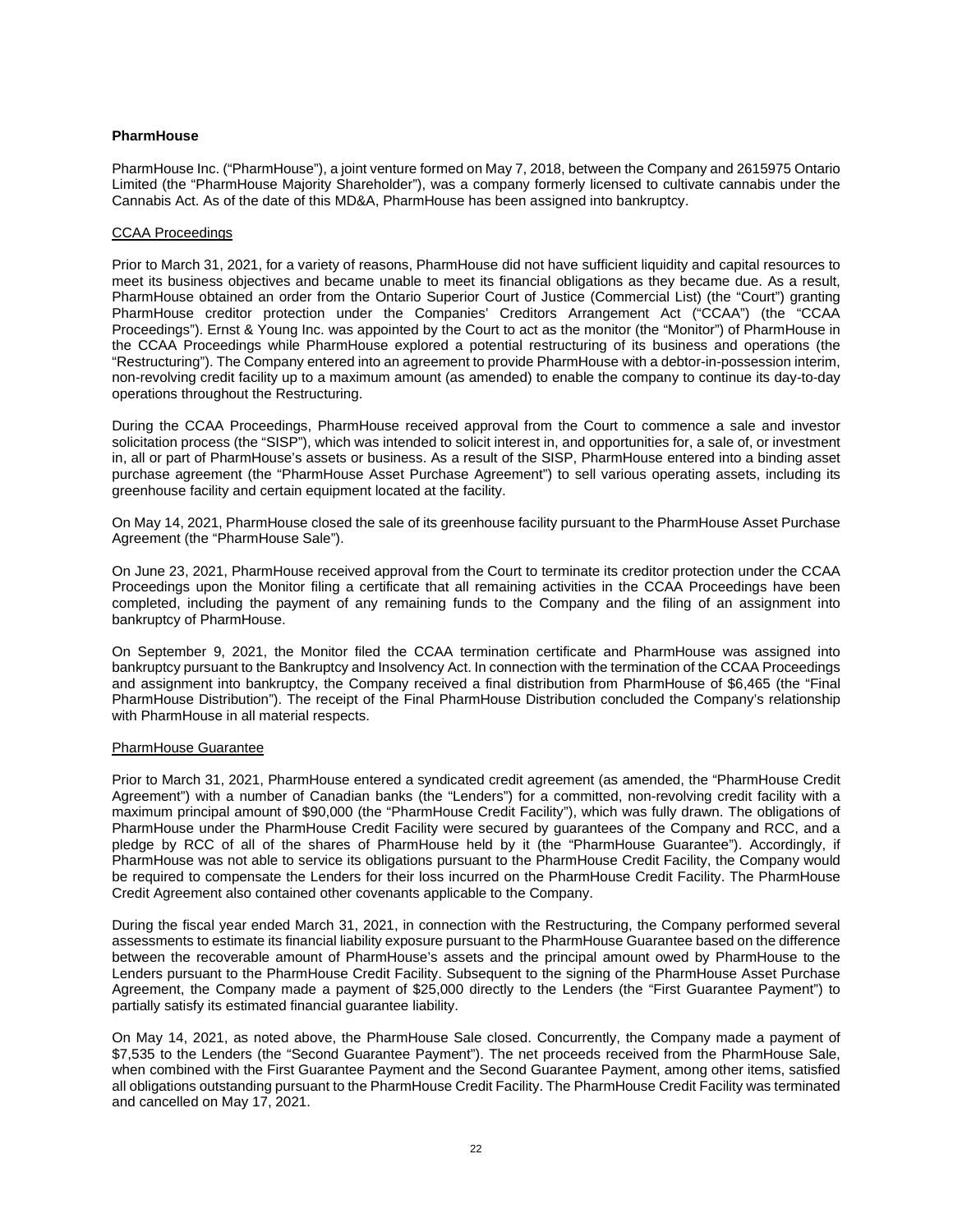As noted above, in connection with the termination of the CCAA Proceedings, on September 9, 2021, the Company received the Final PharmHouse Distribution. The Second Guarantee Payment (a cash outflow) and the Final PharmHouse Distribution (a cash inflow) are presented on the Company's consolidated statement of cash flows on a net basis. Accordingly, during the year ended March 31, 2022, the Company made net payments of \$1,070 in respect of the PharmHouse Guarantee.

## Statement of Claim

As at March 31, 2022, the statement of claim received by the Company on February 10, 2021, as disclosed in the 2021 Consolidated Financial Statements and the 2021 Annual MD&A (the "Revised Claim"), had been discontinued by the PharmHouse Majority Shareholder. As of the date of this MD&A, no further action has been taken in respect of the Revised Claim.

## **Nova Cannabis**

Nova Cannabis Inc. (formerly YSS Corp.™) ("Nova Cannabis") is a publicly-traded company listed on the TSX under the trading symbol "NOVC". Nova Cannabis operates licensed cannabis retail stores in Canada.

Prior to March 31, 2021, the Company acquired common shares of Nova Cannabis.

During the year ended March 31, 2022, the Company sold 593,000 common shares of Nova Cannabis for aggregate net proceeds of \$1,446. As at March 31, 2022, the Company no longer owned any Nova Cannabis common shares.

## **Tweed Tree Lot**

Tweed Tree Lot (formerly Spot Therapeutics Inc.) was a company formerly licensed under the Cannabis Act and whollyowned subsidiary of CGC based in Fredericton, New Brunswick.

Prior to March 31, 2021, the Company acquired the property in Fredericton, New Brunswick, on which Tweed Tree Lot operated and entered into a lease agreement for the property with Tweed Tree Lot. In addition, the Company entered into a repayable debenture agreement and royalty agreement with Tweed Tree Lot, the latter of which was terminated pursuant to the CGC Transaction.

On June 2, 2021, the Company closed a definitive purchase and sale agreement with Tweed Tree Lot to sell the property in exchange for cash consideration of \$3,990 (net of transaction costs) and terminated the lease agreement. Accordingly, as at March 31, 2022, the Company no longer had any agreements with Tweed Tree Lot.

### *Summary*

Below is a summary of the Company's investments as at March 31, 2022. Please refer to Note 16 of the Consolidated Financial Statements for information relating to the Company's fair value estimates for these financial instruments.

| Royalty and Debt Investments <sup>(1)</sup> |                                     |                                            |                                                                                                                                                                                                                                                                                       |  |  |  |  |  |
|---------------------------------------------|-------------------------------------|--------------------------------------------|---------------------------------------------------------------------------------------------------------------------------------------------------------------------------------------------------------------------------------------------------------------------------------------|--|--|--|--|--|
| Investee                                    | Investment                          | Capital<br>Advanced as at<br>Mar. 31, 2022 | Notes <sup>(2)</sup>                                                                                                                                                                                                                                                                  |  |  |  |  |  |
| Agripharm <sup>(3)</sup>                    | Royalty interest                    | \$20,000                                   | • Royalty is for a term of 20 years and is subject to a minimum<br>annual payment based on 20% of the amount advanced                                                                                                                                                                 |  |  |  |  |  |
| Greenhouse<br>Juice <sup>(3)</sup>          | Secured<br>convertible<br>debenture | \$6,000                                    | • Amount drawn under the debenture bears interest at a rate of<br>12% per annum, payable at the maturity date<br>• Convertible into 3,962,496 preferred shares of Greenhouse<br>Juice (excluding accrued interest)                                                                    |  |  |  |  |  |
| <b>High Beauty</b>                          | Convertible<br>promissory note      | \$1,009                                    | • Amount drawn under the promissory note bears interest at a<br>rate of 8% per annum, payable at the maturity date or at the<br>date that a qualified financing occurs<br>• Conversion price based on per share valuation of preferred<br>stock upon closing of a qualified financing |  |  |  |  |  |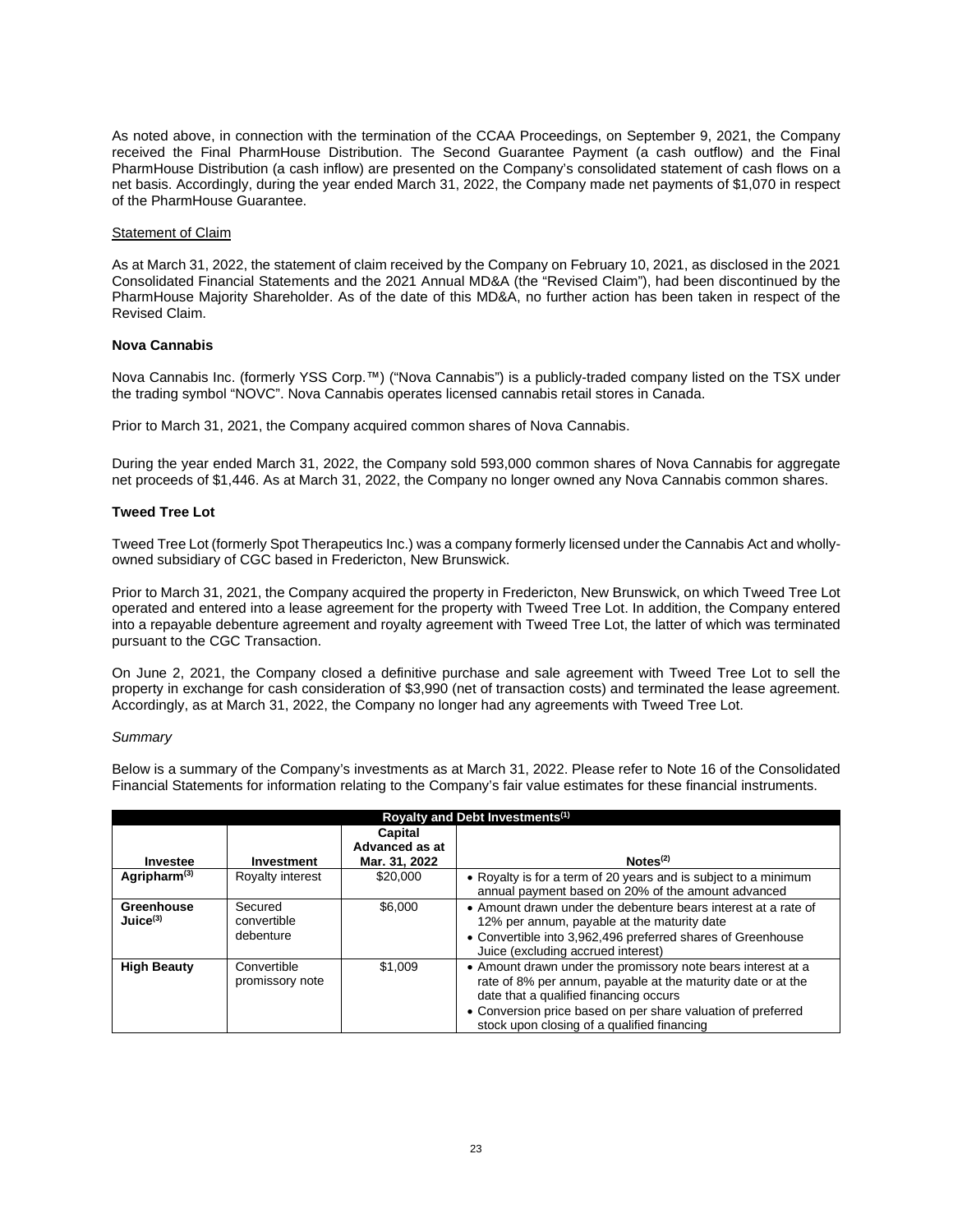| Royalty and Debt Investments <sup>(1)</sup> |                          |                                            |                                                                                                                                                              |  |  |  |  |  |
|---------------------------------------------|--------------------------|--------------------------------------------|--------------------------------------------------------------------------------------------------------------------------------------------------------------|--|--|--|--|--|
| Investee                                    | Investment               | Capital<br>Advanced as at<br>Mar. 31, 2022 | Notes <sup>(2)</sup>                                                                                                                                         |  |  |  |  |  |
| $NOYA^{(3)}$                                | Royalty interest         | \$5.000                                    | • Royalty is for a term of 20 years and is subject to a minimum<br>annual payment of \$900                                                                   |  |  |  |  |  |
|                                             | Convertible<br>debenture | \$1,000                                    | • Amount drawn under the debenture bears interest at a rate of<br>12% per annum, payable semi-annually<br>• Convertible into 1,666,667 common shares of NOYA |  |  |  |  |  |

(1) The information contained in this table excludes certain immaterial debt investments held by the Company as at March 31, 2022, in instances where the Company is not actively involved with the debtor and/or has not ascribed any value to its investment.

(2) Annual payments are based on the contractual terms of the underlying instruments in effect as of the date of this MD&A and may not reflect actual cash amounts received by the Company. See "Financial Risk Management" herein and "Risk Factors" in the AIF.

(3) See "Corporate Developments – Investments" herein for additional details relating to the risks associated with the required annual payments.

|                          |            |                   | Equity and Warrant Investments <sup>(1)</sup> |                                                            |
|--------------------------|------------|-------------------|-----------------------------------------------|------------------------------------------------------------|
|                          |            |                   | Number of                                     |                                                            |
|                          |            |                   | Shares /                                      |                                                            |
| Investee                 | Investment | $Cost Base^{(2)}$ | <b>Warrants</b>                               | <b>Notes</b>                                               |
| <b>BioLumic</b>          | Preferred  | \$2,692           | 472,389                                       | • Represents an approximate 7% equity interest on a fully- |
|                          | shares     |                   |                                               | diluted basis                                              |
| <b>Dynaleo</b>           | Common     | \$1,613           | 1,449,569                                     | • Represents an approximate 7% equity interest on a fully- |
|                          | shares     |                   |                                               | diluted basis                                              |
|                          | Warrants   | \$387             | 1,000,000                                     |                                                            |
| <b>Greenhouse</b>        | Preferred  | \$5,000           | 3,830,412                                     | • Represents an approximate 29% equity interest on a       |
| Juice $(3)(4)$           | Shares     |                   |                                               | fully-diluted basis (excluding control warrant)            |
|                          | Control    | Nominal           | n/a                                           | • Control warrant to purchase 51% of the fully-diluted     |
|                          | warrant    |                   |                                               | shares                                                     |
| <b>Headset</b>           | Preferred  | \$5,359           | 2,126,901                                     | • Represents an approximate 7% equity interest on a fully- |
|                          | shares     |                   |                                               | diluted basis                                              |
| High                     | Preferred  | \$2,867           | 2,500,000                                     | • Represents an approximate 18% equity interest on a       |
| Beauty <sup>(3)(5)</sup> | shares     |                   |                                               | fully-diluted basis                                        |
|                          | Warrants   | \$495             | 612,500                                       |                                                            |
| LeafLink                 | Common     | \$2,638           | 2,000,000                                     | • Represents an approximate 17% equity interest on a       |
| <b>International</b>     | shares     |                   |                                               | fully-diluted basis                                        |
| $NOYA^{(3)}$             | Common     | \$5,000           | 17,588,424                                    | • Represents an approximate 24% equity interest on a       |
|                          | shares     |                   |                                               | fully-diluted basis                                        |
|                          | Warrants   | \$40              | 266,667                                       |                                                            |
| <b>ZeaKal</b>            | Preferred  | \$13,487          | 248,446                                       | • Represents an approximate 9% equity interest on a fully- |
|                          | shares     |                   |                                               | diluted basis                                              |

(1) The information contained in this table excludes certain immaterial equity and/or warrant investments held by the Company as at March 31, 2022, in instances where the Company is not actively involved with the subject company and/or has not ascribed any value to its investment.

(2) Cost base generally represents the purchase price of the investment made by the Company. Cost base for warrant investments is generally estimated based on an allocation of total committed capital on an individual transaction basis between warrants and another financial instrument (e.g., royalty interest, convertible debenture, common shares, etc.), and is not representative of consideration that the Company separately and specifically paid for such warrants. Cost base for share investments that resulted from the conversion of previously-held debentures is presented above based on the original cost base of the corresponding debenture.

(3) Equity ownership on a fully-diluted basis assumes the conversion of the convertible security described in the previous table.<br>(4) See "Corporate Developments – Investments – Greenhouse Juice" herein for additional deta See "Corporate Developments – Investments – Greenhouse Juice" herein for additional details relating to the current estimated value of the Company's investment in Greenhouse Juice preferred shares.

(5) See "Corporate Developments – Investments – High Beauty" herein for additional details relating to the current estimated value of the Company's investment in High Beauty preferred shares and warrants.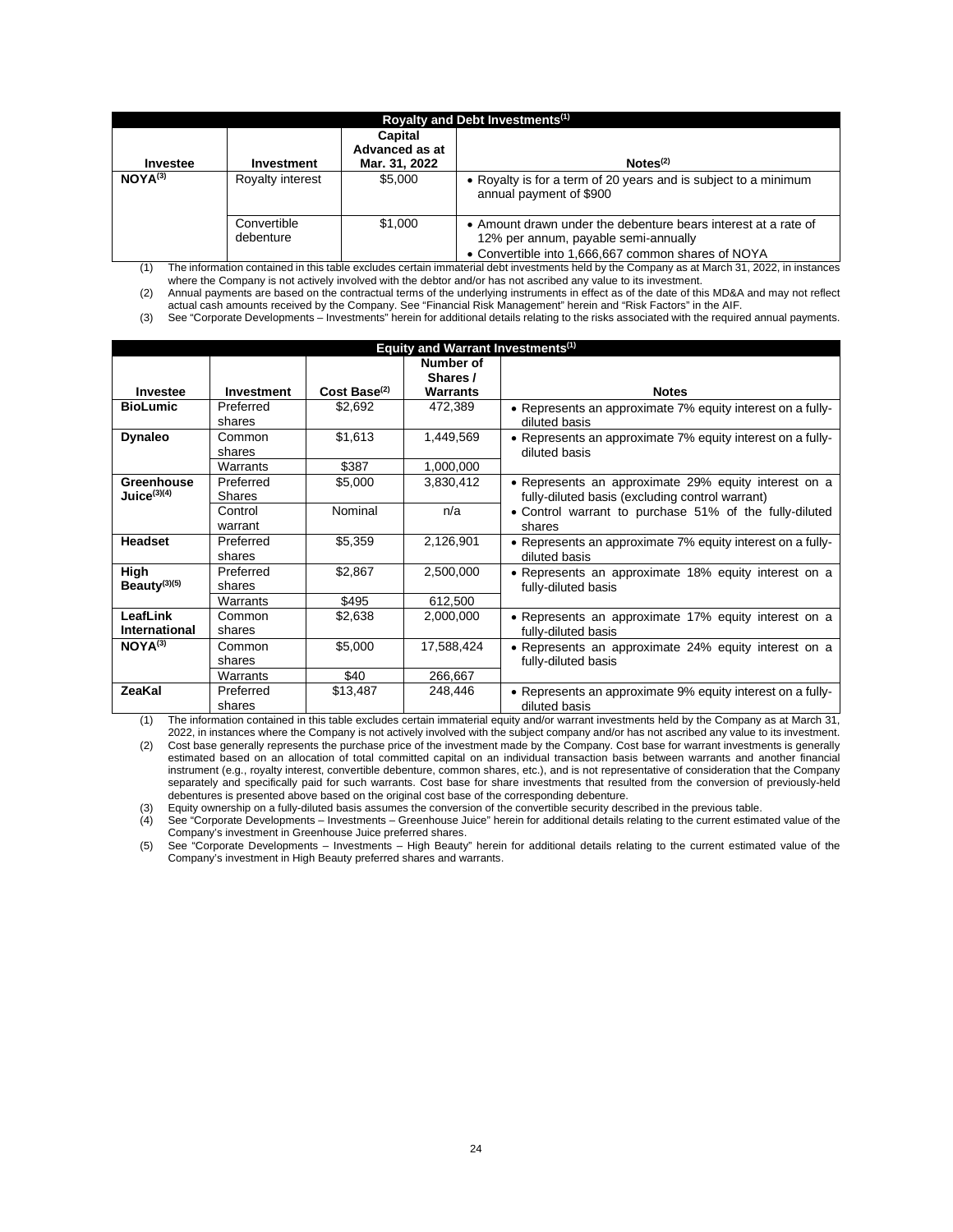# **RESULTS OF OPERATIONS**

The following table sets forth summary operating results and financial position data for the indicated periods:

|                                                                               | Three months ended March 31. |              |     |              |    |           | Year ended March. 31. |                |      |              |    |            |
|-------------------------------------------------------------------------------|------------------------------|--------------|-----|--------------|----|-----------|-----------------------|----------------|------|--------------|----|------------|
|                                                                               | 2022                         |              |     | 2021         |    | 2020      | 2022                  |                | 2021 |              |    | 2020       |
|                                                                               |                              |              |     |              |    |           |                       |                |      |              |    |            |
| <b>Summary Operating Results</b>                                              |                              |              |     |              |    |           |                       |                |      |              |    |            |
| Operating income (loss) <sup>(1)</sup>                                        | \$                           | $(2,014)$ \$ |     | 748 \$       |    | 2,589     | \$                    | $(3, 169)$ \$  |      | 618 \$       |    | 11,922     |
| Operating expenses                                                            |                              | 4,767        |     | 7,890        |    | 3,484     |                       | 14,876         |      | 15,505       |    | 19,303     |
| Net operating loss (before equity method<br>investees and fair value changes) |                              | (6,781)      |     | (7, 142)     |    | (895)     |                       | (18,045)       |      | (14, 887)    |    | (7, 381)   |
| Equity method investees and fair value<br>changes $(2)$                       |                              | (4, 111)     |     | (19, 857)    |    | (29, 656) |                       | (44, 855)      |      | (16, 874)    |    | (32, 323)  |
| PharmHouse-related recovery (charges) <sup>(3)</sup>                          |                              |              |     | 2,800        |    | (1,015)   |                       | 1,935          |      | (118, 681)   |    | (2,253)    |
| Net operating loss                                                            |                              | (10, 892)    |     | (24, 199)    |    | (31, 566) |                       | (60, 965)      |      | (150, 442)   |    | (41, 957)  |
|                                                                               |                              |              |     |              |    |           |                       |                |      |              |    |            |
| Net loss                                                                      |                              | (17,306)     |     | (21, 478)    |    | (30, 515) |                       | (52, 731)      |      | (133, 880)   |    | (40, 566)  |
| Other comprehensive income (loss) (net of tax)                                |                              | 121          |     | 86,324       |    | (6, 280)  |                       | 497            |      | 201,201      |    | (77, 560)  |
| Total comprehensive income (loss)                                             |                              | (17, 185)    |     | 64,846       |    | (36, 795) |                       | (52, 234)      |      | 67,321       |    | (118, 126) |
| Basic loss per share ("EPS")                                                  | \$                           | (0.12)       | -\$ | $(0.13)$ \$  |    | (0.16)    | \$                    | $(0.37)$ \$    |      | (0.72)       | \$ | (0.22)     |
| <b>Diluted EPS</b>                                                            | \$                           | (0.12)       | -\$ | (0.13)       | \$ | (0.16)    | \$                    | $(0.37)$ \$    |      | $(0.72)$ \$  |    | (0.22)     |
|                                                                               |                              |              |     |              |    |           |                       |                |      |              |    |            |
| <b>Summary Cash Flow Results</b>                                              |                              |              |     |              |    |           |                       |                |      |              |    |            |
| Cash used in operating activities                                             | \$                           | $(1,238)$ \$ |     | $(5,278)$ \$ |    | (686)     | \$                    | $(28, 394)$ \$ |      | $(8,093)$ \$ |    | (7,666)    |
| Cash provided by (used in) investing activities                               |                              |              |     | 94,142       |    | (2, 335)  |                       | 110,318        |      | 88,232       |    | (50, 755)  |
| Cash provided by (used in) financing activities                               |                              | (43)         |     | 1,023        |    | 67        |                       | 187,162        |      | 1,019        |    | 962        |
|                                                                               |                              |              |     |              |    |           |                       |                |      |              |    |            |
| <b>Balance Sheet Data</b>                                                     |                              |              |     |              |    |           |                       |                |      |              |    |            |
| Cash                                                                          |                              |              |     |              |    |           | \$                    | 398.255 \$     |      | 127,882 \$   |    | 46,724     |
| <b>Total assets</b>                                                           |                              |              |     |              |    |           |                       | 457,615        |      | 335,362      |    | 300,385    |
| <b>Total liabilities</b>                                                      |                              |              |     |              |    |           |                       | 126,831        |      | 23,902       |    | 2,107      |
| Shareholders' equity                                                          |                              |              |     |              |    |           |                       | 330,784        |      | 311,460      |    | 298,278    |

(1) Before consideration of equity method investees and fair value changes.

(2) Excludes the Company's share of loss on its investment in PharmHouse common shares for the periods ended March 31, 2021 and 2020, which is reflected in "PharmHouse-related recovery (charges)".

(3) Includes the Company's change in provision for expected credit losses on the PharmHouse Guarantee for all periods presented, as well as the Company's share of loss on its investment in PharmHouse common shares and provision for expected credit losses on previously-held loans receivable for the periods ended March 31, 2021 and 2020. Excludes the Company's change in provision for expected credit losses on interest receivable on PharmHouse-related loans receivable for the periods ended March 31, 2021 and 2020, which is captured in "Operating income (loss)". Please refer to "Corporate Developments – Investments – PharmHouse" herein for additional information.

The Company reported a net loss of \$17,306 and basic and diluted EPS of \$(0.12) for the three months ended March 31, 2022, compared with a net loss of \$21,478 and basic and diluted EPS of \$(0.13) for the same period last year. For the three months ended March 31, 2022, net loss was primarily driven by an unrealized foreign exchange loss of \$6,062, operating expenses of \$4,767, a negative net change in the fair value of financial assets reported at fair value through profit or loss ("FVTPL") of \$3,787, accretion expense on Convertible Note I of \$3,022, and an increase in the provision for expected credit losses on interest and royalty receivables of \$2,179, partially offset by an income tax recovery of \$2,849, among other items. For the three months ended March 31, 2021, net loss was primarily driven by a negative net change in the fair value of financial assets at FVTPL of \$19,810, operating expenses of \$7,890, and an increase in the provision for expected credit losses on loans receivable of \$1,700, partially offset by a decrease in the provision for expected credit losses on the PharmHouse Guarantee of \$4,500 and an income tax recovery of \$2,599, among other items.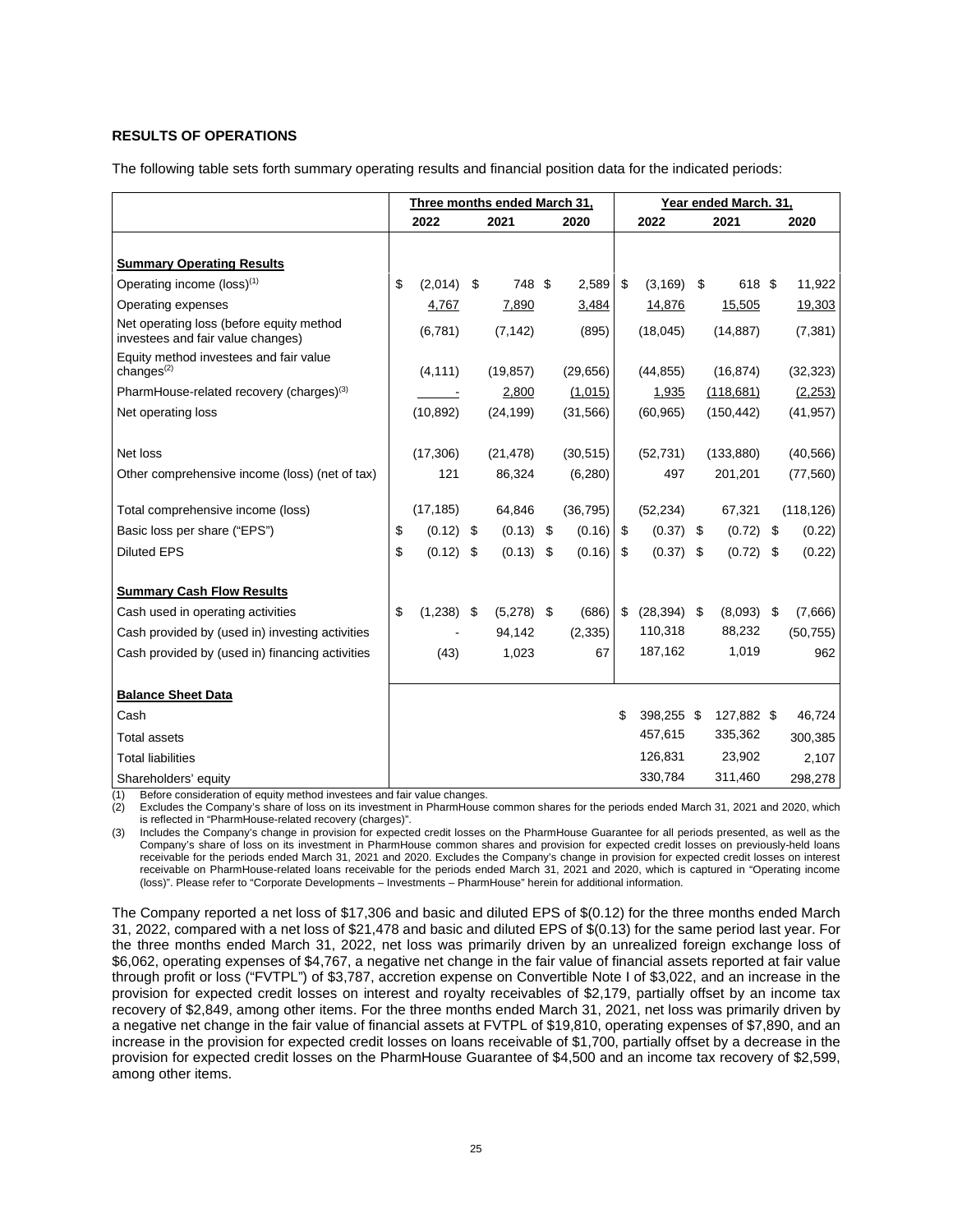The Company reported a total comprehensive loss of \$17,185 for the three months ended March 31, 2022, compared with total comprehensive income of \$64,846 for the same period last year. For the three months ended March 31, 2022, comprehensive loss was driven primarily by the factors impacting net loss described above. Comprehensive income for the three months ended March 31, 2021, was driven by a positive net change in the fair value of financial assets at fair value through other comprehensive income ("FVTOCI") of \$86,324 (net of tax), partially offset by the factors impacting net loss above.

The Company reported a net loss of \$52,731 and basic and diluted EPS of \$(0.37) for the year ended March 31, 2022, compared with a net loss of \$133,880 and basic and diluted EPS of \$(0.72) for the same period last year. For the year ended March 31, 2022, net loss was primarily driven by a negative net change in the fair value of financial assets at FVTPL of \$43,064, operating expenses of \$14,876, accretion expense on Convertible Note I of \$7,198, an increase in the provision for expected credit losses on interest and royalty receivables of \$5,065, and share of loss from equity method investees of \$1,604, partially offset by an income tax recovery of \$12,473, a decrease in the provision for expected credit losses on the PharmHouse Guarantee of \$1,935, gross royalty and interest income on financial assets at FVTPL of \$1,782, an unrealized foreign exchange gain of \$1,287, and a gain on disposition of the Company's finance lease receivable of \$1,103, among other items. For the year ended March 31, 2021, net loss was primarily driven by PharmHouse-related charges, including an increase in the provision for expected credit losses on loans receivable of \$53,656, the Company's share of loss on the Company's investment in PharmHouse common shares of \$37,025, an increase in the provision for expected credit losses on the PharmHouse Guarantee of \$28,000, and an increase in the provision for expected credit losses on PharmHouse interest receivable of \$8,939, among other items. The net loss was also impacted by a negative net change in the fair value of financial assets at FVTPL of \$16,444, operating expenses of \$15,505, and an increase in the provision for expected credit losses on interest and royalty receivables (excluding PharmHouse-related items) of \$3,873, and was partially offset by an income tax recovery of \$18,474, gross royalty and interest income on financial assets at FVTPL of \$10,306, and gross interest income on the Company's loans receivable (before provisions for credit losses) of \$2,447.

The Company reported a total comprehensive loss of \$52,234 for the year ended March 31, 2022, compared with total comprehensive income of \$67,321 for the same period last year. For the year ended March 31, 2022, comprehensive loss was driven by the factors impacting net loss described above, while comprehensive income for the year ended March 31, 2021, was driven by a positive net change in the fair value of financial assets at FVTOCI of \$201,201 (net of tax), offset by the factors impacting net loss described above.

# *Operating Income (Loss) (before Equity Method Investees and Fair Value Changes)*

The Company reported an operating loss (before equity method investees and fair value changes) of \$2,014 (net of an increase in the provision for expected credit losses of \$2,179) for the three months ended March 31, 2022, compared with operating income (before equity method investees and fair value changes) of \$748 (net of an increase in the provision for expected credit losses of \$96) for the same period last year.

For the three months ended March 31, 2022, operating loss was primarily driven by an increase in the provision for expected credit losses on interest and royalty receivables of \$2,179, which primarily related to the interest receivable on the Greenhouse Juice secured convertible debenture; and was partially offset by royalty and interest income (before provisions for expected credit losses) of \$165 generated from the Company's debenture and royalty agreements with NOYA. During the three months ended March 31, 2022, the Company determined it was no longer appropriate to recognize interest income on the Greenhouse Juice secured convertible debenture and wrote off the entire related outstanding interest receivable (against which an expected credit loss for the full amount has been recognized). For the three months ended March 31, 2021, operating income was primarily comprised of royalty and interest income (before provisions for expected credit losses) of \$673 generated from the Company's royalty and debenture agreements with Agripharm, Greenhouse Juice, NOYA, and Tweed Tree Lot; and interest and management fee income of \$171 generated from the lease agreement with Tweed Tree Lot; offset by an increase in the provision for expected credit losses on interest and royalty receivables of \$96, which primarily related to the receivable on the Agripharm royalty interest.

The Company reported an operating loss (before equity method investees and fair value changes) of \$3,169 (net of an increase in provision for expected credit losses of \$5,065) for the year ended March 31, 2022, compared with operating income (before equity method investees and fair value changes) of \$618 (net of an increase in provision for expected credit losses of \$12,812) for the same period last year.

For the year ended March 31, 2022, operating loss was primarily driven by an increase in the provision for expected credit losses on interest and royalty receivables of \$5,065, which primarily related to the receivables on the Agripharm and NOYA royalty interests, and Greenhouse Juice secured convertible debenture; and was partially offset by royalty and interest income (before provisions for expected credit losses) of \$1,782 generated from the Company's royalty and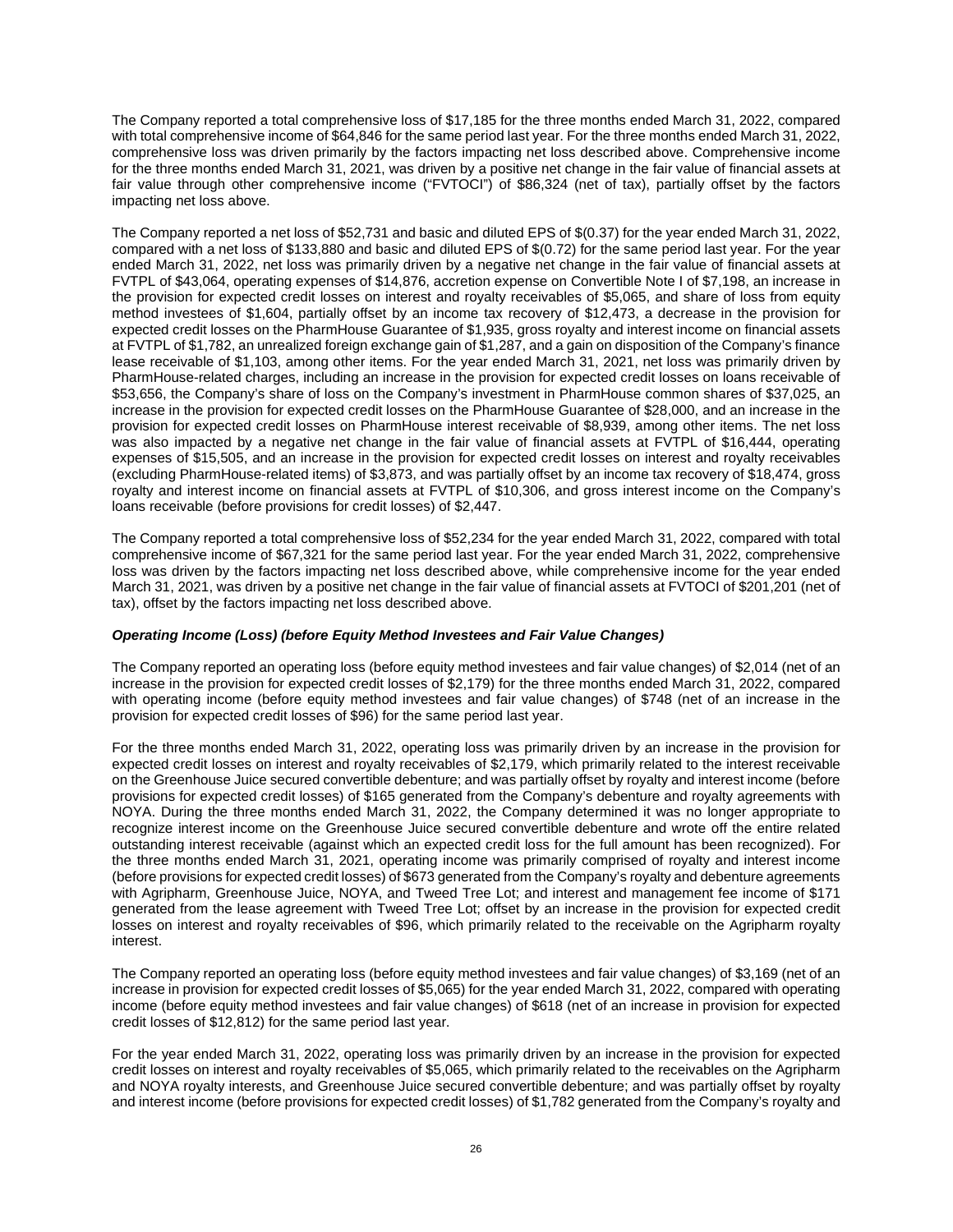debenture agreements with Agripharm, Greenhouse Juice, and NOYA; and interest and management fee income of \$114 generated from the lease agreement with Tweed Tree Lot. As discussed above and in the Consolidated Financial Statements, during the year ended March 31, 2022, the Company determined it was no longer appropriate to recognize royalty income on the Agripharm royalty interest and interest income on the Greenhouse Juice secured convertible debenture, and wrote off the entire respective outstanding royalty and interest receivables. For the year ended March 31, 2021, operating loss was primarily driven by an increase in the provision for expected credit losses on interest and royalty receivables of \$12,812, which primarily related to the interest receivable on the PharmHouse shareholder loan and the receivable on the Agripharm royalty interest; and was partially offset by royalty and interest income (before provisions for expected credit losses) of \$10,306 generated from the Company's royalty, debenture, and loan agreements with Agripharm, Greenhouse Juice, NOYA, TerrAscend Canada, and Tweed Tree Lot; interest income (before provisions for expected credit losses) of \$2,447 generated from the loans receivable with PharmHouse; and interest and management fee income of \$677 generated from the lease agreement with Tweed Tree Lot.

# *Operating Expenses*

The Company reported total operating expenses of \$4,767 for the three months ended March 31, 2022, compared with \$7,890 for the same period last year.

General and administrative expenses were \$2,230 for the three months ended March 31, 2022, compared with \$1,972 for the same period last year. For the three months ended March 31, 2022, these expenses were primarily attributable to employee compensation of \$1,213 (including a variable component that was recognized during the quarter) and other general and administrative activities (including insurance, business development, and general public company costs) of the Company of \$1,017. For the three months ended March 31, 2021, these expenses were primarily attributable to employee compensation of \$1,392 (including a variable component that was recognized during the quarter) and other general and administrative activities of the Company of \$580.

Consulting and professional fees were \$131 for the three months ended March 31, 2022, compared with \$685 for the same period last year. For the three months ended March 31, 2022, these expenses were primarily attributable to legal fees of \$83, primarily related to legacy portfolio management and general corporate and securities matters; and audit, tax, accounting, and other regulatory compliance advisory fees of \$48. For the three months ended March 31, 2021, these expenses were primarily attributable to legal fees of \$349; and audit, tax, accounting, and other regulatory compliance advisory fees of \$336.

Share-based compensation expense was \$520 for the three months ended March 31, 2022, compared with \$500 for the same period last year. For the three months ended March 31, 2022, share-based compensation attributable to PSUs (as defined herein) was \$355; share-based compensation attributable to RSUs (as defined herein) granted to non-employee directors was \$90; share-based compensation attributable to options issued to directors, officers, and employees was \$74; and share-based compensation attributable to options issued to consultants was \$1. For the three months ended March 31, 2021, share-based compensation attributable to options issued to directors, officers, and employees was \$269; share-based compensation attributable to PSUs was \$124; share-based compensation attributable to RSUs granted to non-employee directors was \$60; and share-based compensation attributable to options issued to consultants was \$47.

Transaction costs for the three months ended March 31, 2022, were \$1,809, compared with \$nil for the same period last year. For the three months ended March 31, 2022, these costs primarily related to legal fees of \$1,580 and other transaction advisory fees (excluding capitalized costs) of \$229.

Restructuring costs for the three months ended March 31, 2022, were \$nil, compared with \$4,687 for the same period last year. For the three months ended March 31, 2021, these costs primarily related to advisory and other professional fees incurred in respect of the CGC Transaction referenced in "Company Overview – CGC Transaction" herein.

The Company reported total operating expenses of \$14,876 for the year ended March 31, 2022, compared with \$15,505 for the same period last year.

General and administrative expenses were \$7,013 for the year ended March 31, 2022, compared with \$5,582 for the same period last year. For the year ended March 31, 2022, these expenses were primarily attributable to employee compensation of \$3,525, and other general and administrative activities of the Company of \$3,488. For the year ended March 31, 2021, these expenses were primarily attributable to employee compensation of \$3,563, and other general and administrative activities of the Company of \$2,019.

Consulting and professional fees were \$1,229 for the year ended March 31, 2022, compared with \$1,853 for the same period last year. For the year ended March 31, 2022, these expenses were primarily attributable to audit, tax,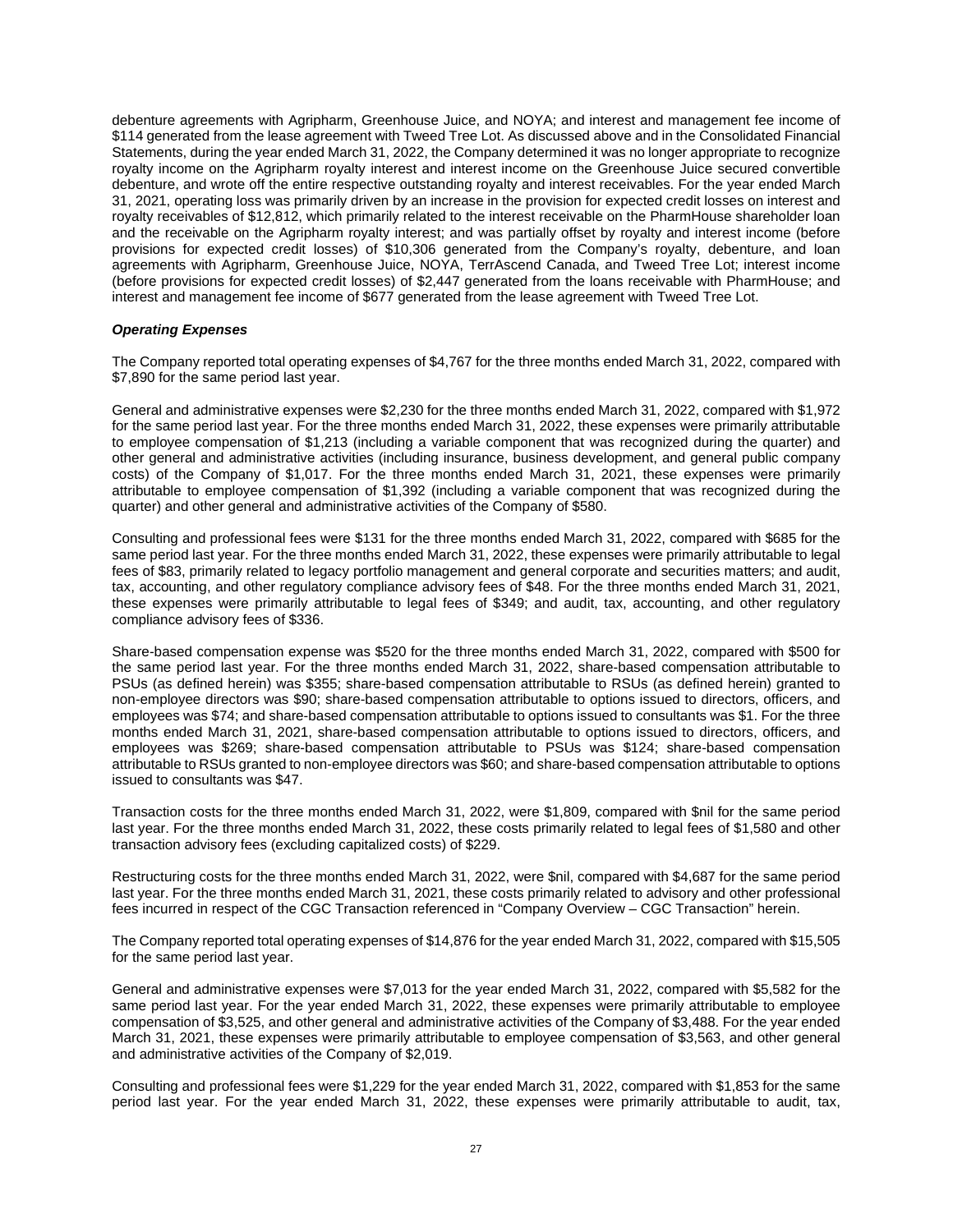accounting, and other regulatory compliance advisory fees of \$777; and legal fees of \$452, primarily related to legacy portfolio management and general corporate and securities matters. For the year ended March 31, 2021, these expenses were primarily attributable to audit, tax, accounting, and other regulatory compliance advisory fees of \$1,024; and legal fees of \$829.

Share-based compensation expense was \$1,452 for the year ended March 31, 2022, compared with \$934 for the same period last year. For the year ended March 31, 2022, share-based compensation attributable to options issued to directors, officers, and employees was \$571; share-based compensation attributable to PSUs was \$542; share-based compensation attributable to RSUs granted to non-employee directors was \$312; and share-based compensation attributable to consultants was \$27. For the year ended March 31, 2021, share-based compensation attributable to options issued to directors, officers, and employees was \$1,608; share-based compensation attributable to PSUs was \$587; share-based compensation attributable to RSUs granted to non-employee directors was \$217; share-based compensation attributable to seed capital options was a recapture of \$1,336; and share-based compensation attributable to options issued to consultants was a recapture of \$142.

Transaction costs for the year ended March 31, 2022, were \$4,961, compared with \$nil for the same period last year. For the year ended March 31, 2022, these costs primarily related to legal fees of \$2,281, retention bonuses of \$1,432, and other transaction advisory fees (excluding capitalized costs) of \$1,248.

Restructuring costs for the year ended March 31, 2022, were \$nil, compared with \$6,953 for the same period last year. For the year ended March 31, 2021, these costs primarily related to advisory and other professional fees incurred in respect of the CGC Transaction referenced in "Company Overview – CGC Transaction" herein, as well as legal and other consulting fees relating to the PharmHouse CCAA Proceedings referenced in "Corporate Developments – Investments – PharmHouse" herein.

# *Net Operating Loss (before Equity Method Investees and Fair Value Changes)*

Based on the foregoing, the Company reported a net operating loss (before equity method investees and fair value changes) of \$6,781 for the three months ended March 31, 2022, compared with \$7,142 for the same period last year.

Net operating loss (before equity method investees and fair value changes) was \$18,045 for the year ended March 31, 2022, compared with \$14,887 for the same period last year.

# *Equity Method Investees and Fair Value Changes*

Share of loss from equity method investees was \$137 for the three months ended March 31, 2022, compared with a share of loss of \$47 for the same period last year. As noted in the Consolidated Financial Statements, the Company elects to account for its equity method investees one quarter in arrears. Greenhouse Juice, LeafLink International, and NOYA represented the Company's equity method investees for which a share of income or loss was recognized for the three months ended March 31, 2022. Greenhouse Juice, High Beauty, LeafLink International, and NOYA represented the Company's equity method investees for which a share of loss was recognized for the three months ended March 31, 2021.

On a regular basis, the Company assesses its investments in associates for indicators of impairment. In circumstances where indicators of impairment are present, the Company will test the investment as a whole to determine if there is an impairment loss that should be recognized based on the difference between the recoverable amount and carrying amount of a particular investment. During the three months and year ended March 31, 2022, the Company recognized impairment charges of \$187 in respect of its equity investment in Greenhouse Juice, compared with no impairment charges for the same periods last year. Please refer to the Consolidated Financial Statements for additional information relating to impairment charges recognized during the period.

The net change in fair value of financial assets at FVTPL was a decrease of \$3,787 for the three months ended March 31, 2022, compared with a decrease of \$19,810 for the same period last year. For the three months ended March 31, 2022, the net decrease was primarily driven by the negative change in the fair value of the Company's investments in the Greenhouse Juice secured convertible debenture of \$2,190 and Agripharm royalty interest of \$1,000, among other factors. For the three months ended March 31, 2021, the net decrease was primarily driven by the negative change in the fair value of the Company's investments in the CGC common shares of \$12,795 and TerrAscend Term Loan and TerrAscend Warrants II (as defined in the 2021 Consolidated Financial Statements) of \$7,015, among other factors.

Share of loss from equity method investees was \$1,604 for the year ended March 31, 2022, compared with a share of loss of \$37,917 for the same period last year. Greenhouse Juice, LeafLink International, and NOYA represented the Company's equity method investees for which a share of income or loss was recognized for the year ended March 31,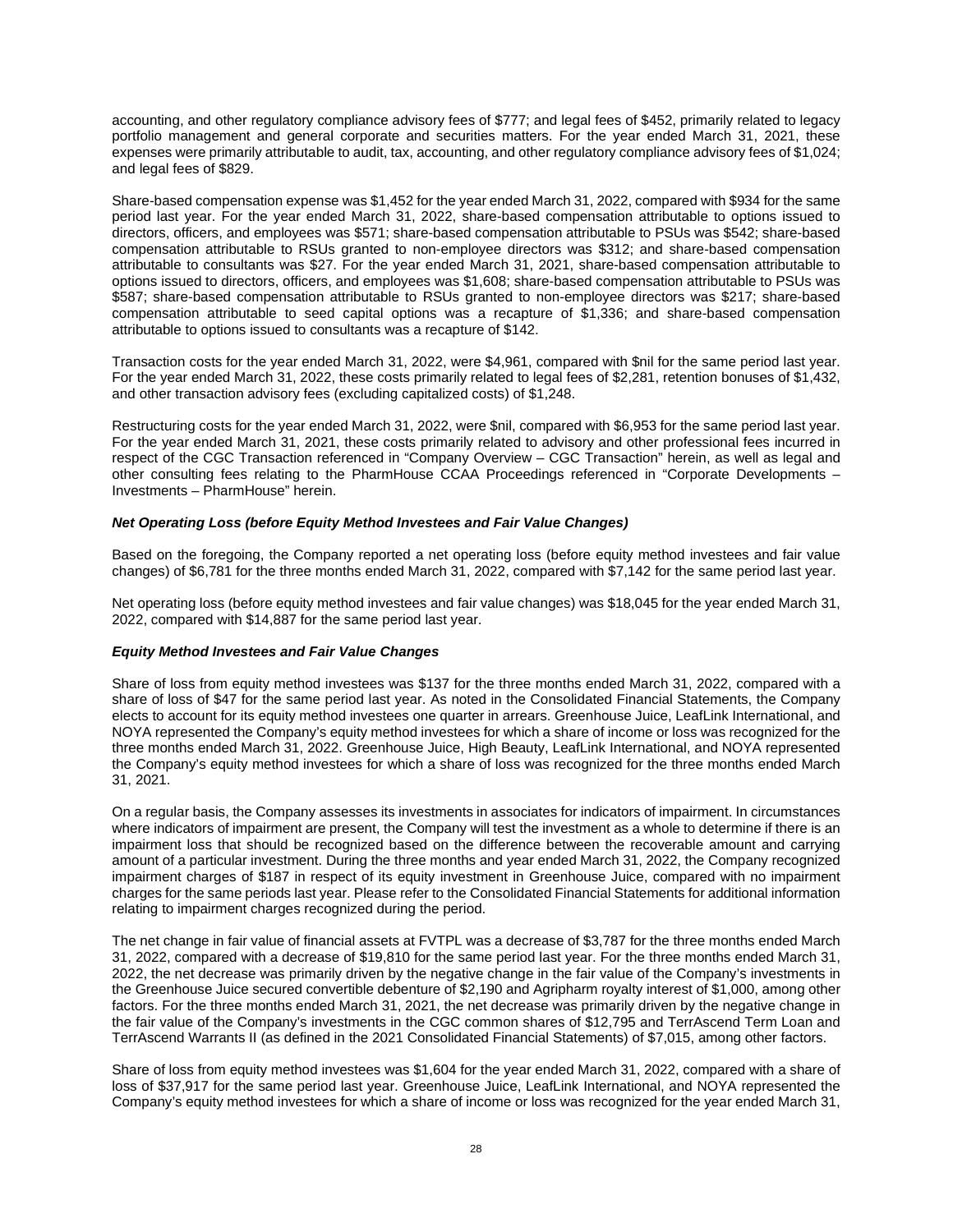2022. Canapar, Herbert, High Beauty, Greenhouse Juice, LeafLink International, NOYA, and PharmHouse represented the Company's equity method investees for which a share of loss was recognized for the year ended March 31, 2021. For the year ended March 31, 2021, the Company's share of loss from PharmHouse of \$37,025 included an adjustment to the underlying results of PharmHouse for the three months ended June 30, 2020, to reflect the impairment charge on fixed assets as a result of the Restructuring. Please refer to "Corporate Developments – Investments – PharmHouse" herein for additional information. Please refer to Note 8 in the Consolidated Financial Statements for additional information regarding the operating results and financial position of the Company's equity method investees.

As noted above, the Company recognized impairment charges of \$187 for the year ended March 31, 2022, compared with no impairment charges for the same period last year.

The net change in fair value of financial assets at FVTPL was a decrease of \$43,064 for the year ended March 31, 2022, compared with a decrease of \$16,444 for the same period last year. For the year ended March 31, 2022, the net decrease was primarily driven by the negative change in the fair value of the Company's investments in CGC common shares of \$37,085 (which was realized upon the Company's disposition of the CGC common shares during the period), Greenhouse Juice secured convertible debenture of \$2,290, Agripharm royalty interest of \$2,100, RAMM common shares of \$1,449, and NOYA royalty interest of \$800, among other factors. For the year ended March 31, 2021, the net decrease was primarily driven by the negative change in the fair value of the Company's investments in the CGC common shares of \$12,795, Agripharm royalty interest of \$7,500, Greenhouse Juice secured and unsecured convertible debentures and warrants of \$3,970, Civilized convertible debenture of \$2,100, and Canapar call option of \$1,100, partially offset by the positive change in the fair value of the Company's investments in the TerrAscend Term Loan and TerrAscend Warrants II of \$8,075, and the Vert Mirabel preferred shares of \$2,450, among other factors. Please refer to Notes 9 and 16 in the Consolidated Financial Statements for additional information regarding the Company's financial assets at FVTPL and their corresponding valuation methodologies and key inputs and assumptions.

The change in provision for expected credit losses on the PharmHouse Guarantee was a decrease of \$1,935 for the year ended March 31, 2022, compared with an increase of \$28,000 for the same period last year. The recovery for the year ended March 31, 2022, was due to the Final PharmHouse Distribution received upon termination of the CCAA Proceedings.

## *Net Operating Loss*

Based on the foregoing, the Company reported a net operating loss of \$10,892 for the three months ended March 31, 2022, compared with \$24,199 for the same period last year.

Net operating loss was \$60,965 for the year ended March 31, 2022, compared with \$150,442 for the same period last year.

### *Comprehensive Income (Loss)*

The Company reported a total comprehensive loss of \$17,185 for the three months ended March 31, 2022, compared with total comprehensive income of \$64,846 for the same period last year.

Net loss was \$17,306 for the three months ended March 31, 2022, compared with \$21,478 for the same period last year. In addition to the factors described above, included in net loss is an income tax recovery of \$2,849 and \$2,599 for the three months ended March 31, 2022 and 2021, respectively. Income tax recovery of \$2,849 for the three months ended March 31, 2022, is comprised of current income tax recovery of \$1,294 and deferred income tax recovery of \$1,555. Net loss for the three months ended March 31, 2022, also included an unrealized foreign exchange loss of \$6,062 and accretion expense on Convertible Note I of \$3,022, among other factors.

The net change in fair value of financial assets at FVTOCI was an increase of \$121 (net of tax expense of \$19) for the three months ended March 31, 2022, compared with an increase of \$86,324 (net of tax expense of \$15,727) for the same period last year. For the three months ended March 31, 2022, the net increase was primarily driven by the positive change in the fair value of the Company's investment in Biolumic preferred shares of \$1,530, partially offset by the negative change in the fair value of the Company's investment in Dynaleo common shares of \$1,090, among other factors. For the three months ended March 31, 2021, the net increase was primarily driven by the positive change in the fair value of the Company's investment in the exchangeable shares in the capital of TerrAscend Corp. ("TerrAscend") of \$109,412, partially offset by the negative change in the fair value of the Company's investment in Vert Mirabel common shares of \$7,629, among other factors.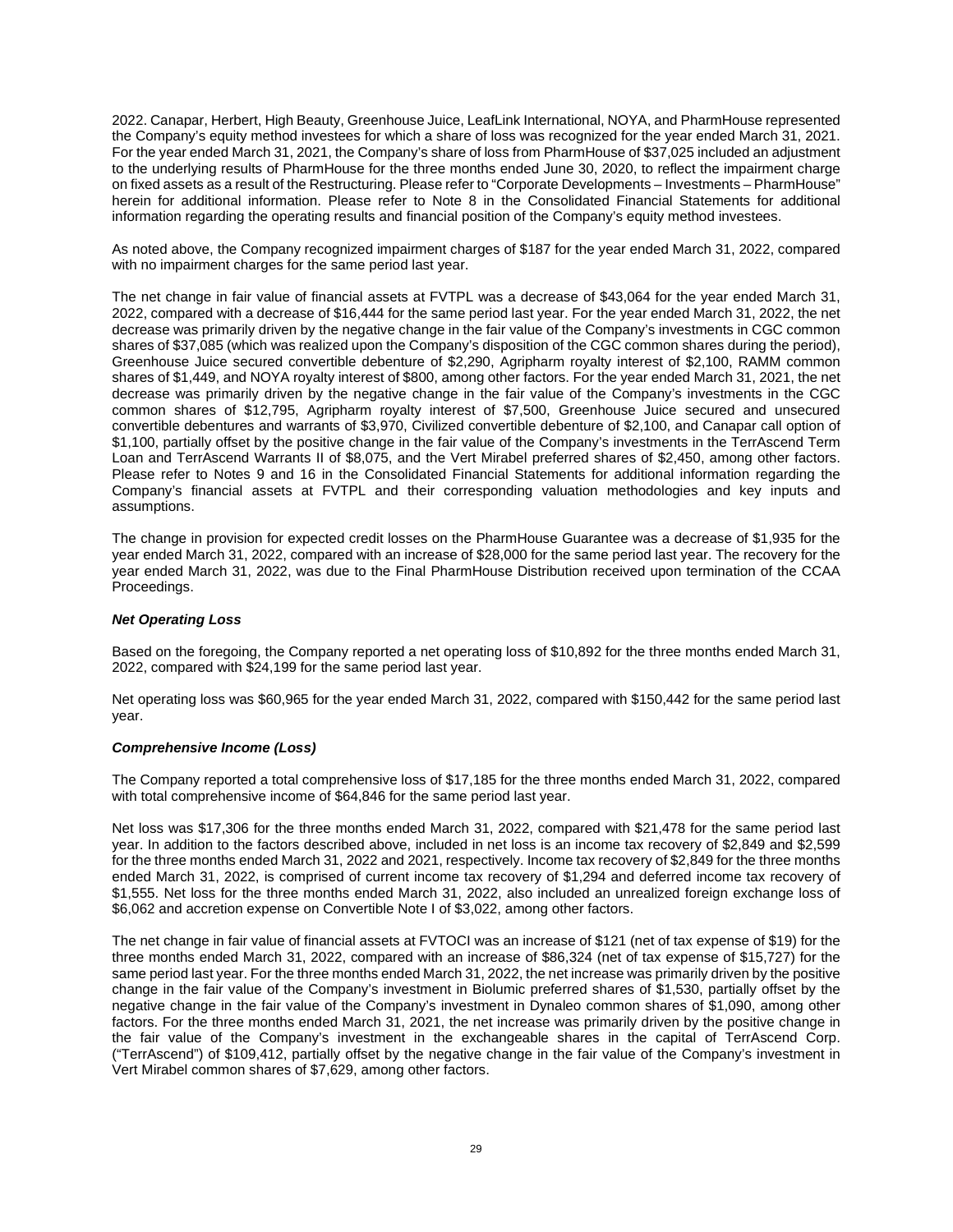The Company reported a total comprehensive loss of \$52,234 for the year ended March 31, 2022, compared with total comprehensive income of \$67,321 for the same period last year.

Net loss was \$52,731 for the year ended March 31, 2022, compared with a net loss of \$133,880 for the same period last year. In addition to the factors described above, included in net loss is an income tax recovery of \$12,473 and \$18,474 for the year ended March 31, 2022 and 2021, respectively. Income tax recovery of \$12,473 for the year ended March 31, 2022, is comprised of current income tax recovery of \$11,416 and deferred income tax recovery of \$1,057. Net loss for the year ended March 31, 2022, also included accretion expense on Convertible Note I of \$7,198, partially offset by an unrealized foreign exchange gain of \$1,287 and a gain on the disposition of the Tweed Tree Lot finance lease receivable of \$1,103, among other factors.

The net change in fair value of financial assets at FVTOCI was an increase of \$497 (net of tax expense of \$76) for the year ended March 31, 2022, compared with an increase of \$201,201 (net of tax expense of \$33,475) for the same period last year. For the year ended March 31, 2022, the net increase was primarily driven by the positive change in the fair value of the Company's investments in Biolumic preferred shares of \$1,630 and Headset preferred shares of \$400, partially offset by the negative change in the fair value of the Company's investment in Dynaleo common shares of \$1,090, among other factors. For the year ended March 31, 2021, the net increase was primarily driven by the positive change in the fair value of the Company's investment in the exchangeable shares in the capital of TerrAscend of \$247,912, partially offset by the negative change in the fair value of the Company's investment in Vert Mirabel common shares of \$11,029, as well as foreign exchange losses on the Company's investment in ZeaKal preferred shares of \$1,600, among other factors. Please refer to Notes 10 and 16 in the Consolidated Financial Statements for additional information regarding the Company's financial assets at FVTOCI and their corresponding valuation methodologies and key inputs and assumptions.

# *Cash Flows Used in Operating Activities*

Net cash used in operating activities was \$28,394 for the year ended March 31, 2022, compared with net cash used of \$8,093 for the same period last year. For the year ended March 31, 2022, net cash used in operating activities was primarily driven by the net settlement of the Company's fiscal 2021 taxes payable of \$16,869 (primarily related to the CGC Transaction). Excluding this payment, net cash used in operating activities was \$11,525 for the period. Net loss for the year ended March 31, 2022 and 2021, was \$52,731 and \$133,880, respectively, and included numerous noncash items, which are reflected in the Company's consolidated statement of cash flows in the Consolidated Financial Statements.

## *Cash Flows Provided by Investing Activities*

Net cash provided by investing activities was \$110,318 for the year ended March 31, 2022, compared with net cash provided by investing activities of \$88,232 for the same period last year. For the year ended March 31, 2022, net cash provided by investing activities was primarily driven by the disposition of the CGC common shares for proceeds of \$106,815. The Company also disposed of its interest in Nova Cannabis common shares for proceeds of \$1,451 and its property in Fredericton, New Brunswick, (previously recognized on the Company's statement of financial position as a finance lease receivable) for proceeds of \$3,990. Included in cash flows provided by investing activities is a net outflow related to the PharmHouse Guarantee of \$1,070, which included the Second Guarantee Payment of \$7,535, offset by the receipt of the Final PharmHouse Distribution of \$6,465. During the year ended March 31, 2021, the Company received cash consideration of \$118,387 upon closing of the CGC Transaction in exchange for the exchangeable shares in the capital of TerrAscend, TerrAscend Term Loan and TerrAscend Warrants II, Vert Mirabel preferred shares, and Vert Mirabel common shares, as well as the termination of the Tweed Tree Lot royalty interest. The Company also made a new investment in Dynaleo (\$2,000) and follow-on investments in PharmHouse (\$11,206), Headset (\$1,080), Greenhouse Juice (\$1,000), and BioLumic (\$668). Included in cash flows used in investing activities is an outflow related to the First Guarantee Payment of \$25,000, as well as an inflow of \$7,000 related to the disposition of the Canapar common shares.

# *Cash Flows Provided by Financing Activities*

Net cash provided by financing activities was \$187,162 for the year ended March 31, 2022, compared with net cash provided by financing activities of \$1,019 for the same period last year. During the year ended March 31, 2022, net cash provided by financing activities was primarily attributable to the proceeds received from the issuance of Convertible Note I of \$188,475, partially offset by financing costs of \$1,184, among other factors. During the year ended March 31, 2021, net cash provided by financing activities was primarily attributable to the proceeds from the exercise of outstanding stock options of \$1,500, partially offset by the repurchase of shares pursuant to the Company's normal course issuer bid for \$307 and the payment of lease principal of \$174.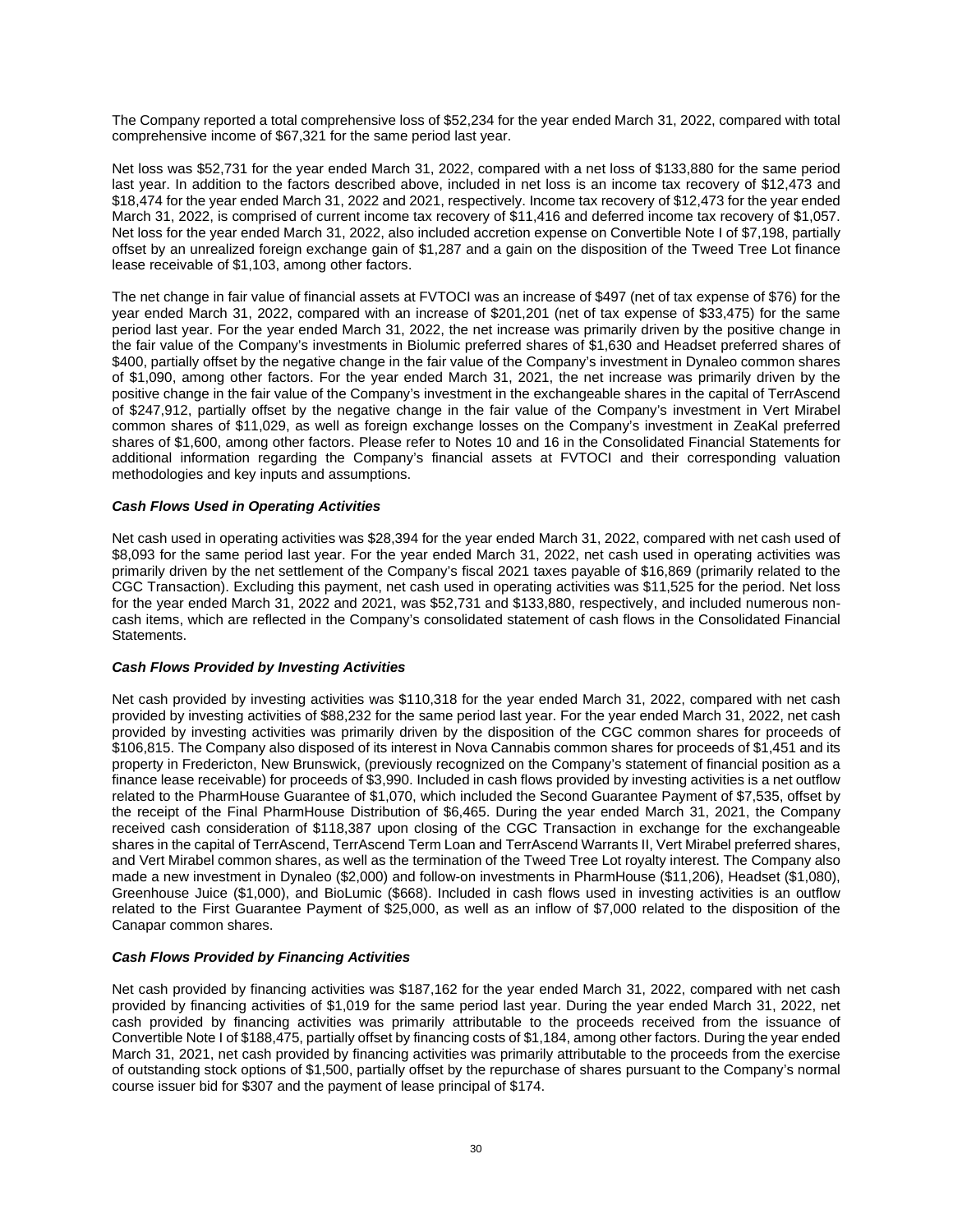# *Summary of Quarterly Financial Information*

The following table sets forth a summary of quarterly financial information for the last eight consecutive quarters. This quarterly financial information has been prepared in accordance with IFRS.

|                                                                  | Three months ended |                   |    |                             |    |                       |     |                         |    |                   |    |                      |                              |    |                         |
|------------------------------------------------------------------|--------------------|-------------------|----|-----------------------------|----|-----------------------|-----|-------------------------|----|-------------------|----|----------------------|------------------------------|----|-------------------------|
|                                                                  |                    | March 31,<br>2022 |    | <b>December</b><br>31, 2021 |    | September<br>30, 2021 |     | <b>June 30,</b><br>2021 |    | March 31,<br>2021 |    | December<br>31, 2020 | <b>September</b><br>30, 2020 |    | <b>June 30,</b><br>2020 |
| <b>Summary Operating</b><br>Results <sup>(1)</sup>               |                    |                   |    |                             |    |                       |     |                         |    |                   |    |                      |                              |    |                         |
| Operating income<br>$(logs)$ <sup>(2)</sup>                      | \$                 | (2,014)           | \$ | 87                          | \$ | (1,681)               | \$  | 439                     | \$ | 748               | \$ | 3,003                | \$<br>(5,795)                | S  | 2,662                   |
| Operating expenses                                               |                    | 4,767             |    | 2,474                       |    | 5,127                 |     | 2,510                   |    | 7,890             |    | 3,390                | 1,555                        |    | 2,669                   |
| Equity method investees<br>and fair value changes <sup>(3)</sup> |                    | (4, 111)          |    | (4,387)                     |    | 175                   |     | (36, 532)               |    | (19, 857)         |    | 4,524                | (3,604)                      |    | (2, 355)                |
| PharmHouse-related<br>items <sup>(4)</sup>                       |                    |                   |    |                             |    |                       |     | 1,935                   |    | 2,800             |    | (13,700)             | (103, 363)                   |    |                         |
| Net operating loss                                               |                    | (10, 892)         |    | (6, 774)                    |    | (6,633)               |     | (36,668)                |    | (24, 199)         |    | (9, 563)             | (114, 317)                   |    | (2,362)                 |
| Net income (loss)                                                |                    | (17,306)          |    | (3,509)                     |    | (1,496)               |     | (30, 421)               |    | (21, 478)         |    | 1,406                | (110, 381)                   |    | (3, 426)                |
| Other comprehensive<br>income (loss) (net of tax)                |                    | 121               |    | 434                         |    | 434                   |     | (492)                   |    | 86,324            |    | 80,759               | 23,417                       |    | 10,701                  |
| Total comprehensive<br>income (loss)                             |                    | (17, 185)         |    | (3,075)                     |    | (1,062)               |     | (30, 913)               |    | 64,846            |    | 82,165               | (86, 964)                    |    | 7,275                   |
| <b>Basic EPS</b>                                                 | \$                 | (0.12)            | \$ | (0.02)                      | \$ | (0.01)                | -\$ | (0.21)                  | \$ | (0.13)            | \$ | 0.01                 | \$<br>(0.58)                 | \$ | (0.02)                  |
| <b>Diluted EPS</b>                                               | \$                 | (0.12)            | \$ | (0.02)                      | \$ | (0.01)<br>$\cdots$    | \$  | (0.21)                  | \$ | (0.13)            | \$ | 0.01                 | \$<br>(0.58)                 | \$ | (0.02)                  |

(1) Comparative information has been amended to align with current period presentation.

(2) Before consideration of equity method investees and fair value changes.

(3) Excludes the Company's share of loss on its investment in PharmHouse common shares, which is reflected in "PharmHouse-related items". Includes the Company's share of loss on its investment in PharmHouse common shares, provision for expected credit losses on loans receivable, and provision for expected credit losses on the PharmHouse Guarantee. Excludes the Company's provision for expected credit losses on interest receivable on PharmHouse-related loans receivable, which is captured in "Operating income (loss)". Please refer to "Corporate Developments – Investments – PharmHouse" herein for additional information.

# **OTHER INFORMATION**

The Company has not paid dividends in the past and does not expect to pay dividends in the near future. The Company plans to reinvest any earnings it may generate in the Company to manage its existing operations, pursue investment or acquisition opportunities, and maintain and develop the business. Any decision to declare dividends, in the future, will be made at the discretion of the Board and will depend upon, among other things, financial results, investment or acquisition opportunities, cash requirements, contractual obligations, and other factors the Board may consider relevant.

The Company is subject to risks and uncertainties that could significantly affect its future performance, including, but not limited to, changes to the regulatory environment for the cannabis industry, changes to the business environment for the cannabis industry, and risks and uncertainties posed by the performance and management of the Investees. See "Risk Factors" in the AIF for information regarding the risks and uncertainties that could have a negative effect on the Company's future performance.

# **LIQUIDITY, FINANCING, AND CAPITAL RESOURCES**

The Company is subject to risks including, but not limited to, its ability to generate positive net cash flows or raise additional funds through debt and/or equity financing to support the Company's development and continued operations, and to meet the Company's liabilities and commitments as they come due.

The Company manages its capital with the objective of maximizing shareholder value and sustaining future development of the business. The Company defines capital as the Company's equity and any debt it may issue. The Company manages its capital structure and adjusts it, based on the funds available to the Company, in order to support the Company's activities. The Company, upon approval from the Board, will undertake to balance its overall capital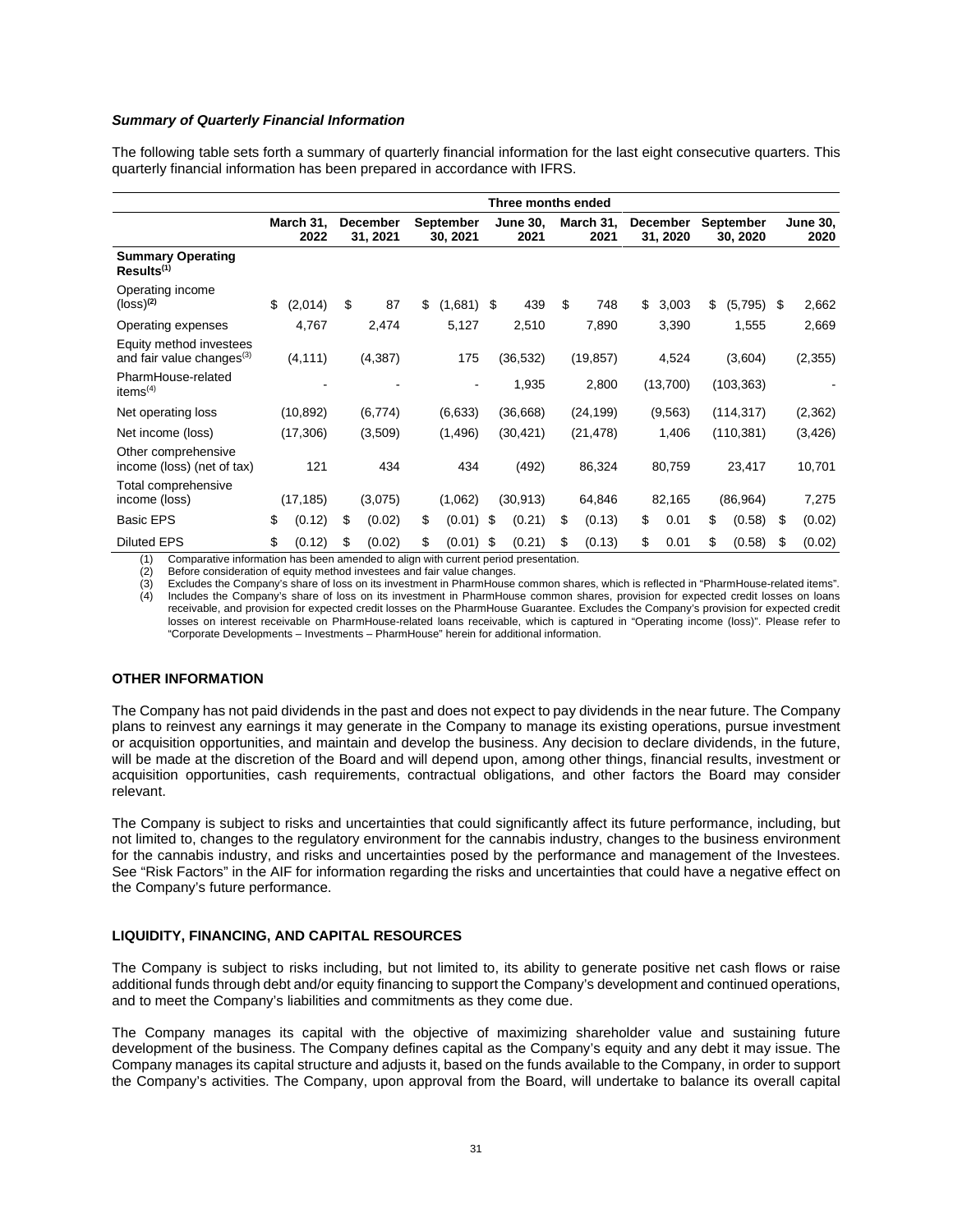structure through new share issuances, the issuance of debt, or by undertaking other activities as deemed appropriate under the specific circumstances.

During the year ended March 31, 2022, the Company financed its operations, investment portfolio, and current liquidity position primarily through proceeds raised from prior equity financings, consideration received pursuant to the CGC Transaction (including the subsequent sale of the CGC common shares received as consideration), and the proceeds received from the Initial Hawthorne Investment. As at March 31, 2022, working capital (calculated as the difference between the Company's current assets and current liabilities on its consolidated statement of financial position) was approximately \$407,674, primarily attributable to the Company's cash balance of \$398,255.

The Company believes that it has sufficient liquidity and capital resources to finance working capital for at least the next twelve months. Furthermore, if required, the Company believes that it may be able to further strengthen its financial position with future equity or debt financings, the divestment of certain investments, or other liquidity events. The Company believes that it currently has enough cash available to achieve its current business plans and objectives.

In the future, the Company may face certain liquidity risks if it is unable to: i) generate sufficient cash to fund its ongoing requirements and obligations; and ii) raise funds through equity or debt to account for its commitments. Ongoing capital markets, global economic, and general cannabis industry conditions, including as a result of the COVID-19 pandemic, may impact the ability of the Company to obtain equity, debt, or other suitable financing on favourable terms or at all. It may also impact the ability of the Investees to meet their commitments to the Company, including royalty payments, interest payments, and other debt obligations, which may negatively impact the Company's cash flow, and the value and liquidity of the Company's investments. Furthermore, given the constraints on transaction activity, impact on valuations, and general business challenges caused by the COVID-19 pandemic, the Company may not be able to realize successful monetization events involving its economic interests in the Investees. There can be no assurance that the Company will be able to generate sufficient positive net cash flow to achieve its business plans and objectives.

The Company's principal capital needs relate to the following business plans and objectives: completing expansion and development activities relating to Etain's cultivation and retail dispensary operations; enhancing the Company's competitive positioning in the U.S. through brand partnerships; investing in new global cannabis opportunities, including investments in, or acquisitions of, established operating businesses in the U.S. cannabis market (including completing the Second Etain Closing); potentially making follow-on investments in existing Investees; and satisfying working capital requirements for Etain's business and operations, and the Company's general corporate functions, as well as for general corporate purposes.

On March 30, 2022, the Company entered into the Etain Purchase Agreements to acquire ownership and control of Etain for U.S.\$247,006 (subject to certain adjustments), payable through a combination of cash and newly issued Common Shares. Under the terms of the Etain Purchase Agreements, the cash portion of the purchase price represents U.S.\$212,219 and U.S.\$34,787 of the purchase price is being satisfied by the issuance of Common Shares (subject to certain adjustments). In connection with the Initial Etain Closing, 80% or U.S.\$197,605 of the purchase price was paid (of which U.S.\$169,775 was paid in cash and U.S.\$27,829 was satisfied through the issuance of 21,092,335 Common Shares, subject to customary post-closing adjustments). The remaining 20% or approximately U.S.\$49,401 of the purchase price is payable upon the Second Etain Closing, of which approximately U.S.\$42,444 is to be paid in cash and approximately U.S.\$6,957 is to be satisfied by the issuance of 5,273,084 Common Shares. As previously disclosed, at the time of the announcement of the Etain Acquisition, The Hawthorne Collective had advised RIV Capital that it intended to provide RIV Capital with additional funding of U.S.\$40,000, at a future date anticipated to be on or around the time of the Second Etain Closing, via a subscription for an additional convertible promissory note, pursuant to The Hawthorne Collective's "top-up" option. However, as of the date of this MD&A, The Hawthorne Collective has not exercised such "top-up" option in respect of the Second Etain Closing.

As at March 31, 2022, the Company did not have any contractual commitments to its Investees. However, the Company anticipates that certain Investees will require additional capital in order to achieve their business objectives and/or to sustain their operations. Accordingly, the Company may invest in additional financing rounds pursuant to pre-emptive rights granted to the Company by certain Investees. The amount of such investments will depend upon a host of factors, including, but not limited to, the following: the Company's assessment of the Investee's needs and uses for such capital; the Company's current liquidity and existing cash requirements at the time; and the Company's portfolio of investments and investment opportunities.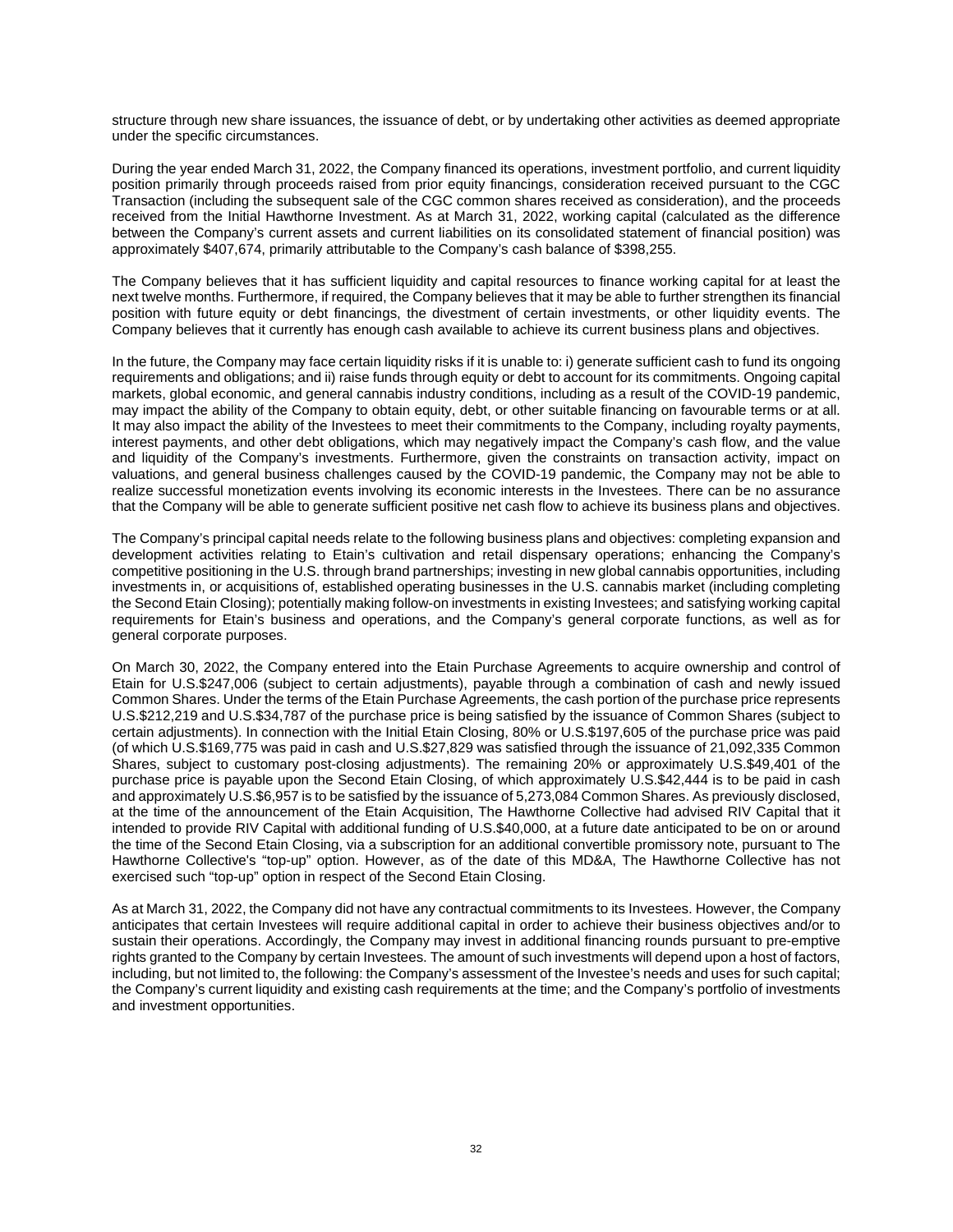# **FINANCIAL INSTRUMENTS AND FINANCIAL RISK MANAGEMENT**

# *Financial Instruments*

As at March 31, 2022, the Company had the following financial obligations:

|                                             | <b>Payments Due by Period</b> |         |    |          |   |                          |              |        |   |           |  |
|---------------------------------------------|-------------------------------|---------|----|----------|---|--------------------------|--------------|--------|---|-----------|--|
| <b>Financial obligations</b>                |                               | Total   |    | < 1 Year |   | 1 to 3 Years             | 4 to 5 Years |        |   | > 5 Years |  |
| Accounts payable and accrued<br>liabilities |                               | 4.767   | \$ | 4.767    | S | $\overline{\phantom{0}}$ | S            |        | S |           |  |
| Lease liability                             |                               | 549     |    | 346      |   | 203                      |              | -      |   |           |  |
| Convertible Note $I^{(1)}$                  |                               | 196.127 |    | $\sim$   |   | $\sim$                   |              | $\sim$ |   | 196.127   |  |
| <b>Total financial obligations</b>          |                               | 201.443 |    | 5.113    |   | 203                      |              | ۰      |   | 196.127   |  |

Assumes the principal balance as at March 31, 2022, remains outstanding at the maturity date. Includes the estimated accrued and unpaid interest over the life of Convertible Note I.

### *Financial Risk Management*

The Company's activities expose it to a variety of financial risks, including market risk (i.e. general market risk, foreign currency risk, and interest rate risk), regulatory risk, credit risk, liquidity risk, and asset forfeiture risk. See "Risk Factors" in the AIF for additional information regarding these risks.

### **Market risk**

Market risk is defined for these purposes as the risk that the fair value or future cash flows of a financial instrument held by the Company will fluctuate because of changes in market prices. The Company faces market risk from the impact of changes in foreign currency exchange rates and changes in market prices due to other factors, including changes in equity prices. Financial instruments held by the Company that are subject to market risk primarily relate to investments in financial assets. The categories of financial instruments that can give rise to significant variability are described below:

### *General market risk*

The Company holds financial assets in the form of investments in shares, warrants, and other convertible securities that are measured at fair value and recorded through either net income (or loss) or other comprehensive income (or loss). The Company is exposed to price risk on these financial assets, which is the risk of variability in fair value due to movements in equity or market prices. Information regarding the fair value of financial instruments that are measured at fair value on a recurring basis, and the relationship between the unobservable inputs used in the valuation of these financial assets and their fair value, are presented in Note 16 of the Consolidated Financial Statements.

### *Foreign currency risk*

Foreign currency risk is the risk that a variation in exchange rates between the Canadian dollar and U.S. dollar and other foreign currencies will affect the Company's operations and financial results. As at March 31, 2022, the functional currency of the Company and its subsidiaries is the Canadian dollar, with the presentation currency of the Company being the Canadian dollar. The Company and its subsidiaries hold cash and cash equivalents in the U.S. dollar. The Company does not currently engage in currency hedging activities to limit the risks of currency fluctuations. Consequently, fluctuations in the U.S. dollar/Canadian dollar exchange rate could have a negative impact on the Company's reported financial results. A 1.0% increase in the value of the U.S. dollar compared to the Canadian dollar would result in a potential gain of \$5,182. A 1.0% decrease in the value of the U.S. dollar compared to the Canadian dollar would result in a potential loss of \$2,607. Other than U.S.-denominated cash, the Company does not hold significant monetary assets or liabilities in currencies other than its functional currency. The Convertible Notes are denominated in Canadian dollars.

As of the date of this MD&A, the Company has exposure to U.S. operations through Etain IP LLC and Etain, LLC. For reporting periods following the Initial Etain Closing, the Company expects to change its presentation currency from the Canadian dollar to the U.S. dollar to better reflect the Company's business activities. As such, the Company's U.S. operations do not introduce risk in variation of exchange rates. The Company, however, will be exposed to financial reporting volatility in translation of its Canadian operations.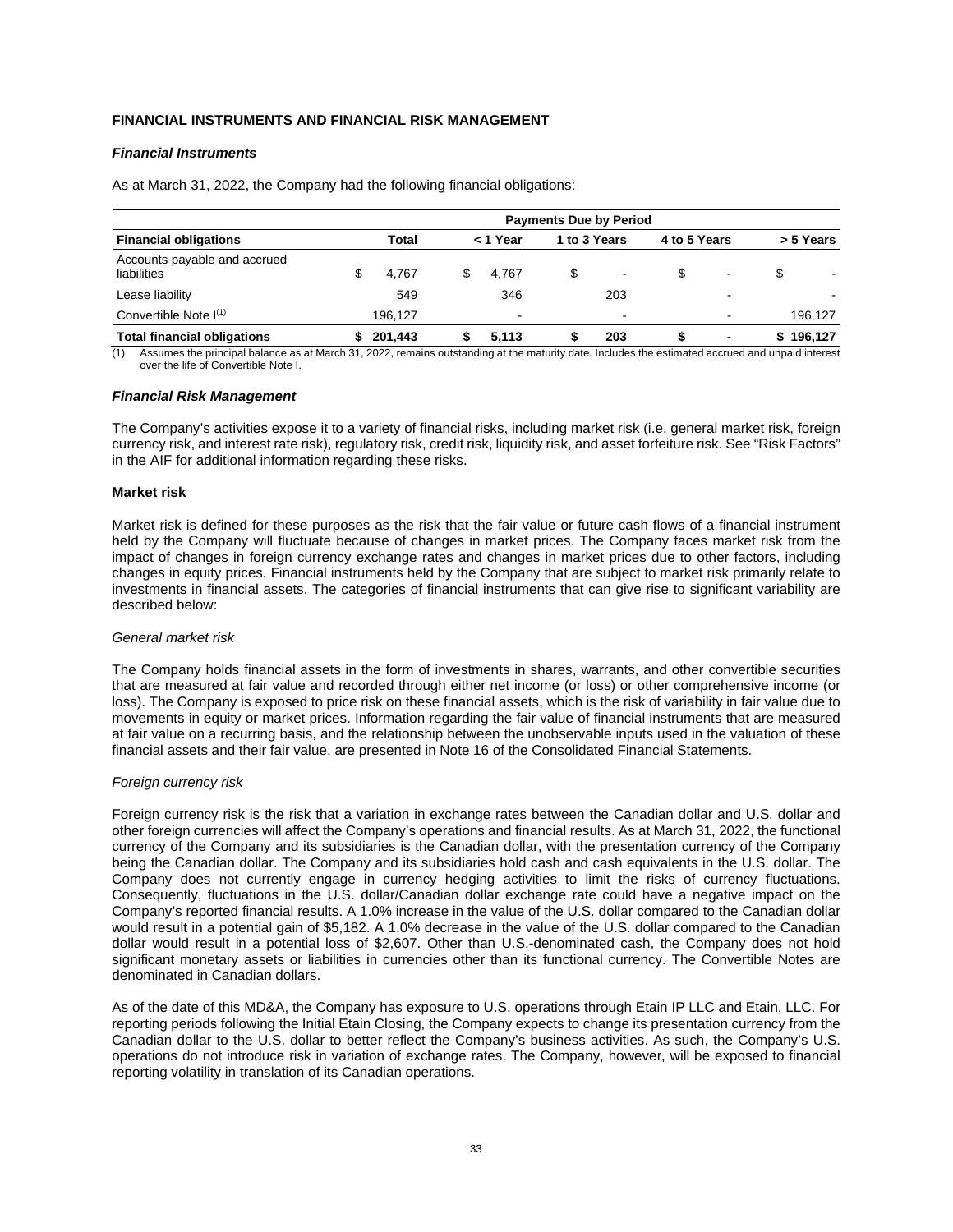#### *Interest rate risk*

Interest rate risk is defined for these purposes as the risk that the fair value or future cash flows of a financial instrument to which the Company is party will fluctuate because of changes in interest rates. The Company's exposure to interest rate risk is primarily limited to funding arrangements whereby the Company has committed to invest funds in the form of convertible or repayable debentures, notes, loans, or other debt instruments with variable interest rates, if any, or where the Company has borrowed funds in the form of convertible or repayable debentures, notes, loans, or other debt instruments with variable interest rates, if any. The Company's policy is to minimize cash flow exposure to interest rate risks on long-term financing. As at March 31, 2022, the Company is not directly party to any arrangement involving variable interest rates. The Convertible Notes carry a fixed interest rate for the first two years of approximately 2.0% and are thus not affected by changes in market interest rates.

The Company may invest surplus cash in highly liquid investments with short terms to maturity that would accumulate interest at prevailing rates for such investments.

### **Regulatory Risk**

Regulatory risk pertains to the risk that the Company's business objectives are contingent, in part, upon compliance with regulatory requirements. Due to the nature of the industry, the Company recognizes that regulatory requirements are more stringent and punitive in nature than most other sectors of the economy. Any delays in obtaining, or failure to obtain, regulatory approvals could significantly delay operational and product development and could have a material adverse effect on the Company's business, results of operations, and financial condition. The Company is cognizant of the advent of regulatory changes in the cannabis industry on the city, state, and national levels. Although the regulatory outlook on the cannabis industry has been moving in a positive trend, the Company is aware of the effect that unforeseen regulatory changes could have on the goals and operations of the business as a whole.

## **Credit risk**

Credit risk is the risk of financial loss to the Company if a customer or counterparty to a financial instrument fails to meet its contractual obligations. The Company's credit risk arises from the Company's interest and royalty receivables, as well as the principal amounts owing to the Company under the terms of any loan, debenture, or promissory note. Furthermore, although deposited cash is placed with U.S. financial institutions in good standing with regulatory authorities, changes in U.S. federal banking laws related to the deposit and holding of funds derived from activities related to the cannabis industry have passed the U.S. House of Representatives, but have not yet been voted on within the U.S. Senate. Given that current U.S. federal law provides that the production and possession of cannabis is illegal, there is a strong argument that banks cannot accept for deposit funds from businesses involved with the cannabis industry.

Under *IFRS 9, Financial Instruments* ("IFRS 9"), the Company is required to apply an expected credit loss ("ECL") model to all financial assets not held at FVTPL, where credit losses that are expected to transpire in future years are provided for, irrespective of whether a loss event has occurred as at the statement of financial position date. The Company recognizes a loss allowance for ECLs on its interest receivables, royalty receivables, and other receivables. Where the credit risk on a financial instrument has not increased significantly since initial recognition, the Company measures the loss allowance for that financial instrument at an amount equal to the 12-month ECLs. The ECLs on these financial assets are measured as the probability-weighted present value of all expected cash shortfalls over the remaining expected life of the financial instrument, giving consideration to collateral and reasonable and supportable information about past events, current economic conditions, and forecasts of future events. The measurement of ECLs is primarily based on the product of the financial instrument's probability of default ("PD"), loss given default ("LGD"), and exposure at default ("EAD"). A 12-month PD and lifetime PD are the probabilities of a default occurring over the next 12 months or over the life of a financial instrument, respectively, based on conditions existing at the statement of financial position date and on future economic conditions that have, or will have, an impact on credit risk. LGD reflects the losses expected should default occur and considers such factors as the mitigating effects of collateral and security, the realizable value thereof, and the time value of money. EAD is the expected balance owing at default and considers such factors as repayments of principal and interest beyond the statement of financial position date or additional amounts to be drawn. The Company recognizes lifetime ECLs when there has been a significant increase in credit risk since initial recognition. Lifetime ECLs represent the ECLs that will result from all possible default events over the expected life of a financial instrument. In contrast, 12-month ECLs represent the portions of lifetime ECLs that are expected to result from default events that are possible within 12 months after the reporting date.

Please refer to "Corporate Developments – Investments" herein and the Consolidated Financial Statements for additional details relating to the credit risk associated with the Company's royalty interests in Agripharm and NOYA.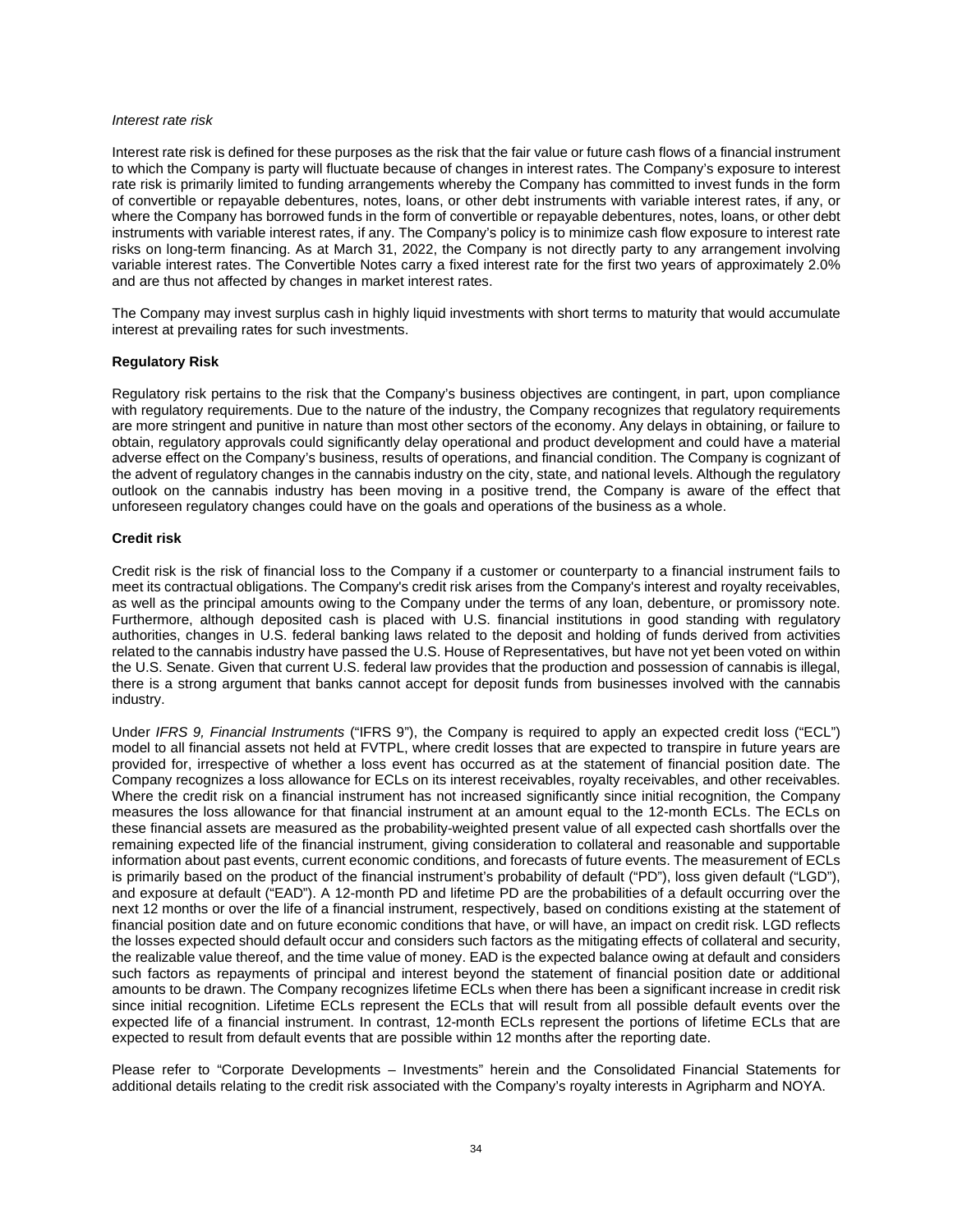# **Liquidity Risk**

Liquidity risk is the risk that the Company will not be able to meet its financial obligations as they become due. The Company manages its liquidity risk by reviewing on an ongoing basis its capital requirements and maintaining sufficient cash balances for settlement of financial liabilities on their due dates.

As at March 31, 2022, the Company's financial liabilities were comprised of accounts payable and accrued liabilities, and the Convertible Note I discussed in Note 12 to the Consolidated Financial Statements. As at March 31, 2022, the contractual maturities for the Company's accounts payable were generally within six months. The Convertible Note I principal and accrued and unpaid interest are due at maturity, being August 24, 2027.

## **Asset Forfeiture Risk**

Because the cannabis industry remains illegal under U.S. federal law, any property owned by participants in the cannabis industry that are either used in the course of conducting such business, or are the proceeds of such business, could be subject to seizure by law enforcement and subsequent civil asset forfeiture. Even if the owner of the property was never charged with a crime, the property in question could still be seized and subject to an administrative proceeding by which, with minimal due process, it could be subject to forfeiture.

## **OFF-BALANCE SHEET ARRANGEMENTS**

As at March 31, 2022, the Company had no off-balance sheet arrangements.

# **TRANSACTIONS WITH RELATED PARTIES**

**Key management personnel**: The Company's key management personnel have authority and responsibility for overseeing, planning, directing, and controlling the activities of the Company, directly or indirectly. The key management personnel of the Company are the members of the Company's executive management team and Board. Together, these individuals, controlled approximately 1.3% of the issued and outstanding Common Shares on a fully diluted basis as at March 31, 2022. Compensation provided to key management personnel includes executive salaries and accrued bonuses, retention bonuses, director fees (excluding special committee fees and share-based compensation), special committee fees, and share-based compensation. For the three months ended March 31, 2022, and 2021, executive salaries and accrued bonuses were \$764 and \$984, respectively; director fees (excluding special committee fees and share-based compensation) were \$42 and \$44, respectively; special committee fees were \$nil and \$106, respectively; and share-based compensation was \$185 and \$364, respectively. For the year ended March 31, 2022, and 2021, executive salaries and accrued bonuses were \$1,879 and \$1,878, respectively; retention bonuses were \$1,193 and \$nil, respectively; director fees (excluding special committee fees and share-based compensation) were \$181 and \$156, respectively; special committee fees were \$243 and \$237, respectively; and share-based compensation was \$876 and \$1,536, respectively.

**Transactions with The Hawthorne Collective:** On August 24, 2021, The Hawthorne Collective invested \$188,475 (U.S.\$150,000) in the Company pursuant to Convertible Note I issued by the Company. On March 30, 2022, in order to provide the Company with additional financing in connection with the Etain Acquisition, The Hawthorne Collective exercised its "top-up" option to purchase Convertible Note II and on April 22, 2022, The Hawthorne Collective purchased Convertible Note II in the principal amount of \$31,273 (U.S.\$25,000).

Please refer to Notes 12 and 20 in the Consolidated Financial Statements for further details regarding the Initial Hawthorne Investment and the Additional Hawthorne Investment, respectively.

The accrued and unpaid interest under Convertible Note I as at March 31, 2022, is subject to Canada Revenue Agency ("CRA") non-resident thin capitalization tax rules. Accordingly, the Company recognized a withholding tax payable to the CRA in the amount of \$372 on its consolidated statement of financial position. Under the Convertible Note I agreement, The Hawthorne Collective and the Company agreed to share this liability equally. As such, the Company has recognized a related party receivable from The Hawthorne Collective as at March 31, 2022, in the amount of \$186.

**Transactions with other related parties**: Transactions and balances with the Company's associates and former joint venture are described and discussed in the Consolidated Financial Statements.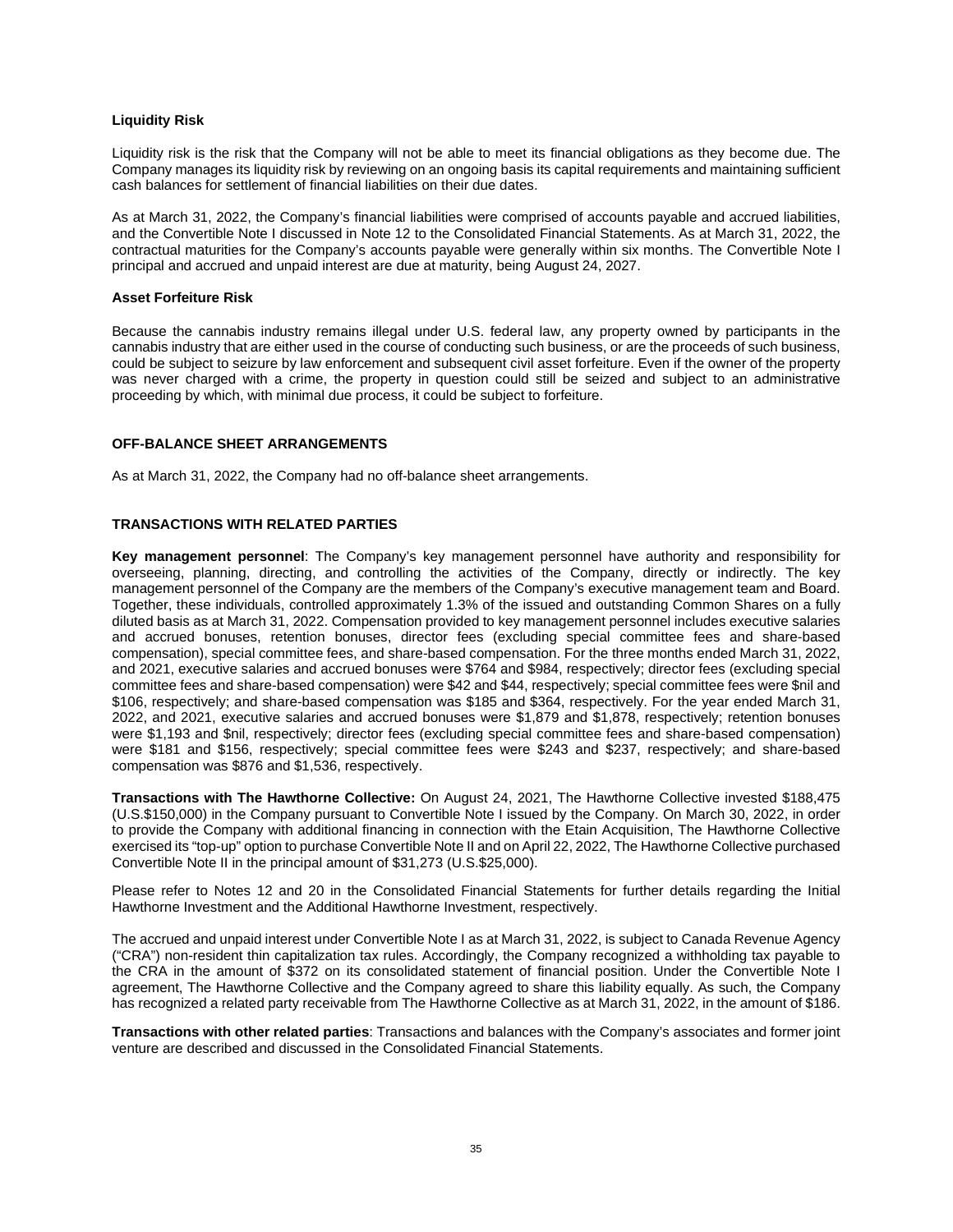## **CRITICAL ACCOUNTING ESTIMATES AND JUDGEMENTS**

The preparation of the Consolidated Financial Statements in conformity with IFRS requires management to make judgments, estimates, and assumptions that affect the application of accounting policies and the reported amounts of assets, liabilities, income, and expenses. Estimates and underlying assumptions are reviewed on an ongoing basis. Revisions to accounting estimates are recognized in the period in which the estimates are revised and in any future periods affected. Actual results may differ from these estimates.

#### **Fair value measurement and valuation process**

In estimating the fair value of a financial asset or a liability, the Company uses market-observable data to the extent it is available. Where such "Level 1" inputs are not available, the Company uses various valuation models to determine the fair value of its financial instruments that maximize the use of observable inputs and minimize the use of unobservable inputs.

In certain limited circumstances, the Company may consider cost to be an appropriate estimate of the fair value of an investment in equity instruments, such as when more recent information is not available or insufficient to measure fair value, or there is a wide range of possible fair value measurements and cost represents the best estimate within that range. The Company uses information about the performance and operations of the Investee that becomes available after initial recognition of the financial asset to consider whether there are indicators that cost might not be representative of fair value, including evidence from external transactions in the Investee's equity, significant changes in performance compared to plans or comparable entities, or changes in the market or economy.

When estimating the fair value of warrants held in private entities using a Black-Scholes option pricing model, the Company estimates the expected annualized volatility based on observed historical volatility for comparable public companies.

Please refer to Note 16 in the Consolidated Financial Statements for more information regarding the fair value measurement and valuation process.

#### **Impairment**

Investments in associates and joint ventures are tested for impairment when there are indicators of impairment at each statement of financial position date or whenever events or changes in circumstances indicate that the carrying amount of an asset exceeds its recoverable amount. Judgment is used to determine whether a triggering event has occurred requiring an impairment test to be completed.

The impairment assessment in respect of an investment in an associate or joint venture (equity-accounted investees) comprises two successive steps, as follows:

- 1. Apply the equity method to recognize the Company's share of any impairment losses for the investee's identifiable assets; and
- 2. When there is an indication of a possible impairment, test the investment as a whole and recognize any additional impairment loss.

In determining the recoverable amount of an investment in an associate or joint venture, various estimates are employed. The Company determines recoverable amounts using such estimates as valuation multiples for comparable operating companies for which public information is available, adjusted book values of the Investee's assets and liabilities based on estimates of recoverability, and projected future cash flows, including pricing and production estimates, and capital investment. When projected future cash flows are considered, the Company estimates discount rates based upon external industry information reflecting market-based rates of return and the risk associated with achieving the cash flow projections. Please refer to Note 8 in the Consolidated Financial Statements for more information regarding the Company's impairment analysis regarding its investments in associates.

### **Share-based compensation**

In calculating share-based compensation expense, key estimates such as the rate of forfeiture of options granted, the expected life of the options, the risk-free interest rate, and the expected annualized volatility of the Company's share price are used. Please refer to Note 13 in the Consolidated Financial Statements for more information regarding the Company's measurement of share-based payments.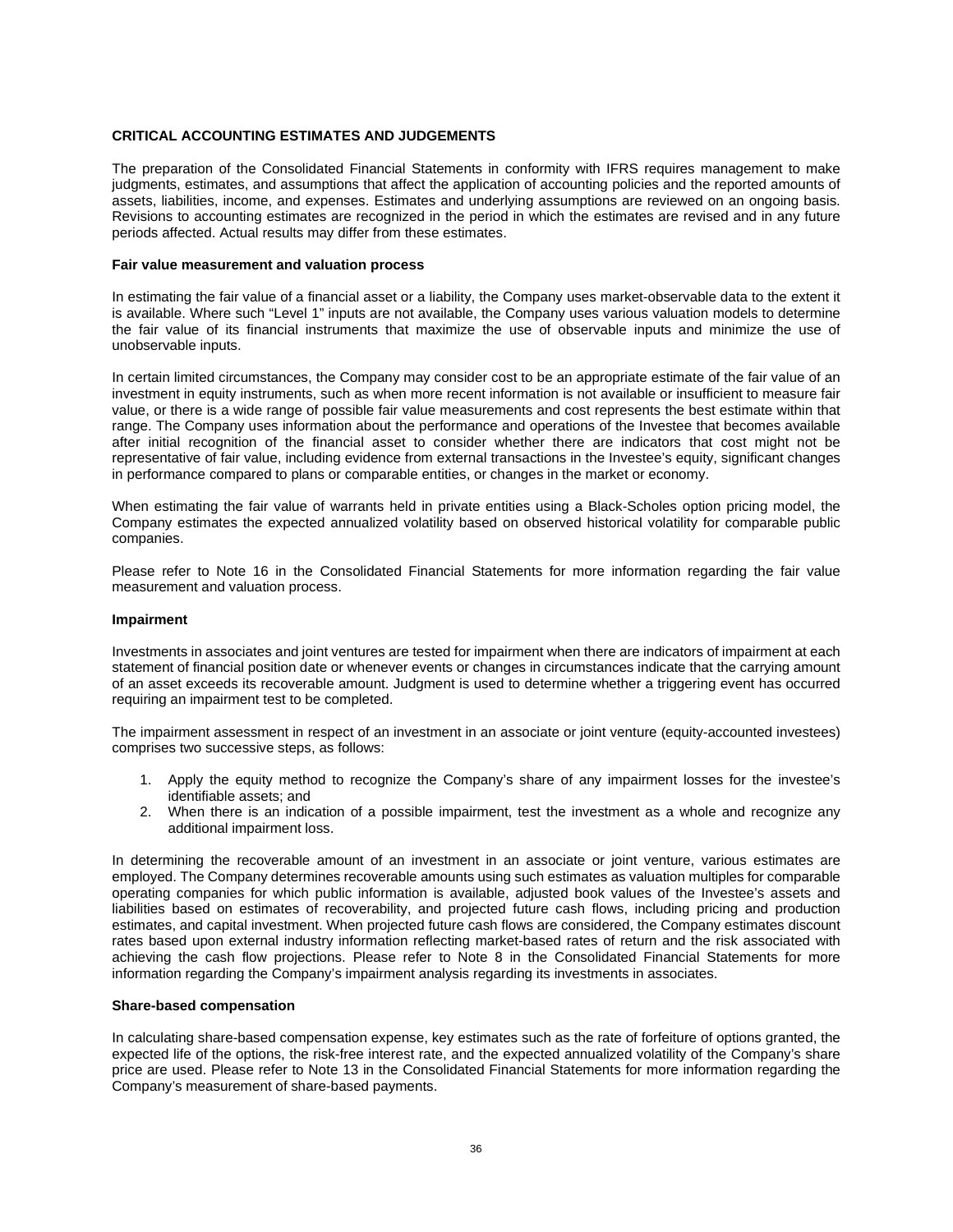## **CHANGES IN ACCOUNTING POLICIES**

The significant accounting policies used in preparing the Consolidated Financial Statements have been applied consistently to all periods presented in the Consolidated Financial Statements, except as noted below.

#### **New significant accounting policies applicable to the Company**

#### *IAS 32, Financial Instruments: Presentation*

Following the closing of the Initial Hawthorne Investment, the Company adopted the standard relating to compound financial instruments.

Compound financial instruments are instruments that contain both a financial liability (such as an obligation to make payments of principal and interest) and an equity component (such as a conversion feature). Compound financial instruments are accounted for by the issuer separately by their components.

Where the conversion option has a fixed conversion rate, the financial liability component, which represents the obligation to pay principal and coupon interest on the convertible instrument in the future, is initially recognized at its fair value and subsequently measured at amortized cost using the effective interest method. The residual amount is accounted for as an equity instrument and is measured on the date of issuance as the difference between the fair value of the compound financial instrument and the fair value of the financial liability component. The equity component is not remeasured subsequent to initial recognition. On conversion or expiry, the carrying value of the equity component is transferred to share capital or contributed surplus, as applicable.

Where the conversion option has a variable conversion rate, the conversion option is recognized as a derivative liability measured at fair value through profit and loss. The residual amount is recognized as a financial liability and is subsequently measured at amortized cost.

Transaction costs directly attributable to the compound financial instrument are allocated to the underlying components in proportion to their initial carrying amounts.

Accretion and interest expense related to the financial liability component is recognized in the statement of comprehensive income (loss) over the term to maturity. On conversion, the financial liability is reclassified to equity and no gain or loss is recognized.

#### **New accounting pronouncements**

The following new interpretations and amendments have been issued and are applicable for future annual reporting periods. The list includes standards and interpretations issued that the Company reasonably expects to be applicable at a future date. The Company intends to adopt these standards when they become effective and does not expect the standards to have a material impact on the Consolidated Financial Statements or the Company's business.

### *Amendments to IAS 37, Onerous Contracts*

In May 2020, the IASB issued 'Onerous Contracts – Cost of Fulfilling a Contract (Amendments to IAS 37)' amending the standard regarding costs a company should include as the cost of fulfilling a contract when assessing whether a contract is onerous. The amendment is effective for annual reporting periods beginning on or after January 1, 2022.

#### *Amendments to IFRS 3, Business Combinations*

The IASB has published 'Reference to the Conceptual Framework (Amendments to IFRS 3)' with amendments that update an outdated reference in IFRS 3 without significantly changing its requirements. The amendments are effective for annual periods beginning on or after January 1, 2022.

### *Amendments to IAS 12, Deferred Taxes*

In May 2021, the IAS issued amendments to IAS 12 that narrow the scope of certain recognition exceptions so that they no longer apply to transactions that, on initial recognition, give rise to equal taxable and deductible temporary differences. An entity applies the amendments to transactions that occur on or after the beginning of the earliest comparative period presented. It also, at the beginning of the earliest comparative period presented, recognizes deferred tax for all temporary differences related to leases and decommissioning obligations and recognizes the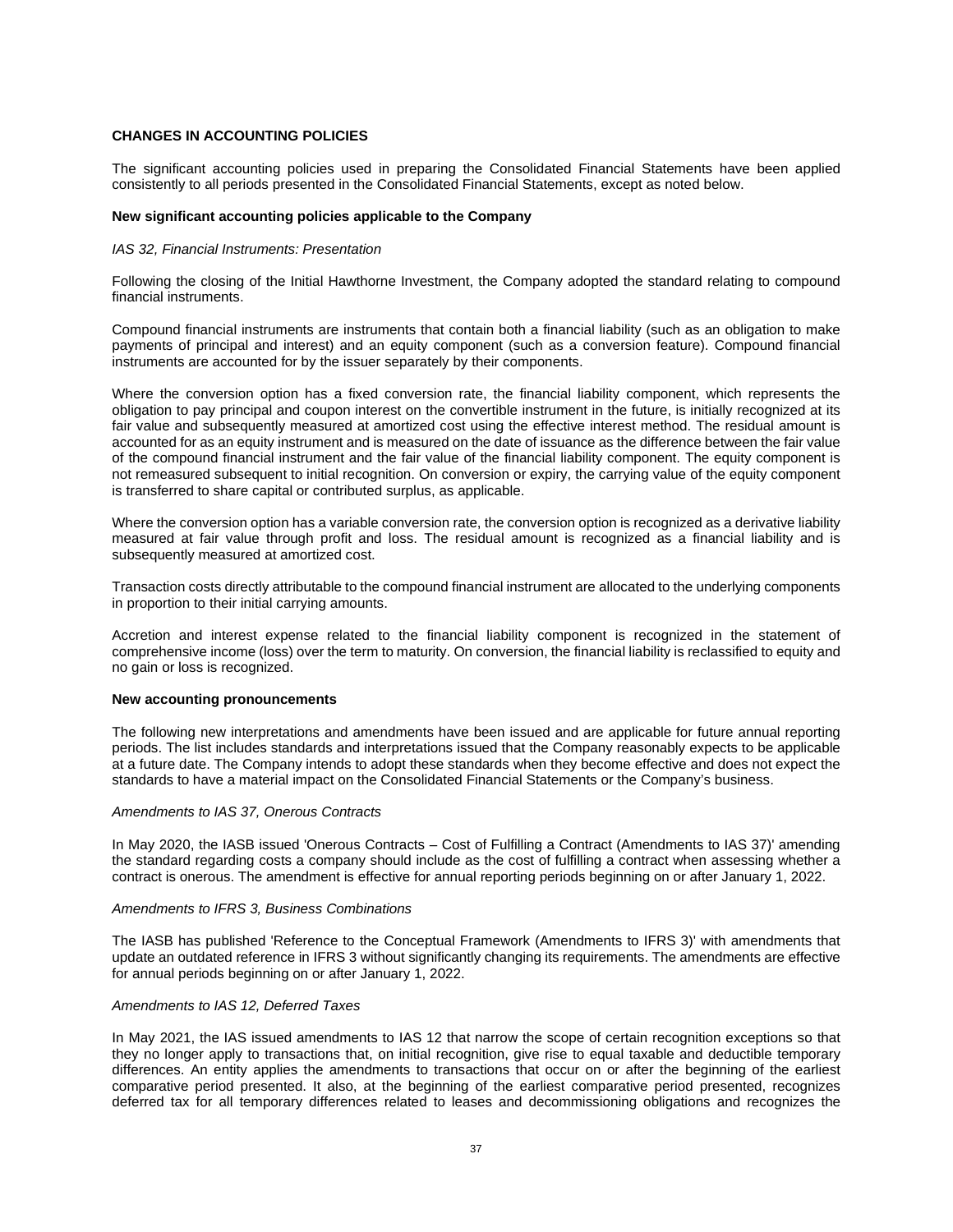cumulative effect of initially applying the amendments as an adjustment to the opening balance of retained earnings at that date. The amendment is effective for annual periods beginning on or after January 1, 2023, with early application permitted.

# *Amendments to IAS 8, Accounting Estimates*

On February 12, 2021, the IASB issued 'Definition of Accounting Estimates (Amendments to IAS 8)', which introduces a new definition for accounting estimates, clarifying that they are monetary amounts in the financial statements that are subject to measurement uncertainty. The amendments also clarify the relationship between accounting policies and accounting estimates by specifying that a company develops an accounting estimate to achieve the objective set out by an accounting policy. The amendments are effective for annual periods beginning on or after January 1, 2023.

These new accounting amendments are not expected to have a significant impact on the Company in the current and future reporting periods. Please refer to Note 3(k) in the Consolidated Financial Statements for additional information.

Certain other new accounting standards, amendments, and interpretations have been published that are not mandatory for the current period and have not been early adopted by the Company.

# **DISCLOSURE CONTROLS AND PROCEDURES**

In accordance with National Instrument 52-109 *– Certificate of Disclosure in Issuers' Annual and Interim Filings,*  management is responsible for establishing and maintaining adequate disclosure controls and procedures ("DC&P") and internal control over financial reporting ("ICFR"). The Company's Chief Executive Officer ("CEO") and Chief Financial Officer ("CFO"), together with other members of management, evaluated the design and operating effectiveness of the Company's DC&P as at March 31, 2022. Based on that evaluation, the CEO and the CFO concluded that the design and operation of these DC&P were effective as at March 31, 2022, to provide reasonable assurance that the information required to be disclosed in the Company's annual filings, interim filings, or other reports filed or submitted by it under securities legislation, is recorded, processed, summarized, and reported in accordance with securities legislation.

# **INTERNAL CONTROL OVER FINANCIAL REPORTING**

The Company's ICFR is designed to provide reasonable assurance that all relevant information is communicated to management to allow timely decisions regarding required disclosure. The CEO and CFO, together with other members of management, evaluated the design and operating effectiveness of the Company's ICFR as at March 31, 2022. Based on that evaluation, the CEO and CFO concluded that the design and operation of ICFR was effective as at March 31, 2022, to provide reasonable assurance regarding the reliability of financial reporting and the preparation of the Consolidated Financial Statements for external purposes in accordance with IFRS. In designing and implementing such controls, it should be recognized that any system of ICFR, no matter how well designed and operated, has inherent limitations. Therefore, even those systems determined to be effective can provide only reasonable assurance with respect to consolidated financial statement preparation and may not prevent or detect all misstatements due to error or fraud.

# **Control Framework**

Management has used the *Internal Control – Integrated Framework* (COSO 2013 Framework) issued by the Committee of Sponsoring Organizations of the Treadway Commission to assess the effectiveness of the Company's ICFR.

# **Changes in Internal Control**

There have been no changes in the Company's ICFR reporting during the year ended March 31, 2022, that have materially affected, or are reasonably likely to materially affect, the Company's ICFR.

# **OUTSTANDING SHARE DATA**

The Company has one class of shares outstanding (the Common Shares). The Company is authorized to issue an unlimited number of Common Shares.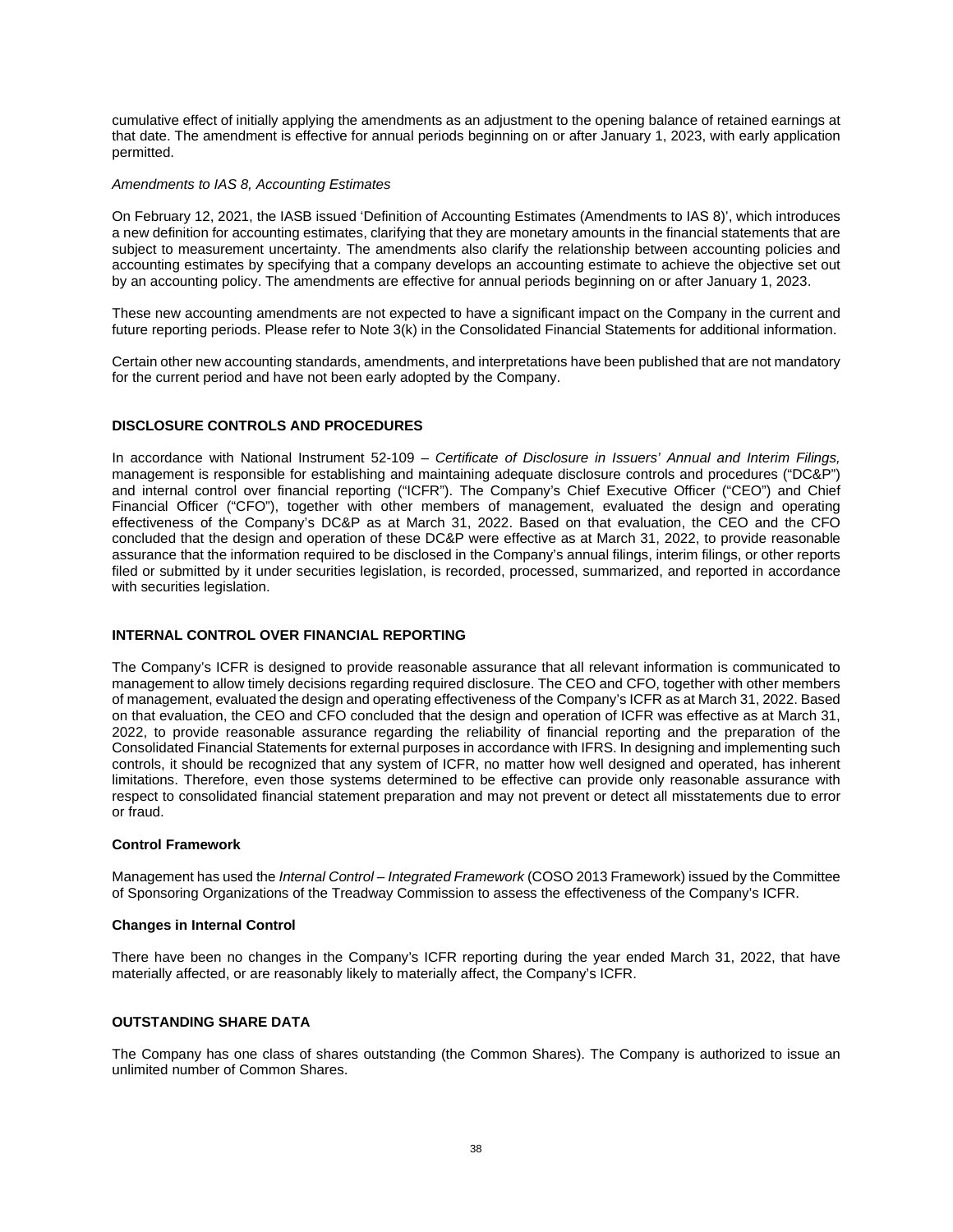As at March 31, 2022, and June 10**,** 2022, the Company had the following securities issued and outstanding:

|                                  | As at<br>March 31,<br>2022 | As at<br><b>June 10,</b><br>2022 |  |  |  |
|----------------------------------|----------------------------|----------------------------------|--|--|--|
|                                  |                            |                                  |  |  |  |
| Common Shares                    | 142,592,403                | 163,803,677                      |  |  |  |
| Convertible Notes <sup>(1)</sup> | 103,224,782                | 122,947,306                      |  |  |  |
| <b>Stock Options</b>             | 8,603,001                  | 9,103,001                        |  |  |  |
| <b>RSUs</b>                      | 381,697                    | 381,697                          |  |  |  |
| <b>PSUs</b>                      | 1,191,330                  | 1,276,749                        |  |  |  |

(1) Includes the principal and full amount of the anticipated accrued interest over the term of Convertible Note I and Convertible Note II under the assumption that conversion does not occur prior to interest being fully accrued on both Convertible Notes.

Convertible Note I and Convertible Note II held by The Hawthorne Collective are both outstanding as of the date of this MD&A and are convertible into Common Shares at a conversion price of \$1.90 per Common Share and \$1.65 per Common Share, respectively. Please refer to "Company Overview - Etain Acquisition and the Additional Hawthorne Investment", "Financing Activities – Hawthorne Investments" and Notes 12 and 20 in the Consolidated Financial Statements for additional information, as applicable, regarding the Hawthorne Investments.

Stock options outstanding as at March 31, 2022, are comprised of the following (as described in Note 13(c) in the Consolidated Financial Statements):

- 33,334 seed capital options issued to an employee of CGC, which have been paid for by CGC on behalf of the employee;
- 4,560,000 options issued primarily to consultants of the Company, with exercise prices ranging between \$0.60 and \$3.50; and
- 4,009,667 options issued to employees and directors of the Company, with exercise prices ranging between \$1.10 and \$4.50.

Restricted Share Units ("RSUs") outstanding as at March 31, 2022, are redeemable pursuant to the Company's share unit plan for non-employee directors as described in Note 13(d) in the Consolidated Financial Statements.

Performance Share Units ("PSUs") outstanding as at March 31, 2022, are redeemable pursuant to the Company's longterm incentive plan for employees of the Company as described in Note 13(e) in the Consolidated Financial Statements. The number of granted PSUs eligible to vest may be adjusted upwards based on the increase, if any, in the Common Share price between the grant date and the vesting date, subject to a maximum adjustment of 100%.

# **SUBSEQUENT EVENTS AND PROPOSED TRANSACTIONS**

### **Developments since March 31, 2022**

On April 22, 2022, the Initial Etain Closing occurred and RIV Capital acquired the non-regulated portion of the Etain Companies for U.S.\$197,605 through a combination of U.S.\$169,775 in cash and 21,092,335 newly issued Common Shares, subject to customary post-closing adjustments. To finance the cash portion of the consideration payable pursuant to the Initial Etain Closing, the Company utilized proceeds received from the Hawthorne Investments. An additional amount of approximately U.S.\$49,401, subject to adjustment, will be paid in connection with the Second Etain Closing through a combination of cash and newly issued Common Shares subject to, among other things, receipt of all required regulatory approvals, including from the OCM. The Second Etain Closing is expected to occur in the second half of 2022.

On April 22, 2022, concurrent with the Initial Etain Closing, The Hawthorne Collective invested U.S.\$25,000 in the Company pursuant to the Convertible Note II issued by the Company.

Please refer to "Company Overview – Etain Acquisition and the Additional Hawthorne Investment" and Note 20 in the Consolidated Financial Statements for additional information.